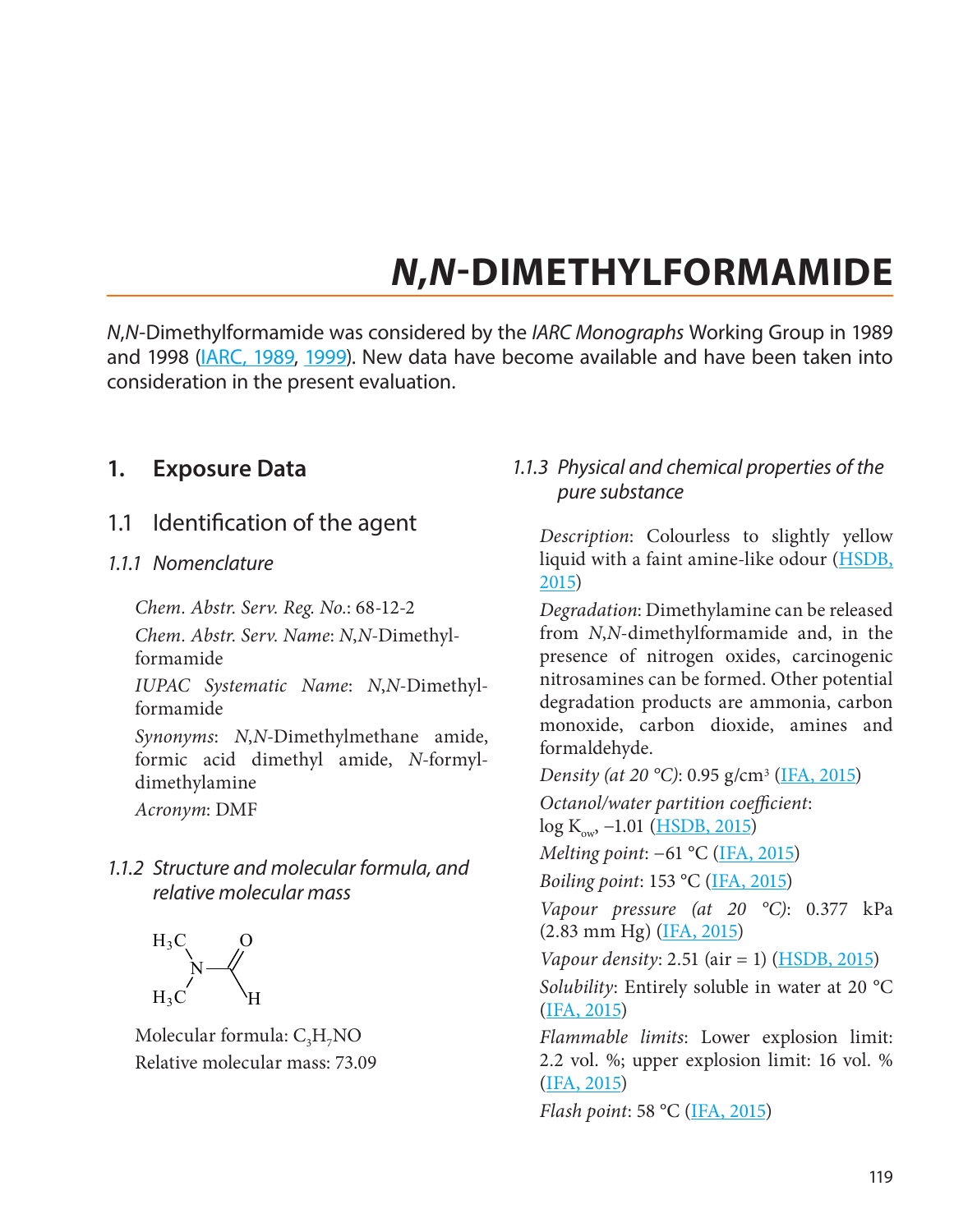*Ignition temperature*: 440 °C [\(IFA, 2015](#page-46-0)) *Conversion factor (101 kPa, 20 °C)*: 1 ppm =  $3.04 \text{ mg/m}^3$  [\(IFA, 2015\)](#page-46-0).

# 1.2 Production and use

### *1.2.1 Production*

*N*,*N*-Dimethylformamide is predominantly produced in a single-step reaction between dimethylamine and carbon monoxide under pressure at high temperatures and in the presence of basic catalysts such as sodium methoxide. The crude product contains methanol and *N*,*N*-dimethylformamide with increased purity (up to 99.9%) is obtained by multiple distillations [\(HSDB, 2015](#page-45-0)). Alternatively, it can be produced by a two-step process in which methyl formate is prepared separately and, in a second step, reacts with dimethylamine under similar conditions as those described for the single-step reaction. No catalysts are involved in the process [\(HSDB,](#page-45-0) [2015\)](#page-45-0).

*N*,*N*-Dimethylformamide is listed as a high production volume chemical by the Organisation for Economic Co-operation and Development (OECD), indicating that this chemical is produced or imported at levels greater than 1000 tonnes per year in at least one member country or region [\(OECD, 2004](#page-49-0), [2009](#page-49-1)). The OECD 2007 list of high production volume chemicals was compiled on the basis of submissions from eight member countries (including Australia, Canada, Japan, and the USA) in addition to the list provided by the European Union [\(OECD, 2009\)](#page-49-1).

*N*,*N*-Dimethylformamide is also listed as a high production volume chemical in the USA by the Environmental Protection Agency (EPA) indicating that  $> 1$  million pounds  $[~450$  tonnes] were produced in or imported into the USA in 1990 and/or 1994 (**HSDB**, 2015).

The annual production volume of *N*,*N*dimethylformamide (excluding imports) in the USA remained constant between 1986 and 2002, and was reported to be between 50 and 100 million pounds [approximately 20 000 and 45 000 tonnes] ([HSDB, 2015](#page-45-0)). The annual production and import volume of nine USA companies was about 50 million pounds  $\left[\sim 25\ 000\ \text{tonnes}\right]$  [\(HSDB, 2015\)](#page-45-0) and the total annual production volume in the European Union ranged from 50 000 to 100 000 tonnes in 2000 [\(SCOEL, 2006](#page-50-0)). No production volumes could be traced for Asia, but more than 300 suppliers of *N*,*N*-dimethylformamide could be identified globally, including > 200 in Asia, > 60 in the USA, and > 30 in the European Union [\(ChemBook, 2015](#page-44-0)).

### *1.2.2 Use*

*N*,*N*-Dimethylformamide is used predominantly as an aprotic solvent in the manufacture of polyacrylonitrile fibres, and trends in its production parallel those of the polyacrylic fibre industry [\(HSDB, 2015\)](#page-45-0). It is also used in the manufacture of high quality polyurethane and polyamide coatings (e.g. for leather or artificial leather fabrics), which are otherwise difficult to solubilize, and where a solvent with a slow rate of evaporation is needed. *N*,*N*-Dimethylformamide is commonly used as a solvent in the electronics industry, in pesticides, in industrial paint-stripping applications, and as a reaction and crystallizing solvent in the pharmaceutical industry. It has limited use as a selective solvent for the separation of aliphatic hydrocarbons such as the extraction of acetylene or butadiene from hydrocarbon streams ([HSDB, 2015](#page-45-0)).

# 1.3 Measurement and analysis

Multiple methods exist for the analysis of *N*,*N*-dimethylformamide and its metabolites in air, water, urine, and blood. The methods are largely based on gas chromatography (GC) and high-performance liquid chromatography (HPLC) with various detection systems such as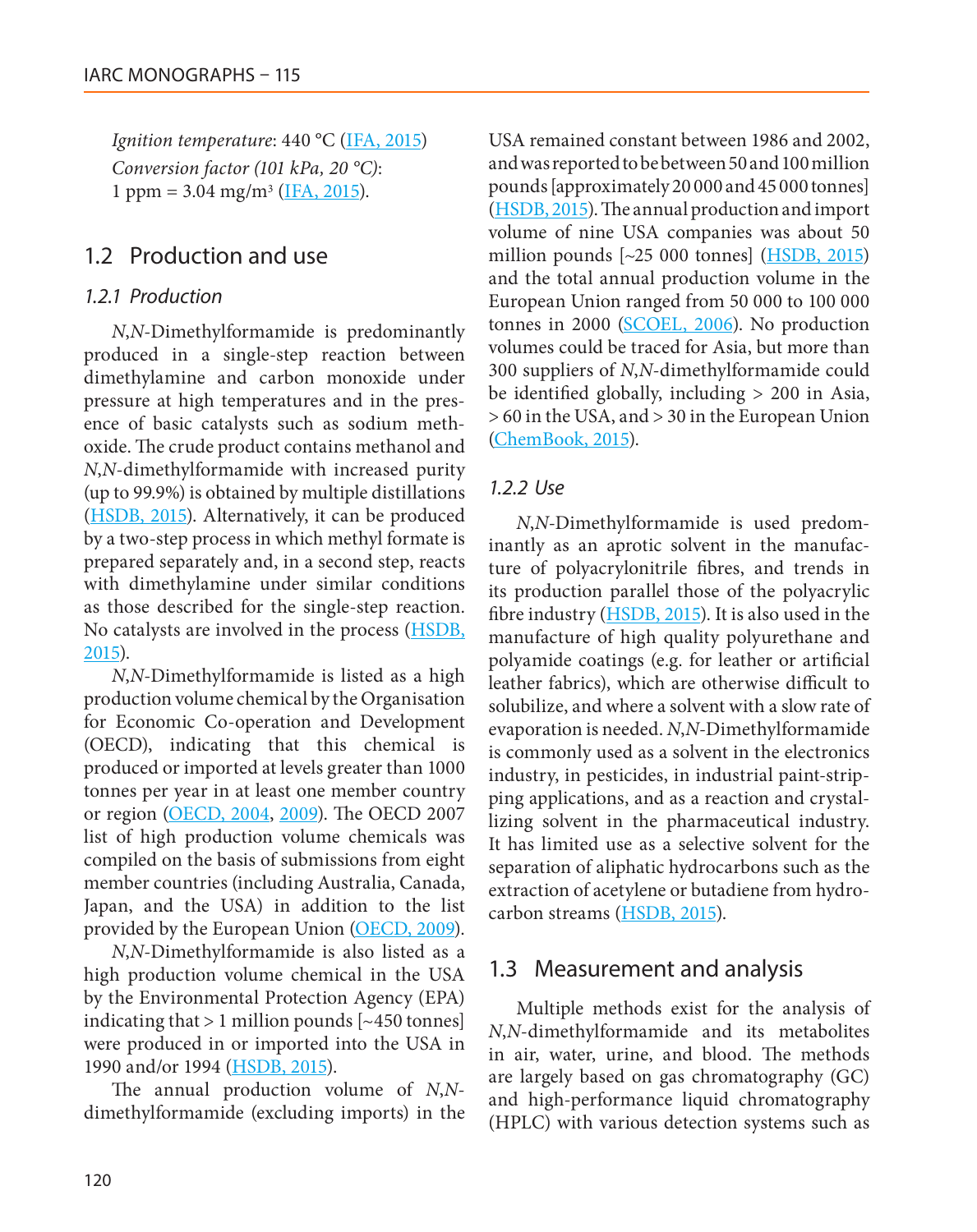flame ionization, nitrogen-sensitive, or mass-sensitive detection.

*N*,*N*-Dimethylformamide is most commonly measured in air by adsorbing on a silica gel and analysis by GC/flame ionization detection. The level of detection is approximately 0.05 mg per sample in a 15-L air sample or higher at a flow rate of 0.01–1 L/min ([NIOSH, 1994](#page-48-0)).

Several diffusive sampling devices have been described for exposure assessment of *N*,*N*-dimethylformamide in the air of the workplace ([Tanaka et al., 2002](#page-50-1); [Baglioni et al., 2007\)](#page-43-0).

Because of the potential for dermal uptake, exposure to *N*,*N*-dimethylformamide should be measured by biomonitoring. Major metabolites in urine are *N*-hydroxymethyl-*N*-methylformamide (HMMF), *N*-methylformamide and *N*-acetyl-*S*-(*N*-methylcarbamoyl)cysteine (AMCC) [\(Gescher, 1993](#page-45-1)). HMMF degrades at injection temperatures > 250 °C, which allows the determination of total *N*-methylformamide in biological samples (*[Kawai et al., 1992](#page-46-3)*).

An HPLC method also has been described that has a pre-heat phase to convert HMMF to *N*-methylformamide. The reported detection limit was 0.5 mg/L ([Tranfo et al., 1999](#page-50-2)). As an alternative, HMMF can be converted chemically to *N*-methylformamide in the presence of potassium carbonate during sample preparation [\(Mráz & Turecek, 1987\)](#page-48-1). The limits of detection are usually approximately 1 mg/L for total *N*-methylformamide and sufficient for exposure assessment in *N*,*N*-dimethylformamide-exposed workers [\(Mráz et al., 1987\)](#page-48-2).

Recently, a method for simultaneously analysing total *N*-methylformamide and AMCC by capillary GC and nitrogen-selective detector with an injector temperature > 250 °C has been described [\(Käfferlein & Angerer, 2005\)](#page-46-4). Under these conditions, the limits of detection were 1 mg/L of urine for total *N*-methylformamide and 0.5 mg/L of urine for AMCC.

The measurement of AMCC in urine can also form part of a multi-analysis of various mercapturic acids of organic compounds rather than measuring AMCC alone [\(Schettgen et al.,](#page-50-3) [2008](#page-50-3); [Schettgen, 2010;](#page-49-2) [Alwis et al., 2012](#page-43-1)). [The Working Group noted that AMCC can also be detected in the urine of the general population as a result of its endogenous production in the body ([Käfferlein & Angerer, 1999](#page-46-5)).]

# 1.4 Occurrence and exposure

# *1.4.1 Natural occurrence*

*N*,*N*-Dimethylformamide is not known to occur as a natural product.

# *1.4.2 Environmental occurrence*

Industrial releases of *N*,*N*-dimethylformamide into the air appear to be considerably larger than those into other environmental media. *N*,*N*-Dimethylformamide is expected to exist almost entirely in the vapour phase in ambient air. When emitted into air, most of the *N*,*N*-dimethylformamide released remains in that compartment where it is degraded by chemical reactions with hydroxyl radicals; its half-life in the air is estimated to be in the range of few days. Some atmospheric *N*,*N*-dimethylformamide can reach the aquatic and terrestrial environment, presumably during periods of rain. Releases into the water or soil are expected to be followed by relatively rapid biodegradation (halflife, 18–36 hours) ([IPCS, 2001;](#page-46-6) [HSDB, 2015\)](#page-45-0).

Measurements of *N*,*N*-dimethylformamide in air and water are presented in [Table 1.1.](#page-3-0)

### *(a) Air*

In Lowell, MA, USA, *N*,*N*-dimethylformamide was detected in the air over an abandoned chemical waste reclamation plant (mean, 7 μg/m<sup>3</sup>), a neighbouring industry (> 150 μg/m<sup>3</sup>), and a residential area (24 μg/m3) [\(Amster et al.,](#page-43-2) [1983](#page-43-2); cited in [IPCS, 2001\)](#page-46-6). In ambient air samples collected in the north-eastern USA in 1983, levels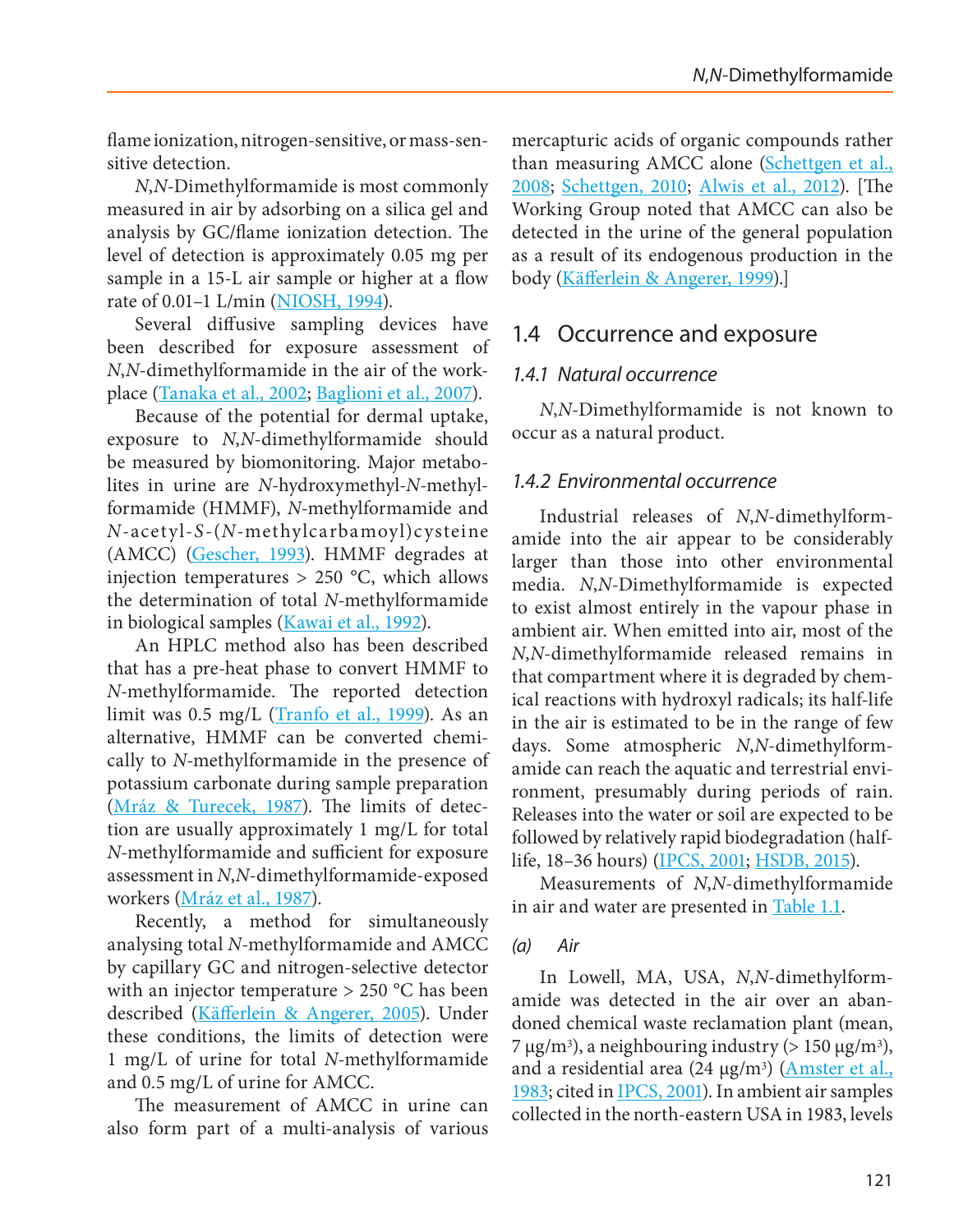|            |                        | Country Duration Sites/situation |         | DMF exposure                |        |       |                |    |                                   |      |                 |                             |       | Reference                                              |
|------------|------------------------|----------------------------------|---------|-----------------------------|--------|-------|----------------|----|-----------------------------------|------|-----------------|-----------------------------|-------|--------------------------------------------------------|
|            |                        |                                  |         | DMF in air<br>$(\mu g/m^3)$ |        |       |                |    | (mg/g creatinine)<br>NMF in urine |      |                 | DMF in surface water (µg/L) |       |                                                        |
|            |                        |                                  |         | No. Mean SD                 |        |       | Range          |    | No. Mean SD                       |      |                 | No. Mean SD                 | Range |                                                        |
| China      | follow-up<br>$1$ -year | "Unpolluted" area in<br>Longwan  |         | 98.3<br>366ª                |        | 109.7 | $4.4 - 678.3$  |    |                                   |      |                 |                             |       | Wang et al.(2014)                                      |
|            | Cross-                 | Near synthetic                   | 25      |                             | 297.5  | 95    |                | 25 | 7.7                               | 6.2  |                 |                             |       |                                                        |
|            |                        | sectional leather factories in   | 39      | 430                         |        | 122.5 |                | 39 | 6.7                               | 2.7  |                 |                             |       |                                                        |
|            |                        | Longwan                          | 22      | 180                         |        |       |                | 22 | $\ddot{5}$                        | 1.7  |                 |                             |       |                                                        |
|            |                        |                                  | 23      | 565                         |        | 516.2 |                | 23 | 23.4                              | 24.9 |                 |                             |       |                                                        |
|            |                        |                                  | 24<br>щ | 270                         |        | 84.9  |                | 24 | 1.8                               | 0.8  |                 |                             |       |                                                        |
| Japan      | sectional<br>Cross-    | All over Japan                   |         | 105 <sup>b</sup>            | 0.092c |       | $0.016 - 0.49$ |    |                                   |      | 47 <sup>d</sup> | 0.27 <sup>c</sup>           |       | Environment Japan<br>ND-0.53 Ministry of the<br>(2012) |
| USA        |                        | North-eastern                    |         |                             |        |       | $ND-14$        |    |                                   |      |                 |                             |       | Kelly et al. (1994)                                    |
| <b>USA</b> |                        | Massachusetts/<br>polluted area  |         |                             |        |       | $7 - 150$      |    |                                   |      |                 |                             |       | Amster et al. (1983)<br>cited in IPCS<br>(2001)        |

<span id="page-3-0"></span>Monitoring daily throughout 2008

" Monuoring aany uurouguout zooo<br>b Three samples were measured from 35 sites in Japan. N,N-Dimethylformamide was detected in all samples Three samples were measured from 35 sites in Japan. *N*,*N*-Dimethylformamide was detected in all samples

 $\cdot$ Geometric mean Geometric mean

<sup>d</sup>One<br>DMF, One sample was measured from 47 sites in Japan. *N*,*N*-Dimethylformamide was below the detection limit (0.019 µg/L) in 10 samples out of 47 *N*,*N*-dimethylformamide; NMF, *N*-methylformamide; ND, not detected; SD, standard deviation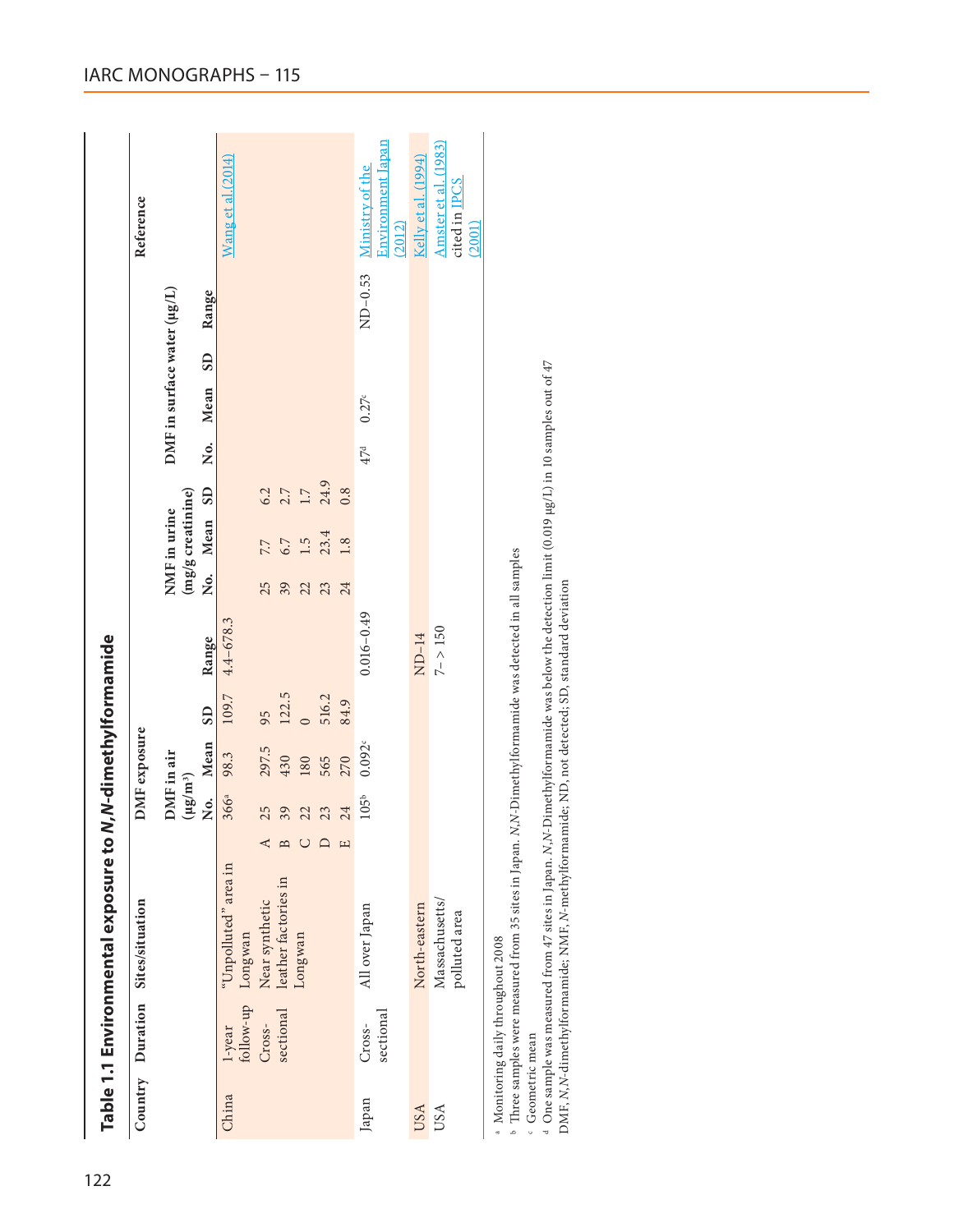of *N*,*N*-dimethylformamide ranged from not detected to  $14 \mu g/m^3$  [\(Kelly et al., 1994\)](#page-46-7).

Airborne concentrations of *N*,*N*-dimethylformamide, measured near synthetic leather factories in China where it is used, ranged from 180 to  $565 \mu$ g/m<sup>3</sup>. In the same region, but away from the factories, mean concentration in 366 samples was 98.3 μg/m<sup>3</sup> [\(Wang et al., 2014](#page-51-0)). Airborne concentrations of *N*,*N*-dimethylformamide measured at 35 sites all over Japan in 2008 ranged from 0.016 to  $0.49 \mu g/m^3$  (Ministry of the Environment [Japan, 2012\)](#page-48-3).

### *(b) Water*

Concentrations of *N*,*N*-dimethylformamide in water from rivers, lakes, and bays were measured throughout Japan and, in a total of 47 samples from 47 sites, ranged from not detected to 0.53 µg/L (Ministry of the [Environment Japan, 2012\)](#page-48-3).

# *1.4.3 Exposure of the general population*

A study on biological monitoring in the general population living in areas near synthetic leather factories in China investigated the consistency between the concentration of *N*,*N*dimethylformamide in outdoor air and levels of urinary *N*-methylformamide [\(Wang et al., 2014](#page-51-0)). The mean concentration of urinary *N*-methylformamide ranged from 1.5 to 23.4 mg/g creatinine. Under the most intensive exposure (> 450 μg/m3 of *N*,*N*-dimethylformamide in the air), the maximum value of urinary *N*-methylformamide was 41.03 mg/g creatinine. The correlation between urinary *N*-methylformamide and air sampling was strong  $(P < 0.01)$  with a coefficient of  $0.80$ [\(Wang et al., 2014](#page-51-0); [Table 1.1\)](#page-3-0).

# *1.4.4 Occupational exposure*

According to the 1981–83 United States National Occupational Exposure Survey, as many as 125 000 workers in the USA were potentially exposed to *N*,*N*-dimethylformamide [\(NOES,](#page-49-3) [1997](#page-49-3)).

Exposures to *N*,*N*-dimethylformamide were assessed in workplaces by both air monitoring and biomonitoring (urinary *N*-methylformamide) beginning in the 1970s [\(Table 1.2](#page-5-0)).

# *1.4.5 Exposure assessment in epidemiological studies*

In a retrospective cohort study [\(Chen et al.,](#page-44-1)  $1988a, b$  $1988a, b$  $1988a, b$ , at an acrylic-fibre production plant in the USA, exposure to *N*,*N*-dimethylformamide was assessed semi-quantitatively by an "exposure classification committee" comprising 15 employees. They classified all jobs into three categories: "low" exposure (no direct contact with liquids, workplace concentrations of *N*,*N*-dimethylformamide in air consistently below 10 ppm and no odour of *N*,*N*-dimethylformamide), "moderate" exposure (intermittent contact with liquids containing more than 5% *N*,*N*-dimethylformamide and workplace concentrations of *N*,*N*-dimethylformamide in air occasionally (more than once a week) above 10 ppm) and "high" exposure (frequent contact with liquids containing more than 5% *N*,*N*-dimethylformamide, workplace concentrations of *N*,*N*-dimethylformamide in air often above 10 ppm and breathing protection often required for 15–60 min). Monitoring data on *N*,*N*-dimethylformamide were not available for the period; exposure was estimated for 1950–70 and exposure intensity for each job was assumed to be constant during this time period.

In a nested case–control study in four plants ([Walrath et al., 1989](#page-51-1)), a much more detailed exposure assessment was performed. Data on air measurements of *N*,*N*-dimethylformamide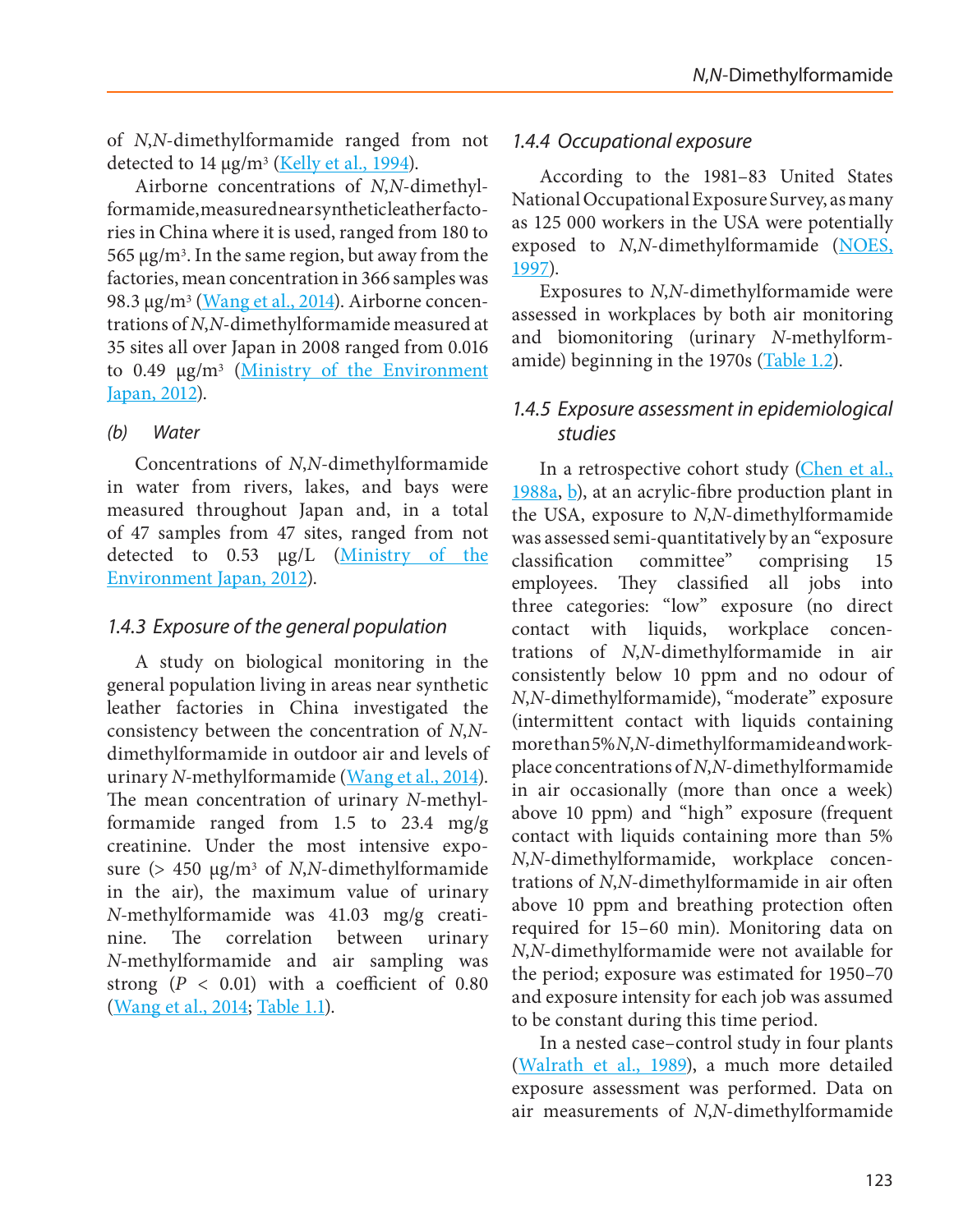<span id="page-5-0"></span>

| Country               | Workplace       |                         |              | DMF (mg/m <sup>3</sup> ) | Airborne exposure     |               |                 | Urinary concentration<br>total NMF (mg/L) <sup>a</sup> |               | Reference                        |
|-----------------------|-----------------|-------------------------|--------------|--------------------------|-----------------------|---------------|-----------------|--------------------------------------------------------|---------------|----------------------------------|
|                       | Plants<br>(So.) | Industry                | Type of work | , Š                      | Mean                  | Range         | Ş.              | Mean                                                   | Range         |                                  |
| Personal air sampling |                 |                         |              |                          |                       |               |                 |                                                        |               |                                  |
| China                 | $\overline{a}$  | Leather production      |              | 43                       | 27.7                  |               |                 |                                                        |               | Cai et al. (1992)                |
|                       |                 | Polyurethane production |              | 65                       | 11.9                  |               |                 |                                                        |               |                                  |
|                       |                 | Shoe sole production    |              | $17\,$                   | 2.1                   |               |                 |                                                        |               |                                  |
|                       |                 | Laboratory A            |              | 23                       | $1.2\,$               |               |                 |                                                        |               |                                  |
|                       |                 | Laboratory B            |              | 59                       | 0.6                   |               |                 |                                                        |               |                                  |
|                       |                 | Leather printing        |              | 52                       | 7.6                   |               |                 |                                                        |               |                                  |
|                       |                 | Resin production        |              | 59                       | 1.8                   |               |                 |                                                        |               |                                  |
| Germany               |                 | Polyacrylic fibre       |              | 63                       | 5.3 <sup>b</sup>      | ND-485.7      | 92              | 13.1                                                   | ND-108.7      | Käfferlein et al<br>(2000)       |
| Germany               |                 | Polyacrylic fibre       | Total        | 118                      | 12.5                  | ND-115.2      | 125             | $4.7^{\mathrm{b,c}}$                                   | $0.4 - 62.3$  | Wrbitzky & Angerer               |
|                       |                 |                         | Wet-spinning | $30\,$                   | 22.2                  | $0.9 - 115.2$ | 30              | 8.9 <sup>b,c</sup>                                     | $0.4 - 54.0$  | (1998)                           |
|                       |                 |                         | Dry-spinning | 25                       | 19.5                  | $2.4 - 112.2$ | $28$            | $6.7^{\mathrm{b,c}}$                                   | $0.9 - 62.3$  |                                  |
|                       |                 |                         | Finishing    | 51                       | 4.3                   | ND-41.6       | 55              | 3.0 <sup>b,c</sup>                                     | $0.6 - 19.9$  |                                  |
|                       |                 |                         | Dyeing       | $\overline{12}$          | 7.6                   | $0.3 - 29.8$  | $\overline{12}$ | $5.5$ <sub>b,c</sub>                                   | $0.8 - 17.2$  |                                  |
| Italy                 | 2               | Synthetic leather       |              | 100                      | 22.0                  | $8.0 - 58.0$  |                 |                                                        |               | Cirla et al. (1984)              |
| $_{\rm Italy}$        |                 | Synthetic leather       |              | 125                      | 13.5                  | $0.4 - 75.2$  | 125             | $17.1^{\rm d}$                                         | $1.5 - 114.2$ | Imbriani et al<br>(2002)         |
| Japan                 |                 | Synthetic resin         | Blending     | 3                        | $7.0$ d,e             | $6.1 - 9.1$   |                 |                                                        |               | Sakai et al. (1995) <sup>r</sup> |
|                       |                 |                         | Kneading     | $\tilde{\xi}$            | $14.6^{\rm d,e}$      | $6.1 - 24.3$  |                 |                                                        |               |                                  |
|                       |                 |                         | Extruding    | $\frac{3}{2}$            | $14.9^{\mathrm{d,e}}$ | $12.2 - 18$   |                 |                                                        |               |                                  |
|                       |                 |                         | Ageing       |                          | 4.3 <sup>de</sup>     | $3.0 - 9.1$   |                 |                                                        |               |                                  |
|                       |                 |                         | Total        |                          |                       |               | $\Box$          | 24.7 <sup>c</sup>                                      |               |                                  |
| Japan                 |                 | Synthetic resin         | Summer       | 128                      | 5.2 <sup>d</sup>      |               | 128             | 4.1 <sup>d</sup>                                       |               | Miyauchi et al.<br>(2014)        |
|                       |                 |                         | Winter       | 142                      | 3.0 <sup>d</sup>      |               | 142             | $1.4\,$                                                |               |                                  |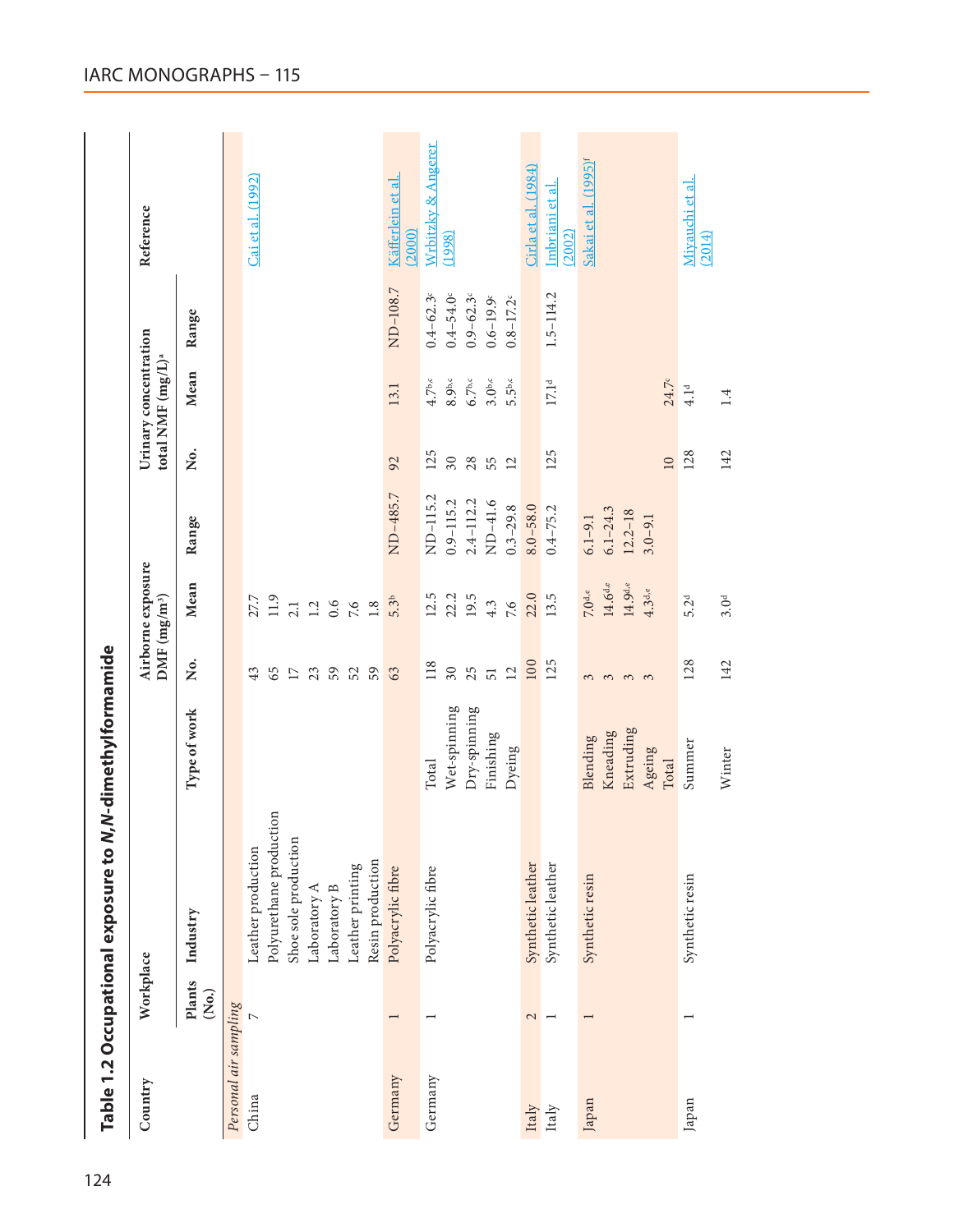| Table 1.2 (continued) |                 |                                          |              |                          |                   |                |                 |                                                        |                |                      |
|-----------------------|-----------------|------------------------------------------|--------------|--------------------------|-------------------|----------------|-----------------|--------------------------------------------------------|----------------|----------------------|
| Country               | Workplace       |                                          |              | DMF (mg/m <sup>3</sup> ) | Airborne exposure |                |                 | Urinary concentration<br>total NMF (mg/L) <sup>a</sup> |                | Reference            |
|                       | Plants<br>(So.) | Industry                                 | Type of work | Σó                       | Mean              | Range          | ,<br>Ž          | Mean                                                   | Range          |                      |
| Republic of           | 15              | Fibre coating                            |              | 57                       | 14.9              | $0.3 - 48.9$   | 57              | 17.5 <sup>d</sup>                                      | $0.4 - 97.9$   | Yang et al. (2000)   |
| Korea                 |                 | Synthetic leather                        |              | 108                      | 25.8 <sup>d</sup> | $4.0 - 168.7$  | 108             | $32.8^{d}$                                             | $0.8 - 235.8$  |                      |
|                       |                 | Paint                                    |              | 13                       | 3.5 <sup>d</sup>  | $0.3 - 22.5$   | 13              | 4.2 <sup>d</sup>                                       | $1.2 - 12.7$   |                      |
|                       |                 | Synthetic fibre                          |              | 116                      | 2.4 <sup>d</sup>  | $0.3 - 32.2$   | 116             | 8.3 <sup>d</sup>                                       | $1.2 - 91.4$   |                      |
|                       |                 | Synthetic leather                        |              | $\overline{4}$           | 2.1 <sup>d</sup>  | $0.6 - 11.6$   | $\overline{4}$  | 7.8 <sup>d</sup>                                       | $0.4 - 54.9$   |                      |
|                       |                 | Synthetic fibre                          |              | $\sim$                   | $0.5^{\rm d}$     | $0.3 - 1.0$    | $\sim$          | 3.7 <sup>d</sup>                                       |                |                      |
|                       |                 | Fibre coating                            |              | $\Box$                   | 3.7 <sup>d</sup>  | $0.5 - 21.0$   | $\Box$          | 4.4 <sup>d</sup>                                       | $0.4 - 19.5$   |                      |
|                       |                 | Synthetic leather                        |              | 19                       | 13.0 <sup>d</sup> | $2.1 - 49.2$   | 19              | 15.8 <sup>d</sup>                                      | $4.7 - 65.4$   |                      |
|                       |                 | Paint                                    |              | L)                       | 1.2 <sup>d</sup>  | $0.3 - 8.1$    | $\overline{5}$  | 3.2 <sup>d</sup>                                       | $0.4 - 10.8$   |                      |
| Republic of<br>Korea  | G               | Synthetic leather                        |              | 116                      | 26.8 <sup>d</sup> |                | 143             | 47.5 <sup>d</sup>                                      |                | Kim et al. (2004)    |
| Taiwan, China         | $\overline{ }$  | and<br>Synthetic leather<br>resin        |              | 176                      | 35.3              | $0.3 - 263.3$  |                 |                                                        |                | Luo et al. (2001)    |
| Taiwan, China         |                 | Synthetic leather                        |              | 12                       | 34.7              |                | $\overline{c}$  | 17.9                                                   |                | Chang et al. (2004a) |
| Taiwan, China         | 4               | Various                                  | Total        | 75                       | 4.6 <sup>d</sup>  | $0.1 - 58.9$   | <b>75</b><br>23 | 0.47 <sup>d</sup>                                      | $0.03 - 104.4$ | Chang et al. (2004b) |
|                       |                 | fibre<br>Synthetic acrylic<br>factory    |              | 23                       | 2.1 <sup>d</sup>  | $0.1 - 17.5$   |                 | 0.09 <sup>d</sup>                                      | $0.03 - 3.20$  |                      |
|                       |                 | Synthetic leather factory                |              | $\infty$                 | 19.9 <sup>d</sup> | $10.5 - 58.9$  | $\infty$        | 4.95 <sup>d</sup>                                      | $1.32 - 21.01$ |                      |
|                       |                 | Synthetic acrylic leather<br>factory $B$ |              | 24                       | 13.3 <sup>d</sup> | $2.4 - 50.7$   | 24              | 14.3 <sup>d</sup>                                      | 4.9-104.4      |                      |
|                       |                 | Circuit board factory                    |              | 20                       | $1.7d$            | $0.3 - 29.9$   | 20              | 0.05 <sup>d</sup>                                      | $0.03 - 1.20$  |                      |
| Taiwan, China         | 4               | Synthetic leather                        |              | 59                       | $12.4^{\rm d}$    | $1.6 - 155.3$  |                 | $20.8^{d}$                                             | 1.35-178.6     | Wang et al. (2004)   |
| Taiwan, China         | $\overline{ }$  | Synthetic leather                        |              | 65                       | 34.9              | $2.2 - 104.8$  |                 |                                                        |                | Chang et al. (2005b) |
| Taiwan, China         |                 | Synthetic leather                        |              | 13                       | 32.2 <sup>b</sup> | $20.2 - 104.8$ | 13              | $13.8^{\mathrm{b}}$                                    | $7.5 - 73.7$   | Shieh et al. (2007)  |

*N*, *N*-Dimethylformamide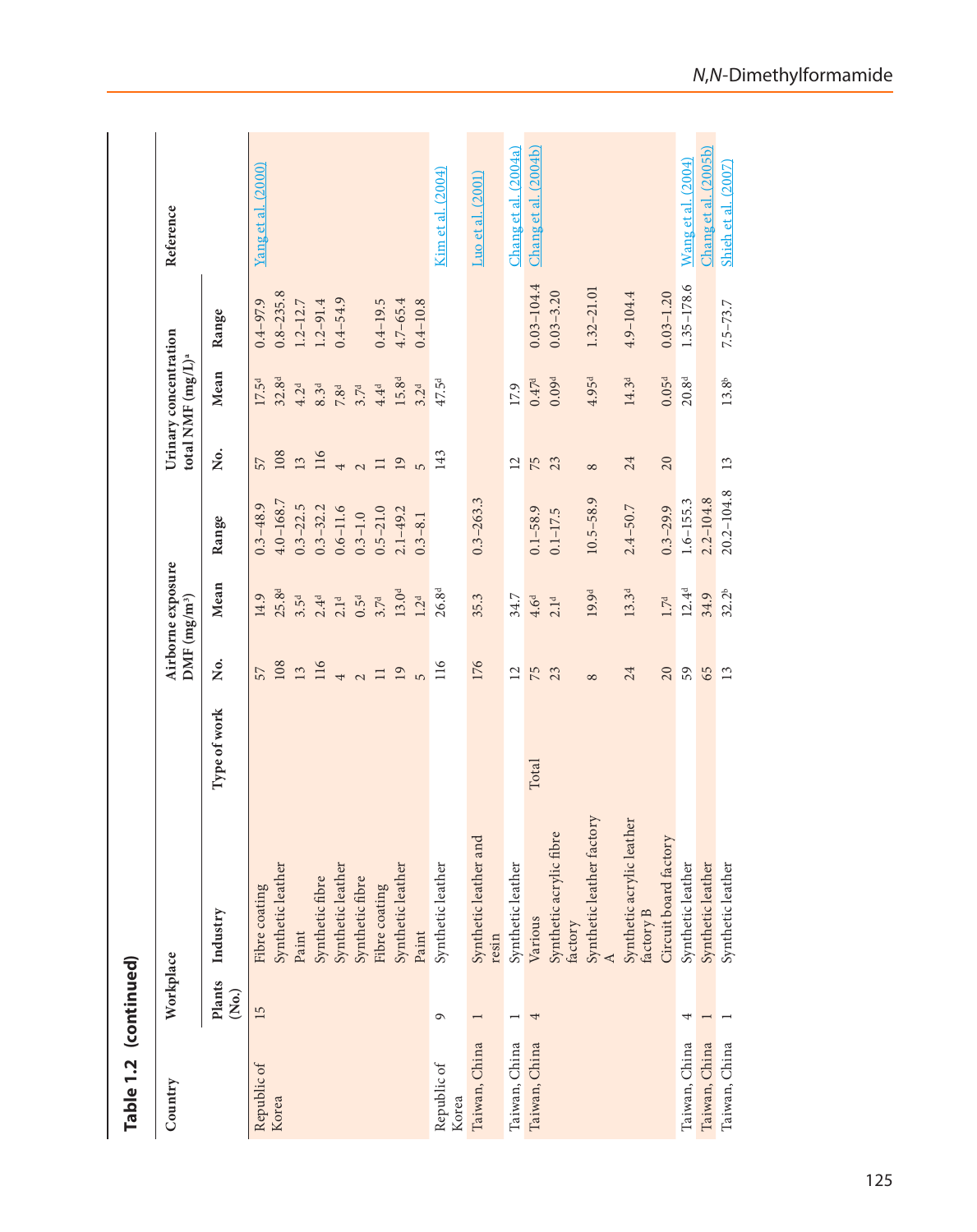| Table 1.2 (continued)         |                   |                         |                |                           |                   |               |                                                        |      |       |                      |
|-------------------------------|-------------------|-------------------------|----------------|---------------------------|-------------------|---------------|--------------------------------------------------------|------|-------|----------------------|
| Country                       | Workplace         |                         |                | $DMF$ (mg/m <sup>3)</sup> | Airborne exposure |               | Urinary concentration<br>total NMF (mg/L) <sup>a</sup> |      |       | Reference            |
|                               | (S <sub>0</sub> ) | Plants Industry         | Type of work   | Ż.                        | Mean              | Range         | Ż.                                                     | Mean | Range |                      |
| Air sampling in the workplace |                   |                         |                |                           |                   |               |                                                        |      |       |                      |
| Belgium                       |                   | Synthetic acrylic fibre | Mixer          | 54                        | 32.7              |               |                                                        |      |       | Lauwerys et al.      |
|                               |                   |                         | Spinning       | 54                        | 13.4              |               |                                                        |      |       | (1980)               |
| China                         | 2                 | Synthetic resin         | Resin line     | 12                        | $15.0d$           | $5.4 - 30.3$  |                                                        |      |       | He et al. (2010)     |
|                               |                   |                         | Control line   | 4                         | 2.9 <sup>d</sup>  | $2.1 - 4.7$   |                                                        |      |       |                      |
|                               |                   | Synthetic leather       | Mixing         | 3                         | $46.7d$           | $42.5 - 51.2$ |                                                        |      |       |                      |
|                               |                   |                         | Wet process    | ᡋ                         | 49.1 <sup>d</sup> | 13.1-199.8    |                                                        |      |       |                      |
|                               |                   |                         | Dry process    | ١C                        | 22.3 <sup>d</sup> | $14.9 - 72.4$ |                                                        |      |       |                      |
|                               |                   |                         | Laboratory     |                           | 3.3 <sup>d</sup>  | $1.1 - 7.7$   |                                                        |      |       |                      |
|                               |                   |                         | Product        |                           | 4.3 <sup>d</sup>  | $1.3 - 17.2$  |                                                        |      |       |                      |
|                               |                   |                         | inspection     |                           |                   |               |                                                        |      |       |                      |
|                               |                   |                         | Administration |                           | 1.5 <sup>d</sup>  | $ND-2.2$      |                                                        |      |       |                      |
| Italy                         |                   | Synthetic leather       | Washing        | $\overline{10}$           | $21.5^{\rm d}$    | $5 - 40$      |                                                        |      |       | Fiorito et al. (1997 |
|                               |                   |                         | Production     | 22                        | $18.7^{\rm d}$    | $2 - 35$      |                                                        |      |       |                      |
| a Post-shift urine samples    |                   |                         |                |                           |                   |               |                                                        |      |       |                      |

**b** Median Median

cdef mg/g creatinine Geometric mean

Stationary sampling

 Temperature of the injector port < 250 °C for biomonitoring/method unclear DMF, *N*,*N*-dimethylformamide; ND, not detected; NMF, *N*-methylformamide

IARC MONOGRAPHS – 115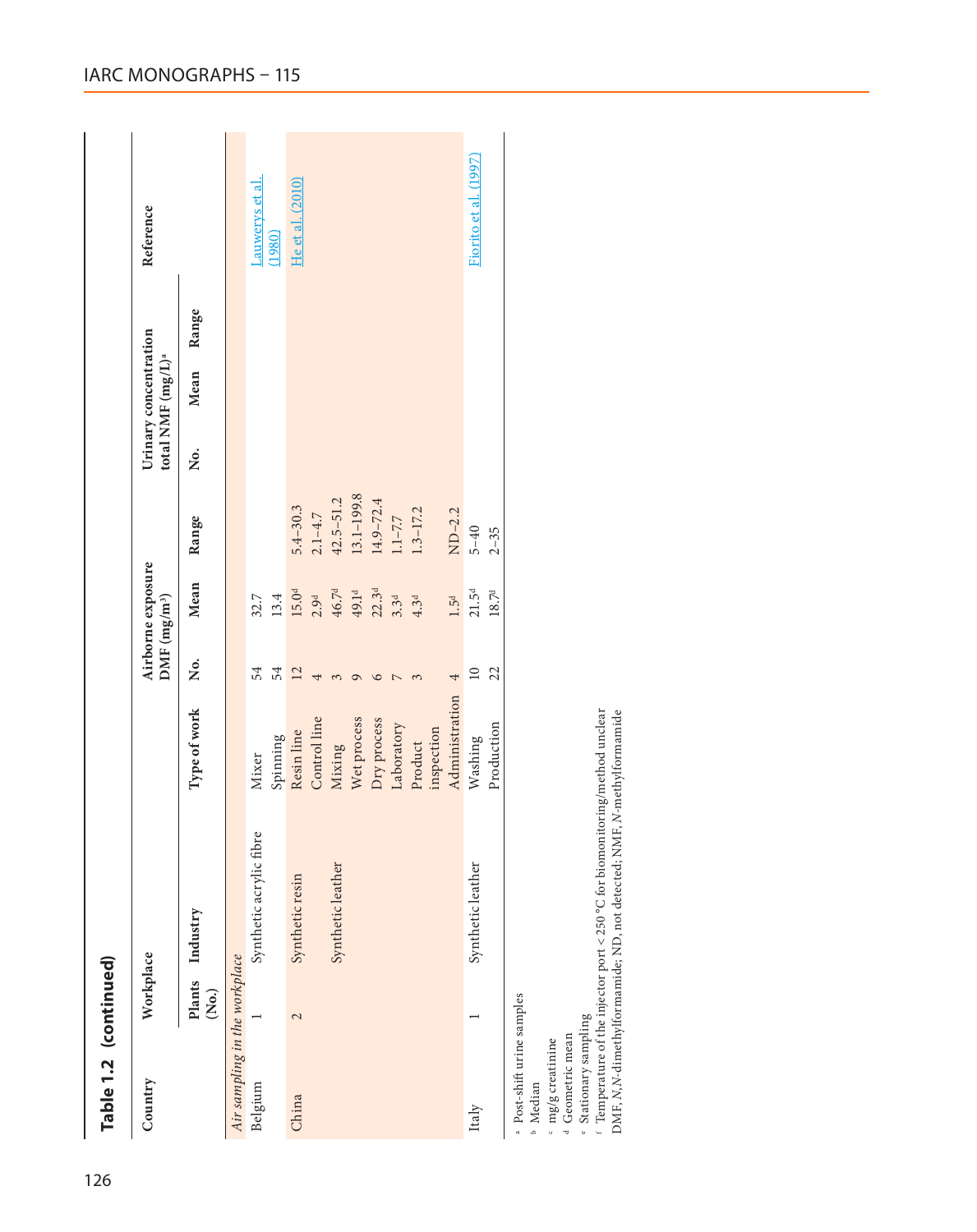and urinary concentrations of *N*-methylformamide were used whenever possible. For plant A, 167 personal *N*,*N*-dimethylformamide samples (1979–86), 107 urinary *N*-methylformamide samples (1975–79) and 14 *N*,*N*dimethylformamide area samples (1975–80) were available. For plants B and C, respectively, 2916 and 2718 personal or area air samples of *N*,*N*-dimethylformamide (1974–86) were available; ~61 000 urinary (1980–86) and ~12 000 air *N*-methylformamide measurements (1975–86) were used for the exposure assessment. For plant D, 2361 *N*,*N*-dimethylformamide samples (1974–86) and 2037 *N*-methylformamide samples (1978–1986) were available. Two estimates of 8-hour time-weighted average (TWA) exposure to *N*,*N*-dimethylformamide (average and peak exposure) were assigned to each job title based on the measurements; however, the final exposure classification was similar to the classification for the cohort study described in [Chen et al. \(1988a\).](#page-44-1) Jobs were ranked as having "low" (1.0–< 2.0 ppm of *N*,*N*-dimethylformamide in air), "moderate"  $(2.0 - < 10.0 \text{ ppm})$  and "high"  $( \geq 10.0 \text{ ppm})$ exposure. Controls were ranked as "none" or "present" if not exposed or exposed to < 1 ppm of *N*,*N*-dimethylformamide in air, respectively. Contrary to the retrospective cohort study, a job could be ranked differently over time because of the use of time-resolved monitoring data.

# 1.5 Regulations and guidelines

Depending on the country, 8-hour TWA occupational exposure limits have been set at 15 mg/m<sup>3</sup> (5 ppm) or 30 mg/m<sup>3</sup> (10 ppm) for *N*,*N*-dimethylformamide in the air ([GESTIS,](#page-45-4)  [2015](#page-45-4)). For example, the permissible exposure limit issued in the USA by the Occupational Safety and Health Administration is 30 mg/m3, whereas the threshold limit value recommended by the Scientific Committee for Occupational Exposure Limits of the European Union is 15 mg/m3 ([SCOEL, 2006](#page-50-0); [GESTIS, 2015\)](#page-45-4).

The European Union and the Occupational Safety and Health Administration label *N*,*N*dimethylformamide with a skin notation ([SCOEL, 2006;](#page-50-0) [OSHA, 2016\)](#page-49-5). As a consequence, biological limit values, in terms of measuring metabolites of *N*,*N*-dimethylformamide in urine, have been recommended to take into account all routes of exposure (inhalation, dermal, oral). The Scientific Committee for Occupational Exposure Limits recommends a biological limit value of 15 mg *N*-methylformamide per litre urine in end-of-shift samples, based on the association between exposure to 5 ppm airborne *N*,*N*-dimethylformamide and excretion of *N*-methylformamide in urine at the end of shift ([SCOEL, 2006\)](#page-50-0). Several countries of the European Union list *N*,*N*-dimethylformamide as a reproductive toxicant. For example, in Germany, *N*,*N*-dimethylformamide is categorized in group B of reproductive toxicants because embryonic or fetal damage cannot be excluded if women are exposed to the compound during pregnancy, even when the respective threshold limit values are observed ([DFG, 2015\)](#page-44-4).

According to the risk phrases of the Globally Harmonized System of Classification and Labelling of Chemicals of the United Nations, *N*,*N*-dimethylformamide is harmful if inhaled (H332) and if skin contact occurs (H312). It also can cause serious eye irritation (H319) and may damage fertility or the unborn child (H360D) ([ECHA, 2016](#page-44-5)).

*N*,*N*-Dimethylformamide has recently been categorized as a group 4 carcinogen by the Commission for the Investigation of Health Hazards at the Workplace in Germany ([DFG, 2015](#page-44-4)).

[EPA \(1990\)](#page-45-5) promulgated a reference concentration for *N*,*N*-dimethylformamide in the air of  $0.03$  mg/m<sup>3</sup>.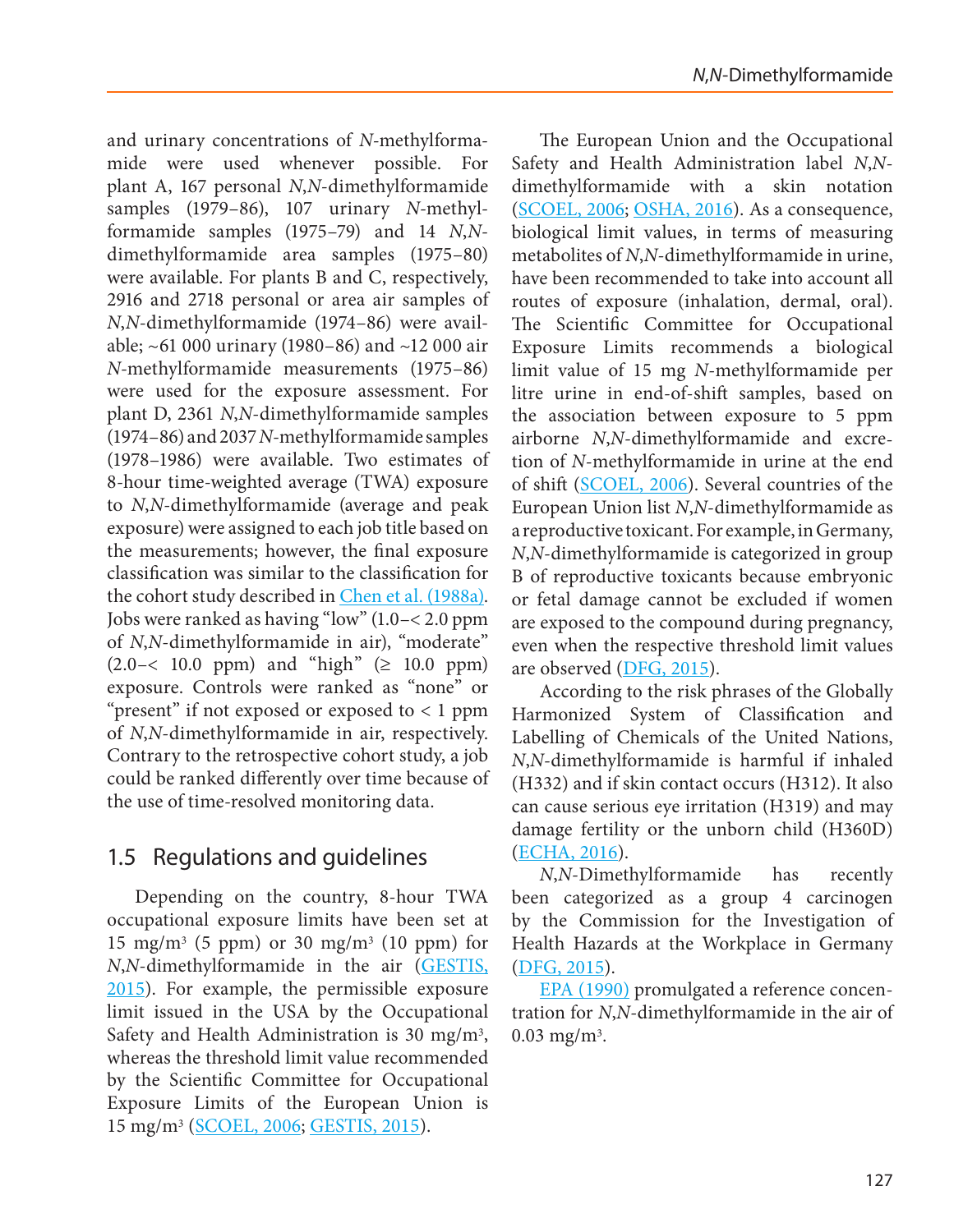# **2. Cancer in Humans**

# 2.1 Aircraft repair

### See [Table 2.1](#page-10-0)

The human carcinogenicity of *N*,*N*-dimethylformamide was questioned by [Ducatman et al.](#page-44-6) [\(1986\)](#page-44-6) beginning with an investigation of a cluster of three cases of testicular germ cell cancer that occurred between 1981 and 1983. The three testicular cancers (< 1 expected) occurred among 153 white civilian repairmen who were exposed to *N*,*N*-dimethylformamide while repairing the exterior surfaces and exterior electrical components of the F4 Phantom jet aircraft at a single United States naval air rework facility in North Carolina, USA. The finding led to an evaluation of testicular cancer in two groups of civilian aircraft repair workers, which was reported in the same paper. The two groups of workers were at a United States naval air rework site in California. Similar to the North Carolina workers, the first of these groups also repaired the F4 Phantoms among other naval aircraft and were exposed to *N*,*N*-dimethylformamide, while workers in the second group performed re-work on a variety of naval aircraft, but not the F4 Phantoms, and were not exposed to *N*,*N*-dimethylformamide. At the California facility, four of the 680 men with a history of working on F4 phantoms were diagnosed with testicular germ cell cancers. The men in this groups of exposure workers had an estimated 19 040 person–years of experience from 1970 to 1983, and that finding represented an apparent increase of fourfold [4.21; 95% confidence interval (CI), 1.15–10.78] in incidence compared with national incidence rates (*P* < 0.02). [It was not clear whether the expected numbers reported in the paper were age-adjusted.] In contrast, none of the 446 men in the unexposed population (who did not repair the F4 Phantom) had a diagnosis of testicular germ cell cancer. Within the North Carolina and California populations involved in F4 Phantom

repairs, the men with a diagnosed cancer (five seminomas and two embryonal cell cancers) had long histories of aircraft repair before their diagnosis.

Naval air rework facilities (dedicated to military aircraft repair) presented opportunities for repair workers to be exposed to surface coatings and associated emulsifiers and surfactants including "Teflon" paints and dyes, solvents and metals [\(Ducatman et al., 1986](#page-44-6)). A relatively uncontrolled process that was unique to F4 Phantom repair at the two facilities involved open air spraying of an 80% *N*,*N*-dimethylformamide solution onto in-situ electrical cables in quantities sufficient to dissolve the elastomeric surface coatings of the cables, with the goal of performing needed maintenance on the bare cables in place. The process was open and no specific ventilation was employed: it was reported to involve substantial inhalation and dermal exposure. At the time of the investigation, the process had been out of use for more than a decade. A formal exposure model was not created. Among the seven cases at both facilities (age range, 30–46 years), three reported direct responsibility for the setting up and use of this process and the others recalled that they were exposed in proximity. [The Working Group was aware that this group of military aircraft mechanics had respiratory and dermal exposure to *N*,*N*-dimethylformamide. Limitations of the study included the lack of quantitative exposure measurements and the fact that follow-up for cancer incidence included only the years when the workers were employed.]

The above findings in civilian repairmen working for the United States Navy motivated an evaluation of testicular cancer hospitalizations of United States active duty military personnel from 1974 to 1979 [\(Garland et al., 1988](#page-45-6)). This study found 143 incident cases of testicular cancer in currently active duty personnel. No excess risk was observed overall but, among aviation support technicians, the standardized incidence ratio was 6.2 (95% CI, 1.9–13.0; 5 cases). [The Working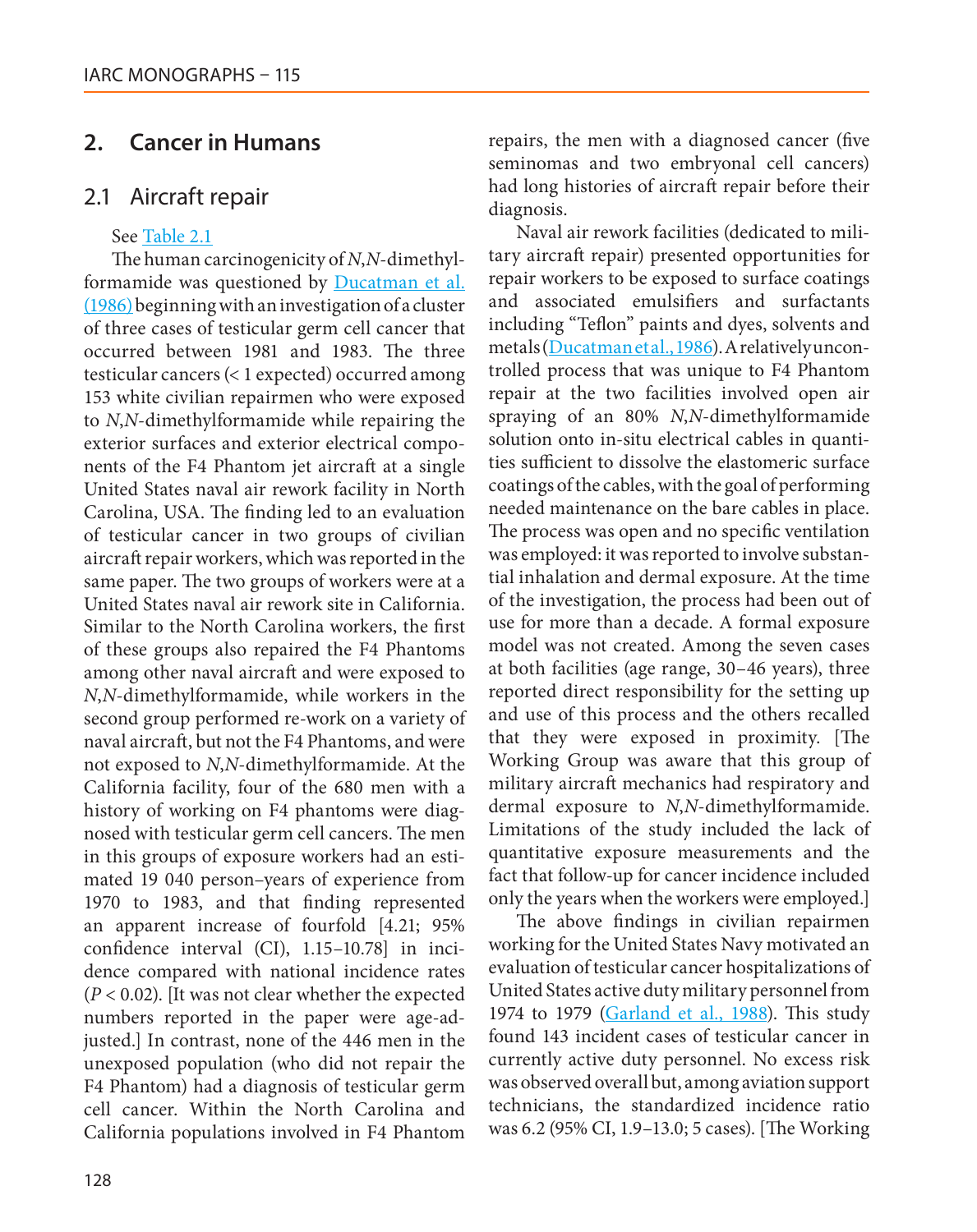<span id="page-10-0"></span>

| Table 2.1 Cohort studies of cancer                                                                                                                                                |                                                                                                                                                                                                                                                                                                        | and exposure to N/N-dimethylformamide |                                           |                             |                             |                                  |                                                                                                                                                                                                                                                                                                                                                                                                                                                                                                                                |
|-----------------------------------------------------------------------------------------------------------------------------------------------------------------------------------|--------------------------------------------------------------------------------------------------------------------------------------------------------------------------------------------------------------------------------------------------------------------------------------------------------|---------------------------------------|-------------------------------------------|-----------------------------|-----------------------------|----------------------------------|--------------------------------------------------------------------------------------------------------------------------------------------------------------------------------------------------------------------------------------------------------------------------------------------------------------------------------------------------------------------------------------------------------------------------------------------------------------------------------------------------------------------------------|
| enrolment/follow-up<br>Reference, location<br>period                                                                                                                              | description, exposure<br>assessment method<br>Population size,                                                                                                                                                                                                                                         | Organ site                            | category or<br>Exposure<br>level          | Exposed<br>deaths<br>cases/ | Risk estimate<br>$(95%$ CI) | Covariates<br>controlled         | Comments                                                                                                                                                                                                                                                                                                                                                                                                                                                                                                                       |
| the original cluster), CA,<br>Naval air rework facility<br>Ducatman et al. (1986)<br>which did not contain<br>North Island (the 2nd<br>facility investigated,<br>1970-1983<br>USA | naval air<br>observation; onsite survey,<br>registry, outreach to local<br>physicians and hospitals,<br>linkage to local cancer<br>exposed; male civilian<br>and review of medical<br>680 exposed, 446 not<br>Exposure assessment<br>employees at a US<br>method: direct<br>rework facility<br>records | Testis                                | All exposed<br>workers                    | 4                           | $[4.21 (1.15 - 10.78)]$     | E                                | comparison to men who had<br>exposure model was created<br>Strengths: the investigation<br>process had stopped before<br>was prompted by a specific<br>similar jobs but never used<br>was a nested case-control<br>the investigation, and no<br>national SEER data; only<br>a previous facility; there<br>the implicated exposure<br>active workers included;<br>cluster investigation at<br>hypothesis related to a<br>Limitations: statistical<br>comparison was to<br>the same process                                      |
| Fulton County, NY, USA<br>1 January 1975 to 31<br>December 1987<br>CDC (1989)                                                                                                     | employed in the finishing<br>registry<br>line of a leather tannery<br>males<br>method: environmental<br>record confirmed cases<br>and linkage to the New<br>Exposure assessment<br>monitoring; medical<br>York State cancer<br>80 male workers;<br>from 1975-1987                                      | Testis                                | All workers<br>cluster<br>in the<br>plant | 3                           | $40.5(8.1 - 118.4)$         | Age, sex,<br>location<br>period, | interrogating the presence of<br>performed after the relevant<br>historical survey attempted<br>history of high exposure by<br>follow-up of Fulton County<br>alcohol intolerance during<br>Exposure monitoring was<br>not include the process of<br>exposure monitoring did<br>initial cancer cluster; the<br>calculations include the<br>testicular cancer cluster<br>exposure had ceased; a<br>the period of the DMF<br>Limitations: statistical<br>to assess the previous<br>Strengths: additional<br>operation<br>interest |

*N*,*N*-Dimethylformamide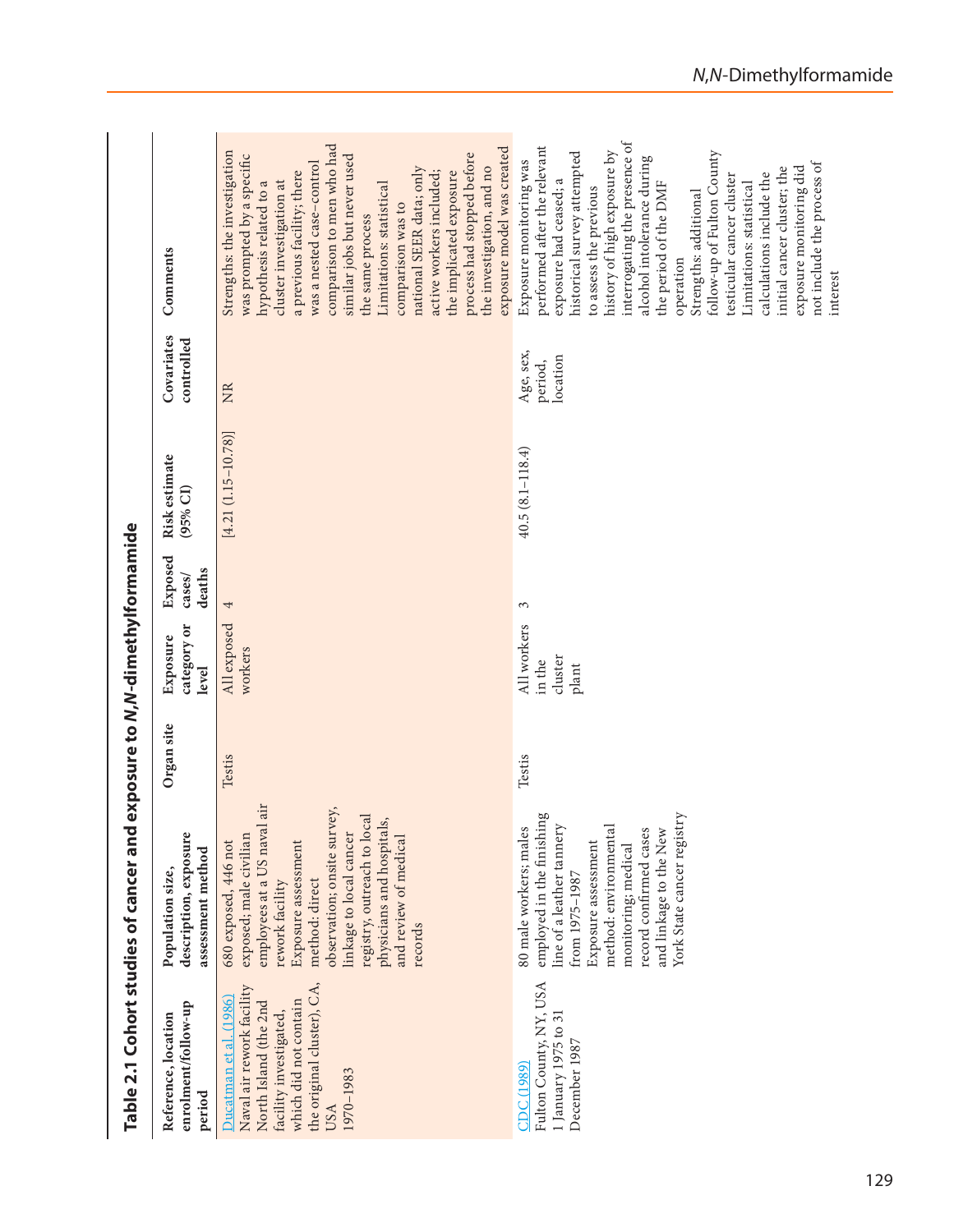|                       |                                                                | significant for the DMF-only<br>elevated, but not statistically<br>Strengths: cancer incidence<br>SRRs were generally                | study; exposure matrix<br>Limitations: exposure  | measurements only after                            |                                                      |                                                      |                       |                                         |                      |                                 |          |                            |          |
|-----------------------|----------------------------------------------------------------|--------------------------------------------------------------------------------------------------------------------------------------|--------------------------------------------------|----------------------------------------------------|------------------------------------------------------|------------------------------------------------------|-----------------------|-----------------------------------------|----------------------|---------------------------------|----------|----------------------------|----------|
|                       | Comments                                                       | cohort                                                                                                                               |                                                  | 1970                                               |                                                      |                                                      |                       |                                         |                      |                                 |          |                            |          |
|                       | Covariates<br>controlled                                       | Age, sex,<br>period                                                                                                                  |                                                  |                                                    |                                                      |                                                      |                       |                                         |                      |                                 |          |                            |          |
|                       | Risk estimate<br>(95% CI)                                      | $[1.67(0.83 - 2.98)]$                                                                                                                | $[0.92 (0.73 - 1.13)]$                           | $[1.92 (0.92 - 3.54)]$                             | $[1.55 (0.56 - 3.21)]$                               | $[0.97(0.60 - 1.48)]$                                | $[0.59(0.01 - 3.28)]$ | $[4.17(1.35 - 9.72)]$                   | $[3.0 (1.10 - 6.5)]$ | $[3.64(0.99 - 9.31)]$           |          | $[3.18(1.28-6.56)]$        |          |
|                       | Exposed<br>deaths<br>cases/                                    | $\Box$                                                                                                                               | 88                                               | $\overline{10}$                                    | $\overline{a}$                                       | 21                                                   |                       | 5                                       | $\circ$              |                                 |          | $\overline{C}$             |          |
|                       | category or<br>Exposure<br>level                               | All DMF<br>cohort                                                                                                                    | <b>All DMF</b><br>cohort                         | All DMF<br>cohort                                  | All DMF<br>cohort                                    | All DMF<br>cohort                                    | All DMF               | moderate<br>Low<br><b>DMF</b>           | High DMF             | $< 5 \text{ yrs}$<br><b>DMF</b> | exposure | $\geq$ 5 yrs<br><b>DMF</b> | exposure |
|                       | Organ site                                                     | aerodigestive<br>tract: buccal<br>pharynx<br>cavity &<br><b>Jpper</b>                                                                | All cancers<br>combined                          | Prostate                                           | Malignant<br>melanoma                                | Lung                                                 | Testis                | aerodigestive<br>tract: buccal<br>Upper | cavity &             | pharynx                         |          |                            |          |
|                       | description, exposure<br>assessment method<br>Population size, | with exposures to neither.<br>Data are tabulated for the<br>only; 1329 to DMF and<br>acrylonitrile; and 1130<br>3859 total: 2530 DMF | cohort with any exposure<br>to DMF; male workers | to DMF between 1950 and<br>with potential exposure | method: assessment by<br>Exposure assessment<br>1970 | registry,<br>employee committee;<br>corporate cancer | begun in 1956         |                                         |                      |                                 |          |                            |          |
| Table 2.1 (continued) | enrolment/follow-up<br>Reference, location<br>period           | Fibre-producing<br>industrial facility, USA<br>[January 1956 to 31<br>Chen et al. (1988a)<br>December 1984                           |                                                  |                                                    |                                                      |                                                      |                       |                                         |                      |                                 |          |                            |          |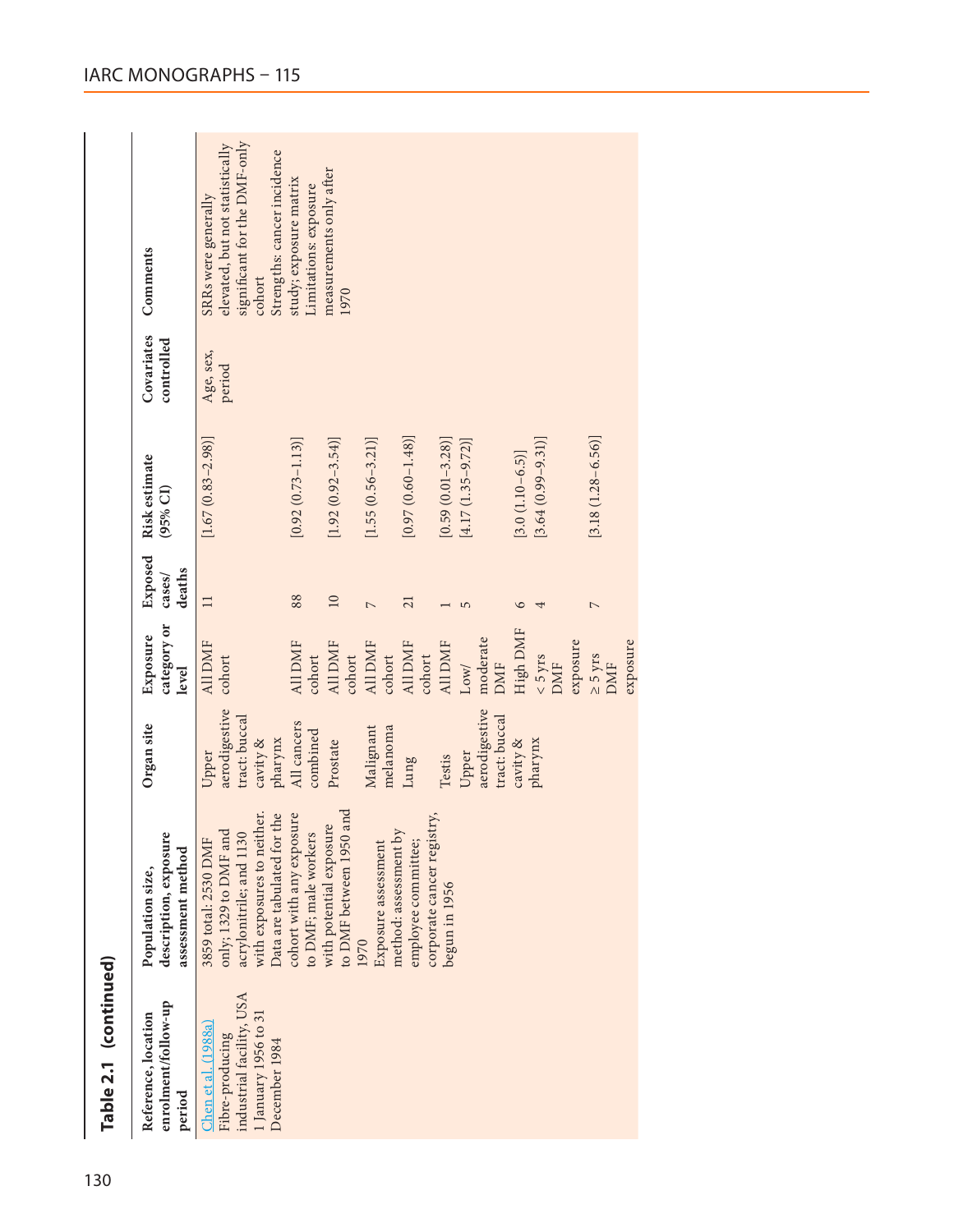| Table 2.1 (continued)<br>industrial facility, USA<br>enrolment/follow-up<br>1 January 1950 to 31<br>Reference, location<br>Chen et al. (1988b)<br>Fibre-producing<br>December 1982<br>period | potential exposure to DMF<br>between 1950 and 1970<br>method: assessment by<br>description, exposure<br>See incidence study by<br>Exposure assessment<br>assessment method<br>Chen et al. (1988a)<br>Male workers with<br>Population size, | aerodigestive<br>All cancers<br>Organ site<br>combined<br>Upper | category or<br>DMF only<br>Exposure<br>All DMF<br>All DMF<br>cohort<br>cohort<br>cohort<br>level | Exposed<br>deaths<br>cases/<br>75<br>38 | $[1.88(0.39 - 4.48)]$<br>$[0.95(0.67 - 1.30)]$<br>$[0.98(0.77 - 1.23)]$<br>Risk estimate<br>(95% CI) | Covariates<br>controlled<br>Age, sex,<br>location<br>period, | Limitations: mortality only;<br>no testicular cancer deaths<br>Strengths: local worker<br>methods as Chen et al.<br>Same population and<br>comparison group<br>Comments<br>(1988a) |
|----------------------------------------------------------------------------------------------------------------------------------------------------------------------------------------------|--------------------------------------------------------------------------------------------------------------------------------------------------------------------------------------------------------------------------------------------|-----------------------------------------------------------------|--------------------------------------------------------------------------------------------------|-----------------------------------------|------------------------------------------------------------------------------------------------------|--------------------------------------------------------------|------------------------------------------------------------------------------------------------------------------------------------------------------------------------------------|
|                                                                                                                                                                                              | corporate mortality data<br>employee committee;                                                                                                                                                                                            | tract: buccal<br>cavity &<br>pharynx                            | DMF only<br>cohort                                                                               |                                         | $[2.5(0.30 - 9.0)]$                                                                                  |                                                              | were reported (mortality is<br>not the optimal end-point                                                                                                                           |
|                                                                                                                                                                                              |                                                                                                                                                                                                                                            | Lung                                                            | All DMF<br>cohort                                                                                | 33                                      | $[1.24(0.85 - 1.74)]$                                                                                |                                                              | for investigating this cancer)                                                                                                                                                     |
|                                                                                                                                                                                              |                                                                                                                                                                                                                                            | Lung                                                            | DMF-only 19<br>cohort                                                                            |                                         | $[1.40(0.85 - 2.20)]$                                                                                |                                                              |                                                                                                                                                                                    |

CI, confidence interval; DMF, *N*,*N*-dimethylformamide; NR, not reported; SEER, Surveillance, Epidemiology and End Results; SRR, standardized relative risk; US, United States; yr, year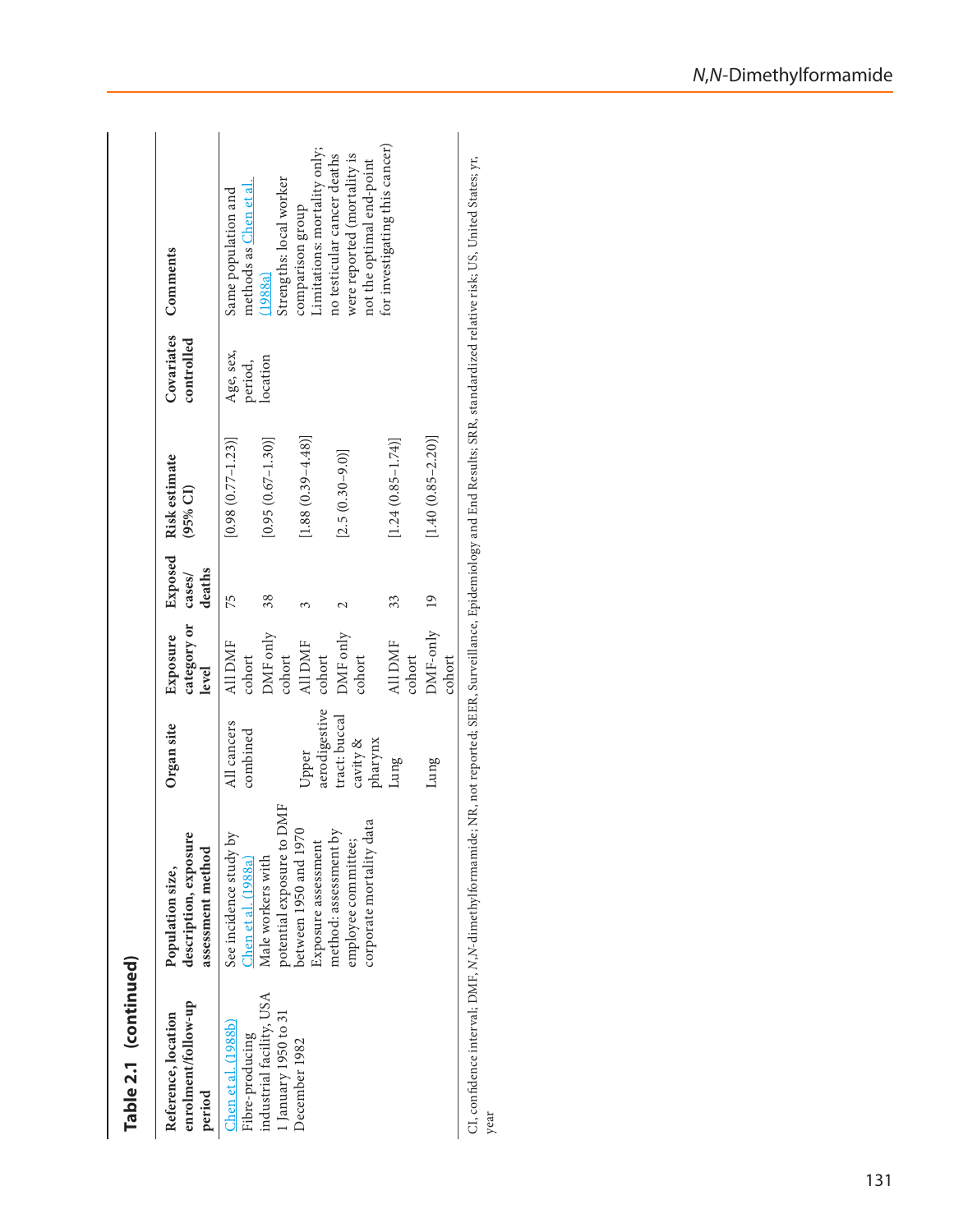Group considered it unlikely that active duty aviation support technicians in general would have had significant exposure to the unique process involving *N*,*N*-dimethylformamide.]

# 2.2 Leather workers

### See [Table 2.1](#page-10-0) and [Table 2.2](#page-14-0)

[Levin et al. \(1987\)](#page-47-2) reported a cluster of three cases of testicular germ cell cancer in workers who worked on a spray line in a leather tannery (Fulton County, NY, USA) where *N*,*N*-dimethylformamide was used. They were aged 25–36 years at the time of diagnosis, which occurred between 1982 and 1984, and had worked for 8–14 years on the spray line before diagnosis. Other than *N*,*N*-dimethylformamide and "dyes", this report did not discuss other potential exposures.

In a further investigation, a team including personnel from the United States National Institute of Occupational Safety and Health performed air sampling of the spray process for partially tanned hides at the same facility [\(CDC,](#page-43-6) [1989\)](#page-43-6). At the time of the investigation, the facility had ceased to use *N*,*N*-dimethylformamide in the tanning process and therefore none was detected in air sampling. This investigation established that *N*,*N*-dimethylformamide had been used historically in the spraying process. The exposures identified included dyes, pigments, surface coatings and solvents, including *N*,*N*-dimethylformamide. Sampling after the *N*,*N*-dimethylformamide process had stopped detected several glycol ethers, including 2-butoxyethanol, at up to 10.9 ppm. A cohort study of testicular cancer in 80 workers in the index tannery found a standardized incidence ratio of 40.5 (95% CI, 8.1–118.4) compared with state Surveillance, Epidemiology and End Results data. In addition, this report featured a case–control study, performed at the county level, of testicular cancer cases in male residents aged 20–54 years from January 1974 to March 1987. The three men

reported in the [Levin et al. \(1987\)](#page-47-2) report were included, as well as an additional seven cases. A group of 129 male controls of similar age who had other cancer diagnoses from the same registry was used. Five of the 10 cases had histories of leather-related employment, resulting in an odds ratio of 5.8 (95% CI, 1.5–22.0) [\(CDC,](#page-43-6) [1989\)](#page-43-6). [The Working Group noted that the inclusion a posteriori of an initially detected disease cluster within a small population calculation can contribute to an expected outcome of an elevated standardized incidence ratio.]

Workers from the index tannery workplace were also enrolled in a prospective testicular cancer screening programme. The National Institute of Occupational Safety and Health investigators reported that 51 out of 83 workers participated and, as of 1990, no additional cases of testicular cancer had been found ([Calvert et al., 1990\)](#page-43-7).

# 2.3 Chemical manufacturing

# *2.3.1 Cohort study*

### See [Table 2.1](#page-10-0)

A major chemical manufacturer conducted retrospective cohort cancer incidence [\(Chen et al.,](#page-44-1) [1988a](#page-44-1)) and cancer mortality [\(Chen et al., 1988b\)](#page-44-2) studies of workers at an acrylic-fibre production plant in the USA whose employment provided exposure to *N*,*N*-dimethylformamide alone (2530 workers), acrylonitrile alone (16 workers), neither (1130 workers) or both (1329 workers). The two groups with any exposure to *N*,*N*-dimethylformamide were then combined into a single historical cohort (3859 workers).

Monitoring data were reportedly unavailable for most of the historical period (1950–1970) considered in these reports, and exposures were classified as "low", "moderate" or "high" by a committee of workers. Diagnostic information on cancer was obtained from the manufacturer's internal cancer registry and was therefore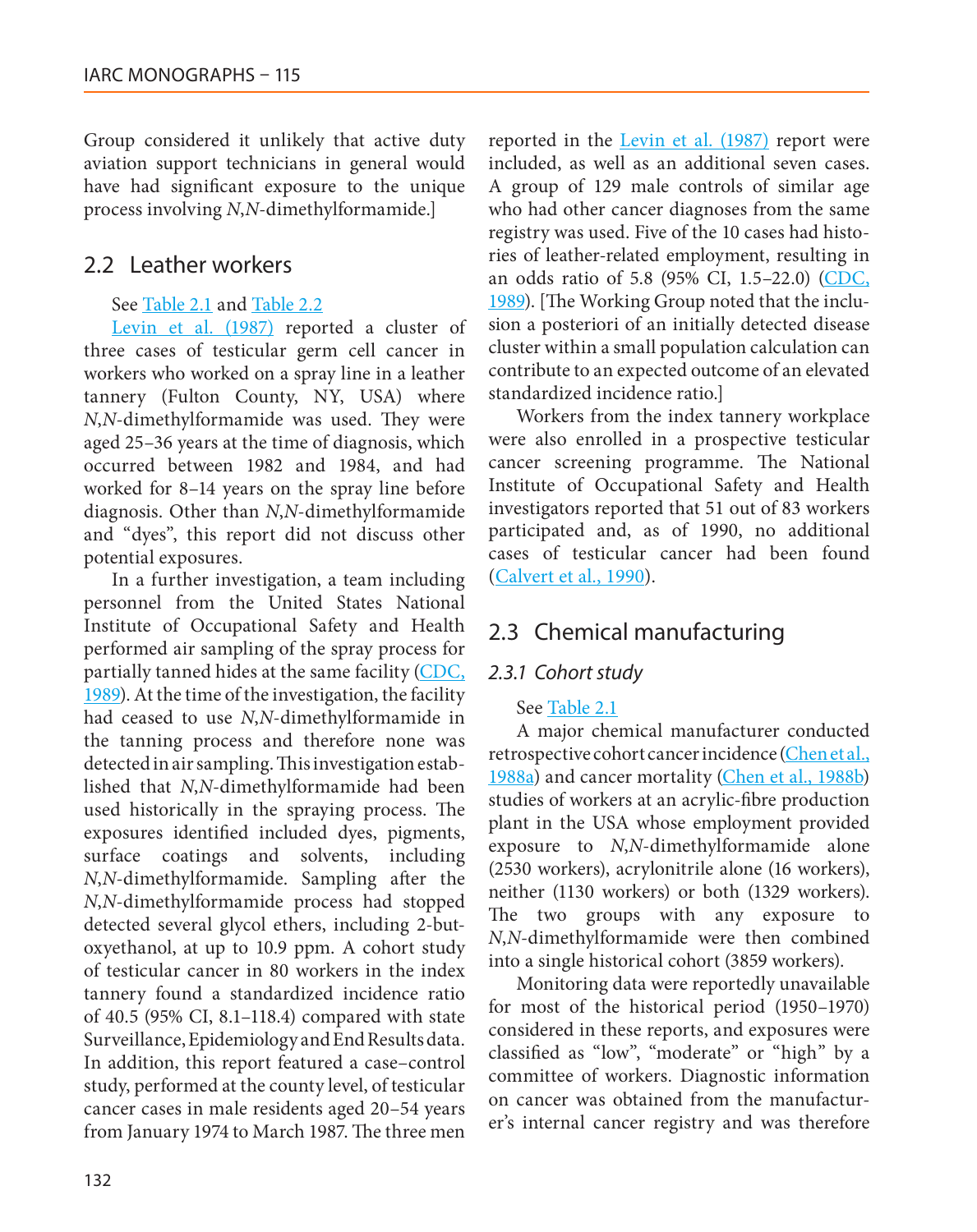<span id="page-14-0"></span>

|                                                                                                                                                    | Table 2.2 Case-control studies of                                                                                                                                                              |                                                                | cancer and exposure to N,N-dimethylformamide |                         |                                 |                                                                          |                                                                                                                                                                                |
|----------------------------------------------------------------------------------------------------------------------------------------------------|------------------------------------------------------------------------------------------------------------------------------------------------------------------------------------------------|----------------------------------------------------------------|----------------------------------------------|-------------------------|---------------------------------|--------------------------------------------------------------------------|--------------------------------------------------------------------------------------------------------------------------------------------------------------------------------|
| follow-up period<br>enrolment/<br>Reference,<br>location                                                                                           | description, exposure<br>assessment method<br>Population size,                                                                                                                                 | Organ site                                                     | category or<br>Exposure<br>level             | cases/deaths<br>Exposed | Risk estimate                   | Covariates<br>controlled                                                 | Comments                                                                                                                                                                       |
| York State cancer<br>Testicular cancer<br>analysis of New<br>Fulton County,<br>registry data<br>county-level<br>CDC(1989)<br>cases from<br>NY, USA | Exposure assessment<br>State cancer registry<br>Cases: 10; New York<br>Controls: 129; New<br>method: based on<br>York State cancer<br>recorded usual<br>occupation at<br>diagnosis<br>registry | Testis                                                         | workers<br>tannery<br>Leather                | $\overline{5}$          | 5.8 (95% CI,<br>$1.5 - 22.0$    | Date, year of<br>diagnosis                                               | cluster was included in the<br>additional cases) to earlier<br>Limitations: the original<br>cluster investigation<br>information (two<br>Strengths: added<br>case numerator    |
| Four industrial<br>Walrath et al.<br>(1989)                                                                                                        | 6 liver, 43 prostate,<br>cavity & pharynx,<br>Cases: 39 buccal                                                                                                                                 | hepatocellular<br>carcinoma<br>Liver/                          | latency 10 yrs<br>Minimum                    | Ž                       | 6.10 (90% CI,<br>$0.38 - 72.00$ | Age, sex, plant,<br>pay class                                            | description of JEM for this<br>Strengths: improved<br>employer                                                                                                                 |
| facilities of one<br>1956-1985<br>employer                                                                                                         | Controls: 276; other<br>11 testis, 39 skin;<br>employer cancer<br>registry                                                                                                                     | hepatocellular<br>carcinoma<br>Liver/                          | duration<br>$>10~yr$                         | $\widetilde{Z}$         | 2.74 (90% CI,<br>$0.16 - 47.3$  | pay class, year of<br>diagnosis, age at<br>Age, study site,<br>diagnosis | years: extrapolations were<br>available for the earlier<br>Limitations: exposure<br>monitoring data not                                                                        |
|                                                                                                                                                    | monitoring data were<br>Exposure assessment<br>workers from cohort<br>assessment; existing<br>method: expert                                                                                   | aerodigestive<br>tract: buccal<br>pharynx<br>cavity &<br>Upper | All categories                               | 15                      | 0.89 (90% CI,<br>$0.35 - 2.29$  | Age, sex, plant,<br>pay class                                            | made                                                                                                                                                                           |
|                                                                                                                                                    | characterized by job<br>title, for mean and                                                                                                                                                    | Prostate                                                       | All categories                               | 17                      | 1.47 (90% CI,<br>$0.66 - 3.30$  | Age, sex, plant,<br>pay class                                            |                                                                                                                                                                                |
|                                                                                                                                                    | history was developed<br>peak DMF; a facility<br>for each of four                                                                                                                              | Malignant<br>melanoma                                          | All categories                               | $\overline{16}$         | 1.70 (90% CI,<br>$0.52 - 5.51$  | Age, sex, plant,<br>pay class                                            |                                                                                                                                                                                |
|                                                                                                                                                    | facilities                                                                                                                                                                                     | Testis                                                         | All categories<br>of exposure                | 3                       | 0.99 (90% CI,<br>$0.22 - 4.44$  | Age, sex, plant,<br>pay class                                            |                                                                                                                                                                                |
|                                                                                                                                                    |                                                                                                                                                                                                | Testis                                                         | Moderate<br>exposure<br>only                 | $\sim$                  | 11.60 (90% CI,<br>$0.47 - 286$  | pay class, year of<br>diagnosis, age at<br>Age, study site,<br>diagnosis |                                                                                                                                                                                |
|                                                                                                                                                    |                                                                                                                                                                                                |                                                                |                                              |                         |                                 |                                                                          | CI, confidence interval; DMF, N,N-dimethylformamide; JEM, job-exposure matrix; NR, not reported; SEER, Surveillance, Epidemiology and End Results; US, United States; yr, year |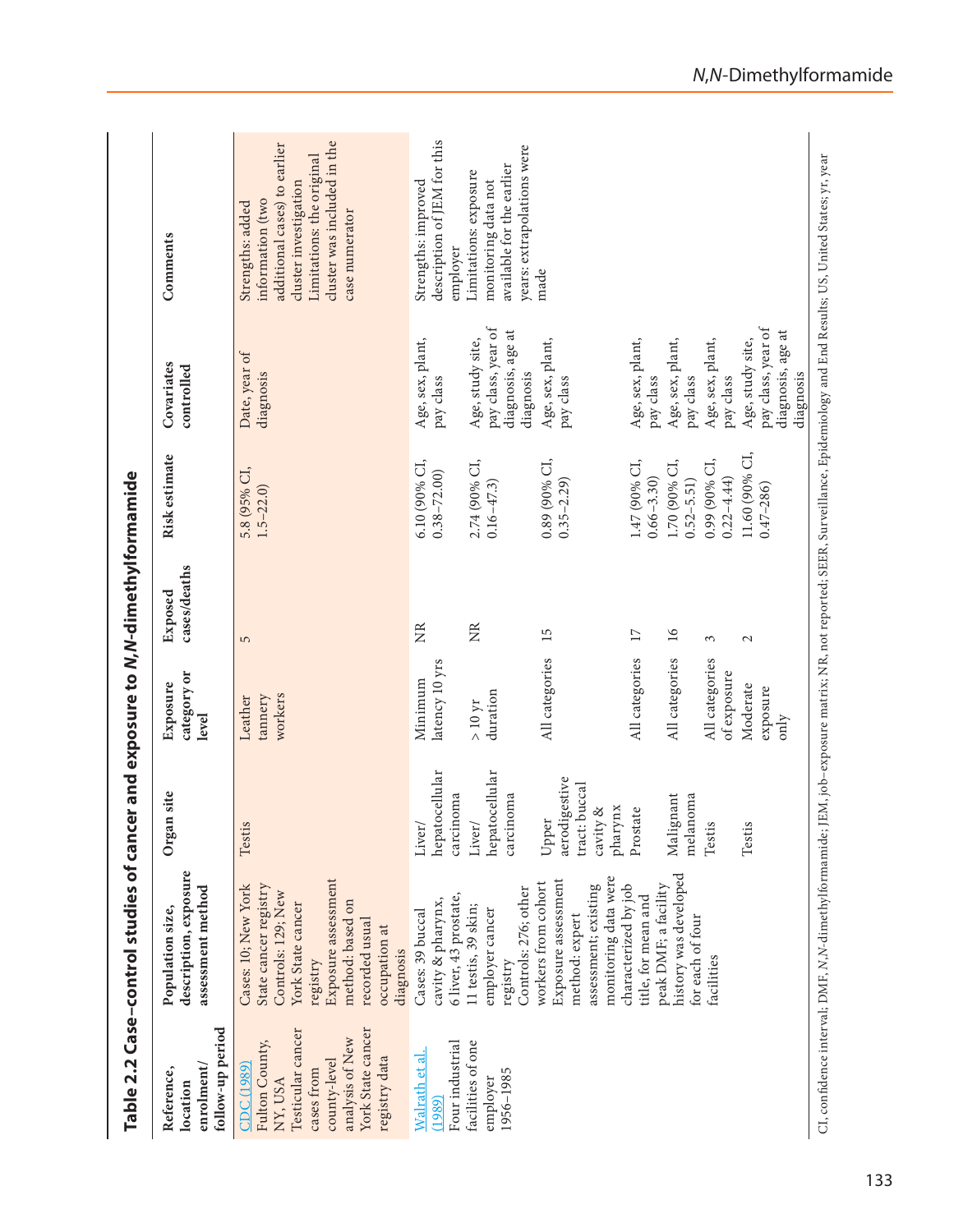limited to the time of employment. Person–years were calculated from first exposure or first employment from 1956 to 1984. Comparisons of corporate registry data were then made to national Surveillance, Epidemiology and End Results cancer registry data for 1973–1977. Thirty-four incident cases of all types of cancer were recorded in the cohort of wage workers exposed to *N*,*N*-dimethylformamide only [\(Chen et al., 1988a\)](#page-44-1). Only one case of testicular cancer was found compared with 1.7 expected [standardized relative risk, 0.59; 95% CI, 0.01–3.28] in the cohort exposed to *N*,*N*-dimethylformamide only. Buccal cavity and pharyngeal cancers (combined) were significantly increased (8 observed, 1 expected [standardized relative risk, 8.00; 95% CI, 3.45–15.76]) in the cohort exposed to *N*,*N*-dimethylformamide only, but not in the cohort exposed to both *N*,*N*-dimethylformamide and acrylonitrile. No dose–response relationship was observed related to the classified exposure level.

[Chen et al. \(1988b\)](#page-44-2) used the same methods to study mortality from all causes and cancer in the same population. Compared with internal company rates, non-statistically significant excesses of buccal cavity and pharyngeal cancers (combined) and lung cancer were reported (Chen [et al., 1988a](#page-44-1)). [The exposure characterization for this *N*,*N*-dimethylformamide-manufacturing cohort was more complete than that in the previously cited studies in aircraft repair and leather work and provides an impression that exposures were better controlled than those for aircraft and leather workers. The *N*,*N*-dimethylformamide solution at the manufacturing sites is reported to have generally been up to 5% in concentration and intermittently > 5% – less concentrated than the 80% solutions used by aircraft repairmen and leather workers – and the observation that respirators were supposed to have been used if atmospheric concentrations were > 10 ppm of *N*,*N*-dimethylformamide does not appear to pertain to the aircraft repair and leather operations previously described.]

### *2.3.2 Case–control study*

#### See [Table 2.2](#page-14-0)

The same chemical manufacturer subsequently performed a broader case–control study on exposure to *N*,*N*-dimethylformamide among male active employees at four of its manufacturing facilities including the one studied by [Chen et al. \(1988a,](#page-44-1) [1988b](#page-44-2)), from 1956 to 1985, based on cancer cases reported to the company cancer registry ([Walrath et al., 1989\)](#page-51-1). The study population included only cases identified among currently employed workers. For each case, two controls from the entire cohort were matched to the case worker based on year of employment, year of birth, sex, plant, and payroll/salary class. The study provided a more detailed exposure assessment than that used in the preceding cancer incidence and mortality studies [\(Chen](#page-44-1) [et al., 1988a,](#page-44-1) [1988b\)](#page-44-2), including measurements of *N*,*N*-dimethylformamide in the air and its urinary metabolites. Average and peak exposures were considered. When data were not available, an extrapolation was made using exposure data from later years. The exposure classifications were more comprehensive but ultimately similar to those used in the cohort study [\(Chen et al., 1988a](#page-44-1)): "low", "medium", "high" and none. The geometric mean concentration of *N*,*N*-dimethylformamide in the air ranged from 1 to 2 ppm  $[3-6 \text{ mg/m}^3]$  for jobs in the low exposure group to  $> 10$  ppm [30 mg/m<sup>3</sup>] for jobs in the high exposure group. Air concentrations  $> 50$  ppm [149 mg/m<sup>3</sup>] were possible in the high exposure category. Mantel-Haenszel and multiple logistic regression methods were used to calculate odds ratios. The odds ratio for testicular cancer for ever being exposed was 0.99 (90% CI, 0.22–4.44; 3 exposed cases). Odds ratios for testicular cancer by level of exposure were 0.86 (90% CI, 0.09–8.56) for low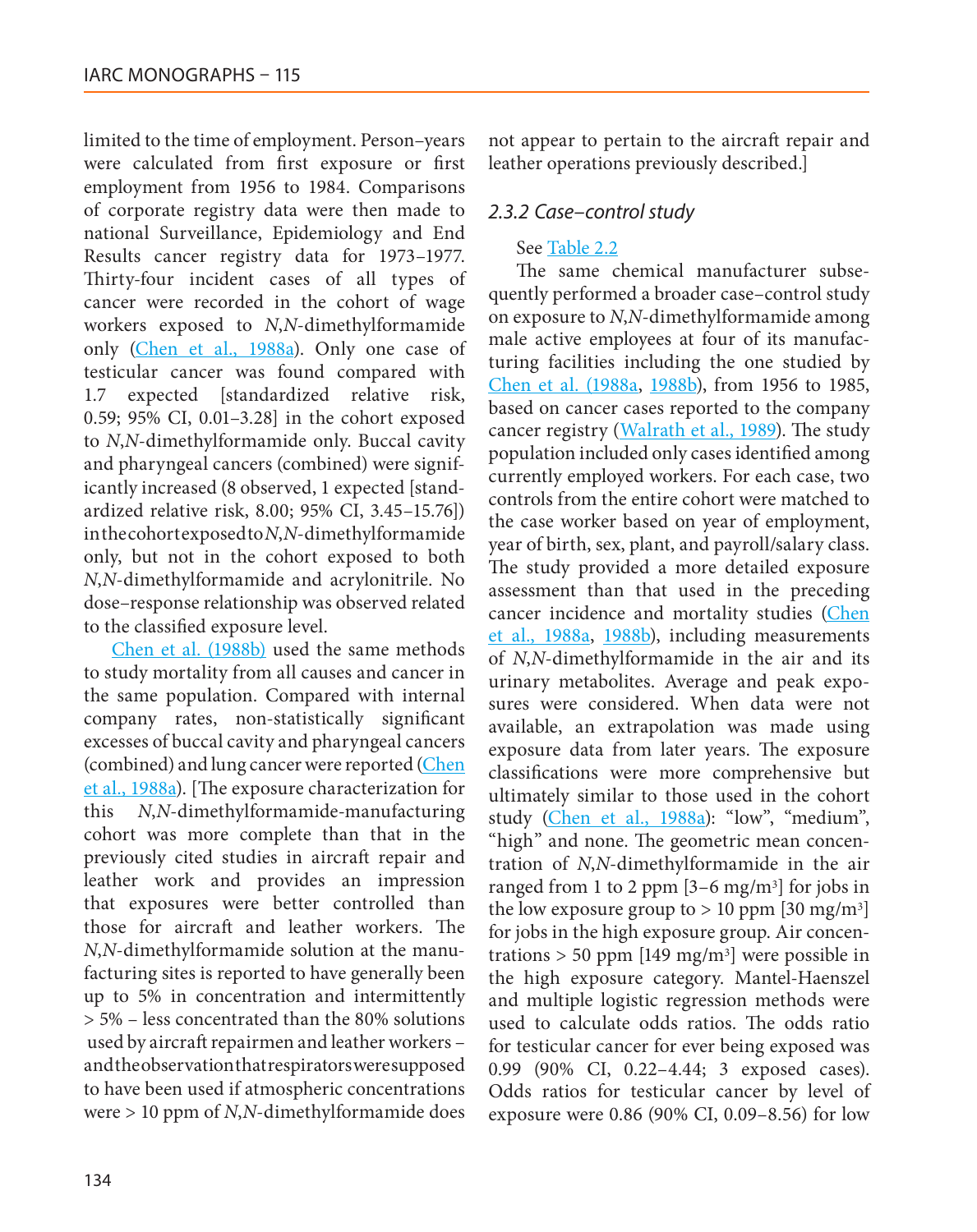and 11.6 (90% CI, 0.47–286; 2 exposed cases, 2 exposed controls) for moderate exposure. No cases occurred in the high exposure category. The same data set was also considered with regard to different durations of exposure. The odds ratio for testicular cancer was 1.28 (90% CI, 0.14–7.12) for those with  $\lt$  10 years exposure and no cases occurred among those with  $\geq 10$  years exposure. Buccal cavity and pharyngeal cancer were not found to be significantly increased when all facilities were combined, nor were any other studied cancer sites. [The Working Group noted that interpretation of these studies was limited by the small numbers of testicular cancer cases and by the restriction to cases occurring among active workers.]

# **3. Cancer in Experimental Animals**

*N*,*N*-Dimethylformamide was first reviewed by the *IARC Monographs* Working Group [\(IARC, 1989](#page-46-1)) when it had been tested for carcinogenicity by oral administration and by subcutaneous injection in one rat strain [\(Druckrey et al., 1967](#page-44-7)) and by intraperitoneal injection in another strain [\(Kommineni, 1972](#page-47-3)). All of these studies were judged to be inadequate for an evaluation and were still considered to be inadequate by the current Working Group because of the small number of animals, the short duration of treatment and the incomplete reporting of the results. *N*,*N*-Dimethylformamide was subsequently reviewed by a second Working Group [\(IARC, 1999\)](#page-46-2) when it had also been tested for carcinogenicity by inhalation in one study in mice and one study in rats, with no significant increase in tumour incidence [\(Malley et al., 1994\)](#page-48-6).

Studies that were judged to be adequate for an evaluation (including studies released since the previous *IARC Monographs*) are summarized below.

# 3.1 Mouse

### See [Table 3.1](#page-17-0)

### *Inhalation*

Groups of 78 male and 78 female Crl:CD-1 (ICR) BR mice (age, 55 days) were exposed to *N*,*N*-dimethylformamide (purity, 99.9%) by whole-body inhalation at concentrations of 0, 25, 100, and 400 ppm for 6 hours per day on 5 days per week for 18 months. Five male and five females per group were killed at 2 weeks, 3 months and 12 months to evaluate cell proliferation in the liver. Survival in all exposure groups was similar to that of controls. Higher body weights and body-weight gain were observed in the male and female mice exposed to 100 and 400 ppm compared with controls and were considered to be compound-related. The males exposed to 100 and 400 ppm and females exposed to 400 ppm had higher liver weights relative to body weight at necropsy. No significant increase in tumour incidence was observed in any dose group. All treated males had significant increases in centrilobular hepatocellular hypertrophy and hepatic single cell necrosis. Centrilobular hepatocellular hypertrophy was also significantly increased in the females exposed to 100 and 400 ppm and hepatic single cell necrosis in all treated females ([Malley et al., 1994\)](#page-48-6). [The Working Group noted the short duration of the study.]

In a well-conducted study that complied with good laboratory practice, groups of 50 male and 50 female Crj:BDF<sub>1</sub> mice (age, 6 weeks) were exposed to *N*,*N*-dimethylformamide (purity, > 99.8%) by whole-body inhalation at concentrations of 0, 200, 400, and 800 ppm for 6 hours per day on 5 days per week for 104 weeks. No significant difference in survival was observed between the exposed groups and the controls. The survival rate of females exposed to 800 pm decreased marginally (but not significantly) after the 78th week because of the development of liver tumours.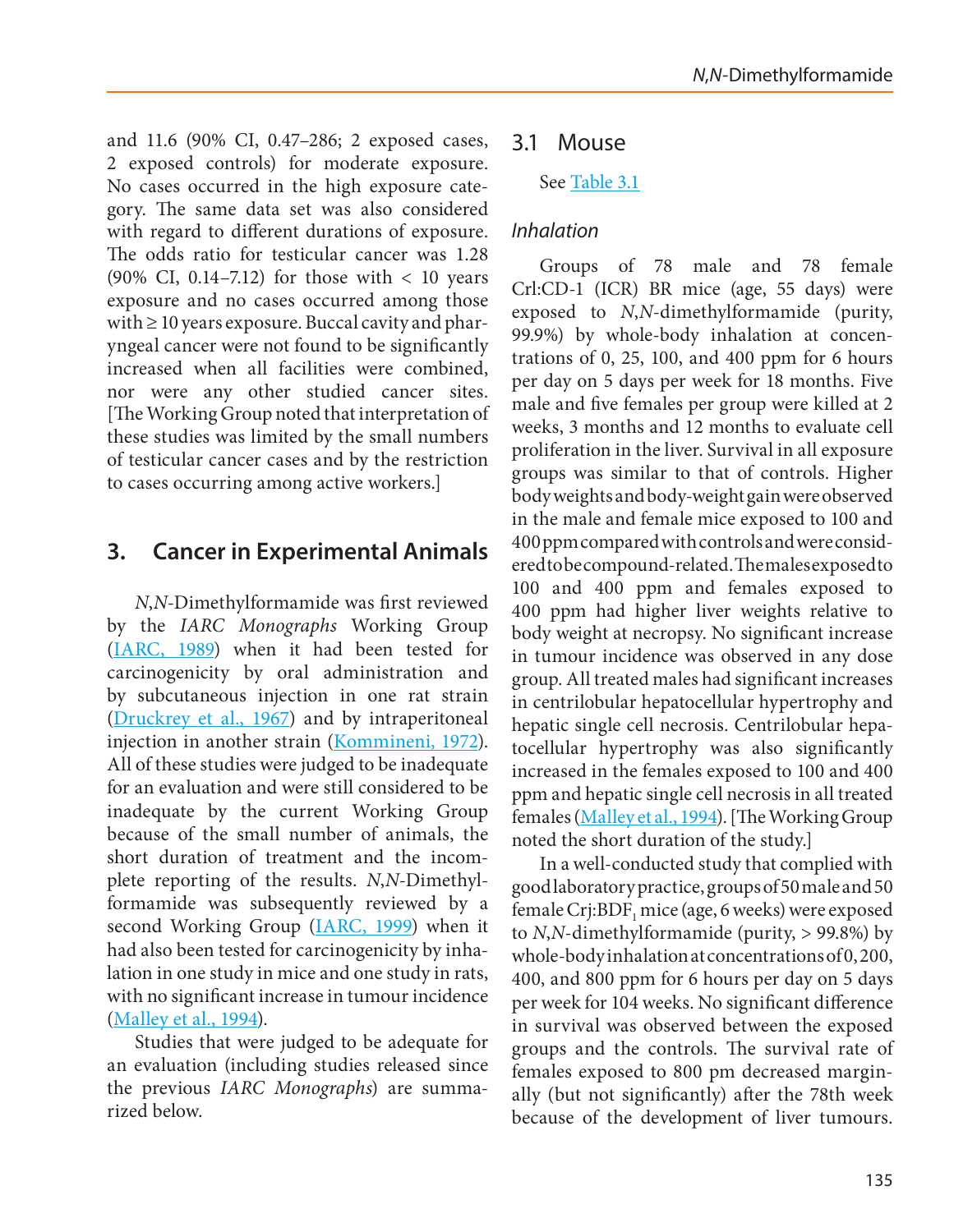<span id="page-17-0"></span>

| Species, strain (sex)<br>Study design<br>Age at start<br>Reference<br>Duration                                    | No. of animals at start<br>No. of surviving<br>Dose regimen<br>animals<br>Vehicle<br>Purity<br>Route                                 | Incidence of tumours                                                                                                 | Significance                                                                               | Comments                                                                                                                                                                             |
|-------------------------------------------------------------------------------------------------------------------|--------------------------------------------------------------------------------------------------------------------------------------|----------------------------------------------------------------------------------------------------------------------|--------------------------------------------------------------------------------------------|--------------------------------------------------------------------------------------------------------------------------------------------------------------------------------------|
| Full carcinogenicity<br>Malley et al. (1994)<br>Mouse, Crl:CD-1<br>$(ICR)$ BR $(M)$<br>55 days<br>$18 \text{ mo}$ | 56%, 68%, 60%, 59%<br>0, 25, 100, 400 ppm<br>6 h/day, 5 days/wk<br>Purity, 99.9%<br>78, 78, 78, 78<br>Inhalation<br>$\sum_{i=1}^{n}$ | No increase in tumour<br>Liver or testis<br>incidence                                                                | SN                                                                                         | Principal limitations: short duration of the study<br>and 12 mo, for evaluation of cell proliferation in<br>5 males per group were killed at 2 wks, 3 mo,<br>the liver               |
| Full carcinogenicity<br>Malley et al. (1994)<br>Mouse, Crl:CD-1<br>(ICR) BR (F)<br>55 days<br>$18 \text{ m}$      | 68%, 57%, 62%, 76%<br>0, 25, 100, 400 ppm<br>6 h/day, 5 days/wk<br>Purity, 99.9%<br>78, 78, 78, 78<br>Inhalation<br>$\mathbb{X}$     | Liver or mammary gland<br>No increase in tumour<br>incidence                                                         | SN                                                                                         | Principal limitations: short duration of the study<br>5 males and 5 females per group were killed at<br>2 wks, 3 mo, and 12 mo, for evaluation of cell<br>proliferation in the liver |
| Mouse, Crj:BDF1 (M)<br>Full carcinogenicity<br>Senoh et al. (2004)<br>104 wks<br>6 wks                            | 0, 200, 400, 800 ppm<br>6 h/day, 5 days/wk<br>Purity, $> 99.8\%$<br>Inhalation<br><b>NA</b>                                          | $6/50$ , $36/50$ <sup>*</sup> , $41/49$ <sup>*</sup> , $41/50$ <sup>*</sup><br>Hepatocellular adenoma:<br>Liver      | Positive trend: $P < 0.01$ , Peto's<br>${}^\star P$ $<$ 0.01, Fisher exact test<br>test;   | Principal strengths: well-conducted study that<br>appears to have complied with GLP                                                                                                  |
|                                                                                                                   | 50, 50, 50, 50<br>37, 33, 37, 40                                                                                                     | Hepatocellular carcinoma:<br>2/50, 12/50*, 16/49*, 16/50*                                                            | Positive trend: $P < 0.01$ , Peto's<br>$P < 0.01$ , Fisher exact test<br>test;             |                                                                                                                                                                                      |
|                                                                                                                   |                                                                                                                                      | Hepatoblastoma: 0/50, 13/50*,<br>7/49*, 4/50                                                                         | $*P < 0.01$ , Fisher exact test                                                            |                                                                                                                                                                                      |
|                                                                                                                   |                                                                                                                                      | hepatoblastoma (combined):<br>hepatocellular carcinoma or<br>8/50, 42/50*, 46/49*, 44/50*<br>Hepatocellular adenoma, | Positive trend: $P < 0.01$ , Peto's<br>$\mathrm{^{x}P} < 0.01,$ Fisher exact test<br>test; |                                                                                                                                                                                      |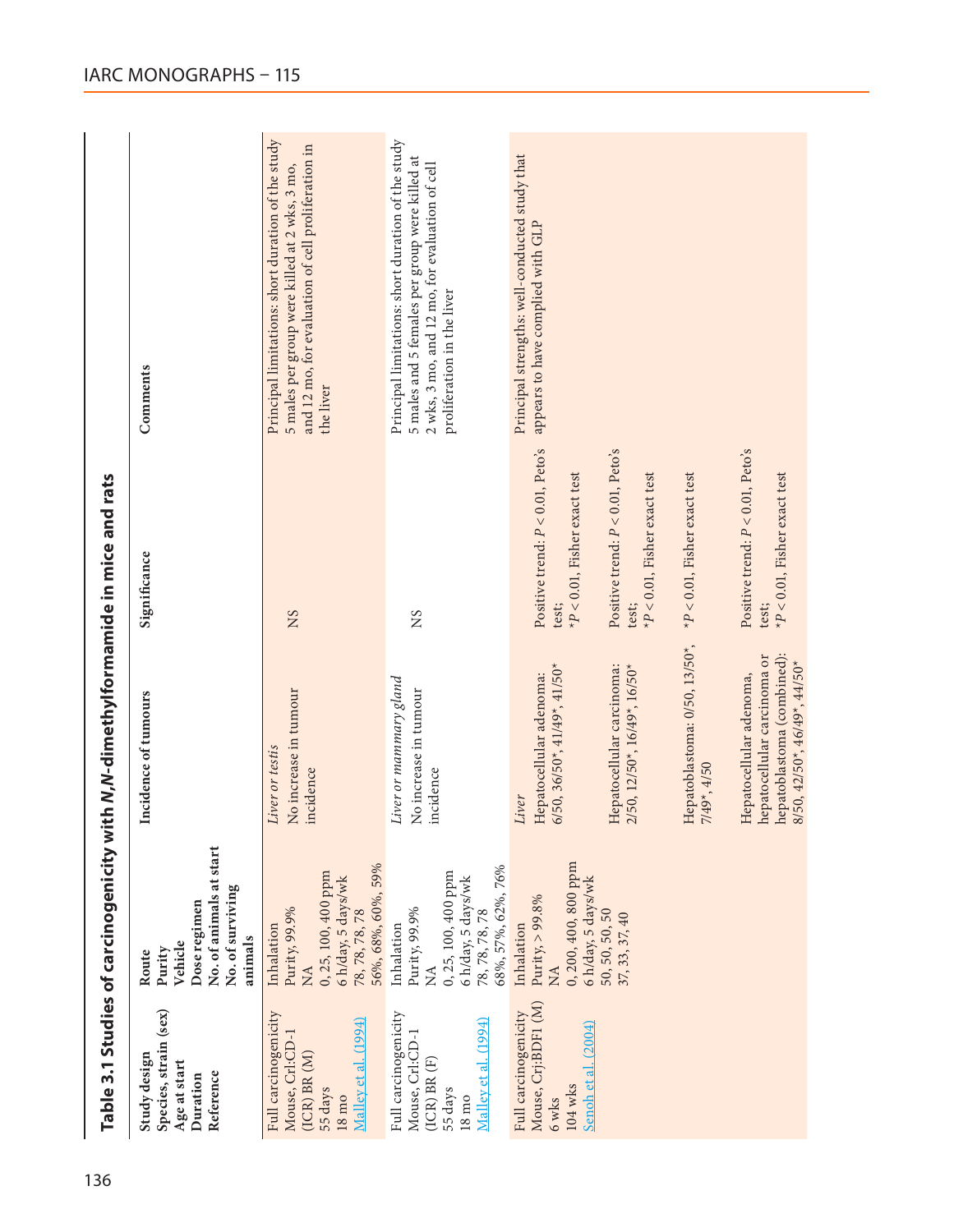| Table 3.1 (continued)                                                                            |                                                                                                                                      |                                                                                                                                                                                                              |                                                                                                                                                                 |                                                                                                                                                                                                                                                                                                    |
|--------------------------------------------------------------------------------------------------|--------------------------------------------------------------------------------------------------------------------------------------|--------------------------------------------------------------------------------------------------------------------------------------------------------------------------------------------------------------|-----------------------------------------------------------------------------------------------------------------------------------------------------------------|----------------------------------------------------------------------------------------------------------------------------------------------------------------------------------------------------------------------------------------------------------------------------------------------------|
| Species, strain (sex)<br>Study design<br>Age at start<br>Reference<br>Duration                   | No. of animals at star<br>No. of surviving<br>Dose regimen<br>animals<br>Vehicle<br>Purity<br>Route                                  | Incidence of tumours                                                                                                                                                                                         | Significance                                                                                                                                                    | Comments                                                                                                                                                                                                                                                                                           |
| Mouse, Crj:BDF1 (F)<br>Full carcinogenicity<br>Senoh et al. (2004)<br>$104 \text{ wks}$<br>6 wks | 0, 200, 400, 800 ppm<br>6 h/day, 5 days/wk<br>Purity, $> 99.8\%$<br>49, 50, 50, 49<br>29, 30, 21, 22<br>Inhalation<br>≸              | Hepatocellular carcinoma:<br>$1/49, 42/50$ <sup>*</sup> , $47/50$ <sup>*</sup> , $48/49$ <sup>*</sup><br>$3/49$ , $25/50$ *, $32/50$ *, $35/49$ *<br>Hepatocellular adenoma:<br>Liver                        | Positive trend: $P < 0.01$ , Peto's<br>Positive trend: $P < 0.01$ , Peto's<br>$P < 0.01$ , Fisher exact test<br>$*P<0.01$ , Fisher exact test<br>test;<br>test; | Principal strengths: well-conducted study that<br>appears to have complied with GLP                                                                                                                                                                                                                |
|                                                                                                  |                                                                                                                                      | hepatoblastoma (combined):<br>hepatocellular carcinoma or<br>Hepatoblastoma: 0/49, 0/50,<br>$3/49, 45/50$ <sup>*</sup> , $49/50$ <sup>*</sup> , $49/49$ <sup>*</sup><br>Hepatocellular adenoma,<br>4/50,0/49 | Positive trend: $P < 0.01$ , Peto's<br>$*P$ < 0.01, Fisher exact test<br>test;<br>SN                                                                            |                                                                                                                                                                                                                                                                                                    |
| Full carcinogenicity<br>Rat, Crl:CD BR (M)<br>Malley et al. (1994)<br>47 days<br>2 <i>y</i> rs   | 27%, 34%, 40%, 44%<br>0, 25, 100, 400 ppm<br>6 h/day, 5 days/wk<br>Purity, 99.9%<br>87, 87, 87, 87<br>Inhalation<br>$\sum_{i=1}^{n}$ | Liver, testis or mammary gland<br>No increase in tumour<br>incidence                                                                                                                                         | SN                                                                                                                                                              | in the liver; 10 males per group were killed for<br>and 12 mo for evaluation of cell proliferation<br>5 males per group were killed at 2 wks, 3 mo,<br>Principal limitations: survival for all dose<br>interim pathological evaluation at 12 mo<br>groups and controls was $< 45\%$                |
| Full carcinogenicity<br>Malley et al. (1994)<br>Rat, Crl:CD BR (F)<br>47 days<br>$2 \gamma r$    | 35%, 23%, 19%, 39%<br>0, 25, 100, 400 ppm<br>6 h/day, 5 days/wk<br>Purity, 99.9%<br>87, 87, 87, 87<br>Inhalation<br>$\lessapprox$    | Liver or mammary gland<br>No increase in tumour<br>incidence                                                                                                                                                 | SN                                                                                                                                                              | were killed for interim pathological evaluation<br>proliferation in the liver; 10 females per group<br>wks, 3 mo, and 12 mo for evaluation of cell<br>Principal limitations: survival for all dose<br>groups and controls was less than 40%<br>Five females per group were killed at 2<br>at 12 mo |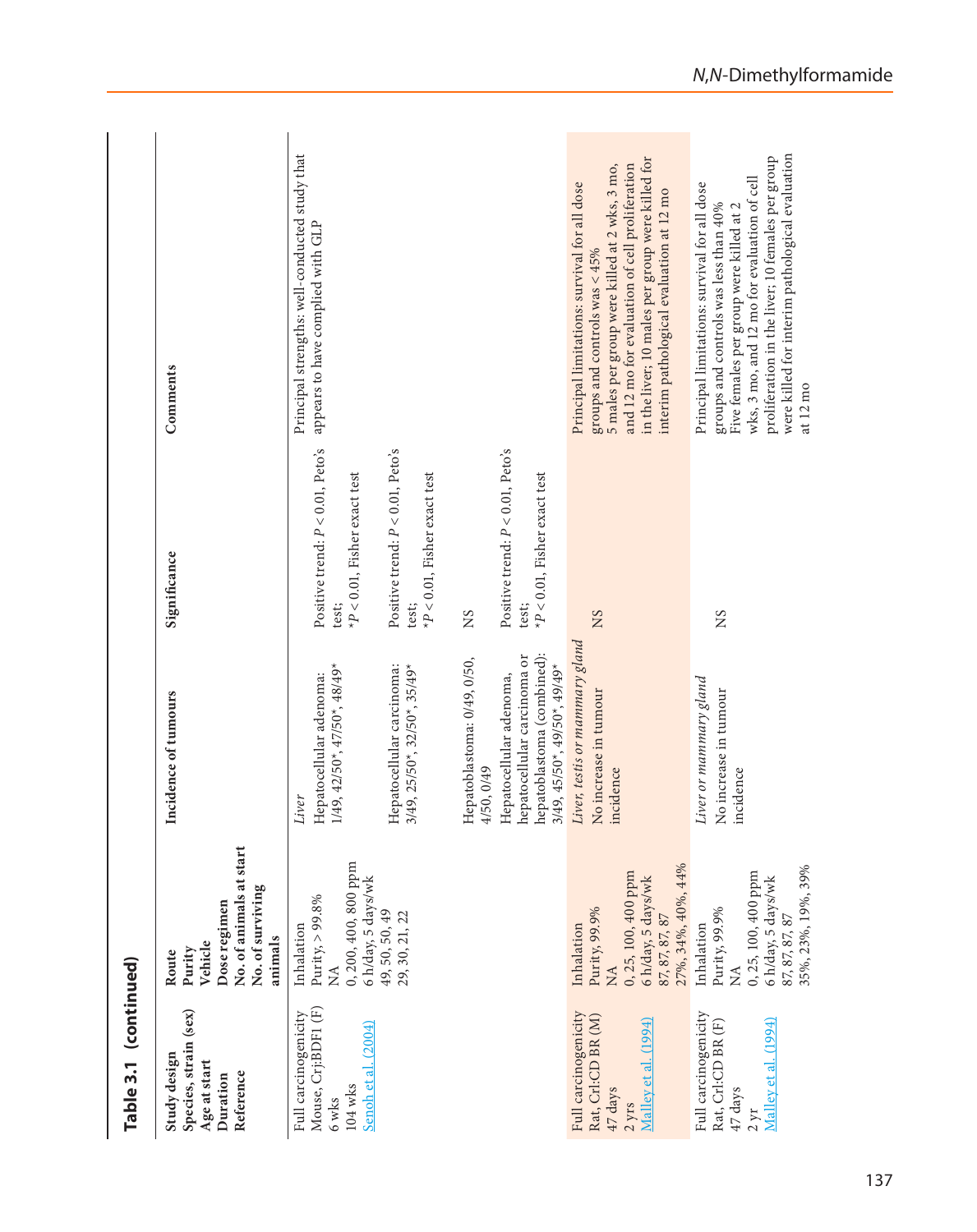| Table 3.1 (continued)                                                                  |                                                                                                        |                                                                                                  |                                                                                 |                                                                                                                                                                                                                               |
|----------------------------------------------------------------------------------------|--------------------------------------------------------------------------------------------------------|--------------------------------------------------------------------------------------------------|---------------------------------------------------------------------------------|-------------------------------------------------------------------------------------------------------------------------------------------------------------------------------------------------------------------------------|
| Species, strain (sex)<br>Study design<br>Age at start<br>Reference<br>Duration         | No. of animals at start<br>No. of surviving<br>Dose regimen<br>animals<br>Vehicle<br>Purity<br>Route   | Incidence of tumours                                                                             | Significance                                                                    | Comments                                                                                                                                                                                                                      |
| Rat, F344/DuCrj (M)<br>Full carcinogenicity<br>Senoh et al. (2004)<br>104 wks<br>6 wks | 0, 200, 400, 800 ppm<br>6 h/day, 5 days/wk<br>Purity, $> 99.8\%$<br>Inhalation<br>$\tilde{\mathbf{z}}$ | Hepatocellular adenoma:<br>1/50, 3/50, 13/50*, 20/50*<br>Liver                                   | Positive trend: $P < 0.01$ , Peto's<br>$P$ < 0.01, Fisher exact test<br>test;   | Principal strengths: well conducted study that<br>liver of DMF-exposed rats, in contrast to the<br>The authors stated that multiple occurrences<br>of hepatocellular tumours were found in the<br>appeared to comply with GLP |
|                                                                                        | 50, 50, 50, 50<br>42, 38, 40, 37                                                                       | Hepatocellular carcinoma:<br>$0/50, 1/50, 0/50, 24/50*$                                          | Positive trend: $P < 0.01$ , Peto's<br>$*P < 0.01$ , Fisher exact test<br>test; | occurrence of a single tumour in the liver of the<br>animals of the control group                                                                                                                                             |
|                                                                                        |                                                                                                        | carcinoma (combined): 1/49,<br>Hepatocellular adenoma or<br>$4/50, 13/50^*$ , 33/50 <sup>*</sup> | Positive trend: $P < 0.01$ , Peto's<br>$*P<0.01$ ,Fisher exact test<br>test;    |                                                                                                                                                                                                                               |
| Full carcinogenicity<br>Rat, F344/DuCrj (F)<br>Senoh et al. (2004)<br>104 wks<br>6 wks | 0, 200, 400, 800 ppm<br>6 h/day, 5 days/wk<br>Purity, $> 99.8\%$<br>Inhalation<br>ΧÁ                   | Hepatocellular adenoma:<br>1/49, 1/50, 6/50, 16/50*<br>Liver                                     | Positive trend: $P < 0.01$ , Peto's<br>$*P$ < 0.01, Fisher exact test<br>test;  | Principal strengths: well-conducted study that<br>The authors stated that multiple occurrences<br>liver of DMF-exposed rats, in contrast to the<br>of hepatocellular tumours were found in the<br>appeared to comply with GLP |
|                                                                                        | 50, 50, 50, 50<br>42, 38, 38, 30                                                                       | Hepatocellular carcinoma:<br>$0/49, 0/50, 0/50, 5/50*$                                           | Positive trend: $P < 0.01$ , Peto's<br>$P < 0.05$ , Fisher exact test<br>test;  | occurrence of a single tumour in the liver of the<br>animals of the control group                                                                                                                                             |
|                                                                                        |                                                                                                        | carcinoma (combined): 1/49,<br>Hepatocellular adenoma or<br>1/50, 6/50, 19/50*                   | Positive trend: $P < 0.01$ , Peto's<br>$P < 0.01$ , Fisher exact test<br>test;  |                                                                                                                                                                                                                               |
|                                                                                        |                                                                                                        |                                                                                                  |                                                                                 | d, day, DMF, N,N-dimethylformamide; F, female; GLP, good laboratory practice; M, male; mo, month; NA, not applicable; NS, not significant; ppm, parts per million; wk, week; yr, year                                         |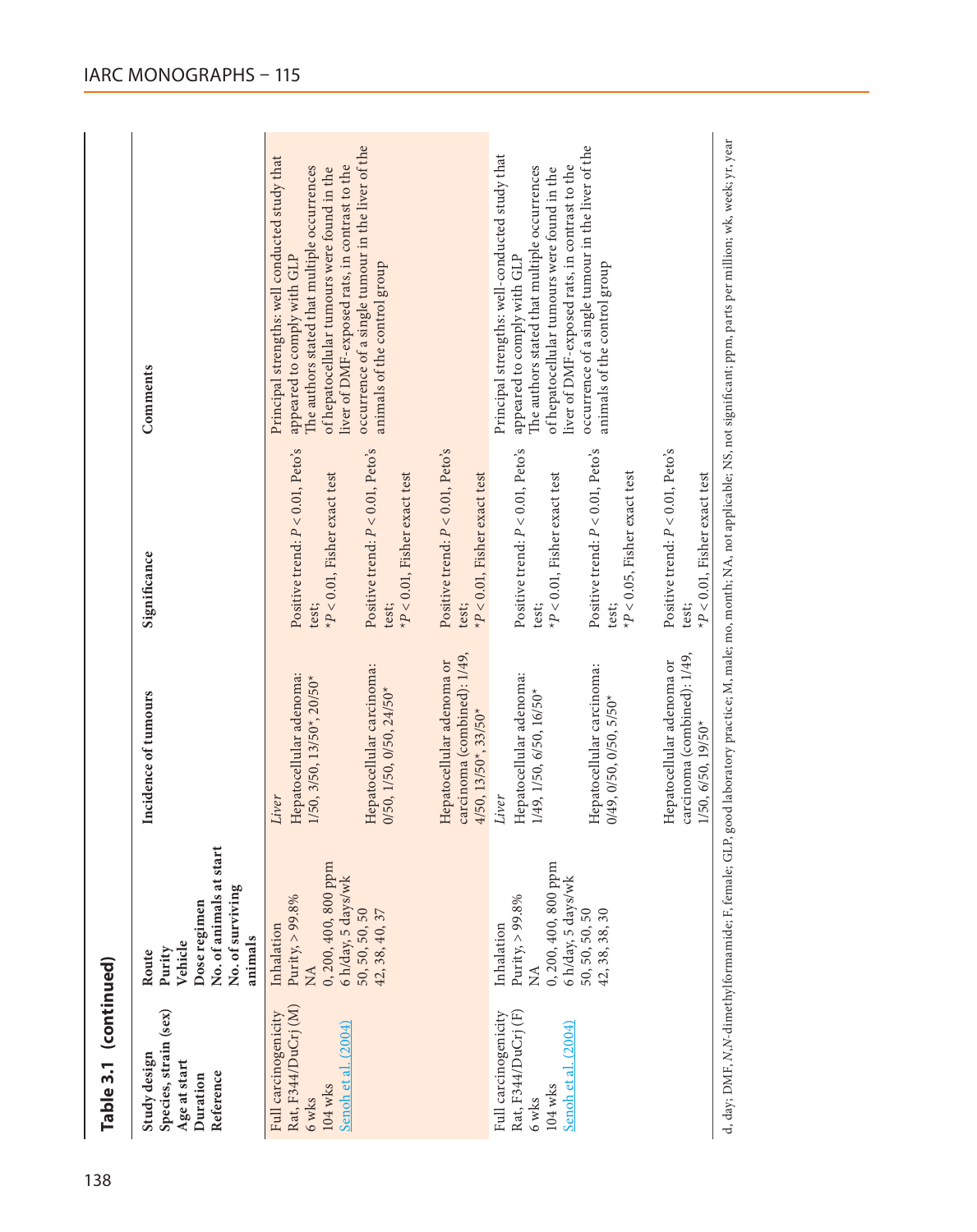Body weights of all treated males and of females exposed to 800 ppm were decreased by more than 10% compared with controls. The incidence of hepatocellular adenoma (males: 6/50 controls, 36/50 at 200 ppm, 41/49 at 400 ppm, and 41/50 at 800 ppm; females: 1/49 controls, 42/50 at 200 ppm, 47/50 at 400 ppm, and 48/49 at 800 ppm), hepatocellular carcinoma (males: 2/50 controls, 12/50 at 200 ppm, 16/49 at 400 ppm, and 16/50 at 800 ppm; females: 3/49 controls, 25/50 at 200 ppm, 32/50 at 400 ppm, and 35/49 at 800 ppm) and hepatocellular adenoma, hepatocellular carcinoma or hepatoblastoma (combined) were significantly increased in all groups of treated males and females (*P* < 0.01, Fisher's exact test ) in a dose-related manner (*P* < 0.01, Peto's trend test). There was also a significant increase in the incidence of hepatoblastoma in males exposed to 200 and 400 ppm (0/50 controls, 13/50\* at 200 ppm,  $7/49*$  at 400 ppm and 4/50 at 800 ppm; \* *P* < 0.01, Fisher's exact test). The incidence of hepatoblastoma in females was 0/49 controls, 0/50 at 200 ppm, 4/50 at 400 ppm and 0/49 at 800 ppm. Multiple hepatocellular adenomas and carcinomas were found in the livers of treated mice, and the tumour tissues often occupied almost all areas of the entire liver. No *N*,*N*-dimethylformamiderelated neoplastic or non-neoplastic lesions were found in any other organ except the liver [\(Senoh et al., 2004](#page-50-5)). [The strengths of this study included the use of multiple doses, a large number of animals per group and the testing of two sexes.]

# 3.2 Rat

# *3.2.1 Inhalation*

# See [Table 3.1](#page-17-0)

Groups of 87 male and 87 female Crl:CD BR rats (age, 47 days) were exposed to *N*,*N*-dimethylformamide (purity, 99.9%) by whole-body inhalation at concentrations of 0, 25,

100, and 400 ppm for 6 hours per day on 5 days per week for 2 years. Five male and five females per group were killed at 2 weeks, 3 months, and 12 months to evaluate cell proliferation in the liver, and 10 males and 10 females per group were killed for interim pathological evaluation at 12 months. Exposure to the highest concentration reduced body-weight gain in both sexes. Survival in all treated groups was similar to that of controls; however, survival in all treated groups and controls was less than 45%. The males treated with 100 and 400 ppm and females treated with 400 ppm had higher liver weights relative to body weight at necropsy. No significant increase in tumour incidence was observed in any treated group. The incidence of minimal to mild centrilobular hepatocellular hypertrophy was increased in males and females treated with 100 and 400 ppm [\(Malley et al., 1994\)](#page-48-6). [The Working Group noted the poor survival of all groups, including controls.]

In a well-conducted study that complied with good laboratory practice, groups of 50 male and 50 female Fischer 344/DuCrj rats (age, 6 weeks) were exposed to *N*,*N*-dimethylformamide (purity, > 99.8%) by whole-body inhalation at concentrations of 0, 200, 400, and 800 ppm for 6 hours per day on 5 days per week for 104 weeks. Survival rates of treated males did not differ significantly from those of controls. Survival of the females treated with 800 ppm was significantly decreased compared with that of controls after the 9th week. Body weights of the males and females treated with 400 and 800 ppm were decreased by more than 10% compared with their respective controls. Exposure to *N*,*N*-dimethylformamide caused a dose-related increase (*P* < 0.01, Peto's trend test) in the incidence of hepatocellular adenoma, hepatocellular carcinoma and hepatocellular adenoma or carcinoma (combined) in males and females. The incidence of hepatocellular adenoma was significantly increased in male rats exposed to 400 and 800 ppm (1/50 controls, 3/50 at 200 ppm, 13/50\* at 400 ppm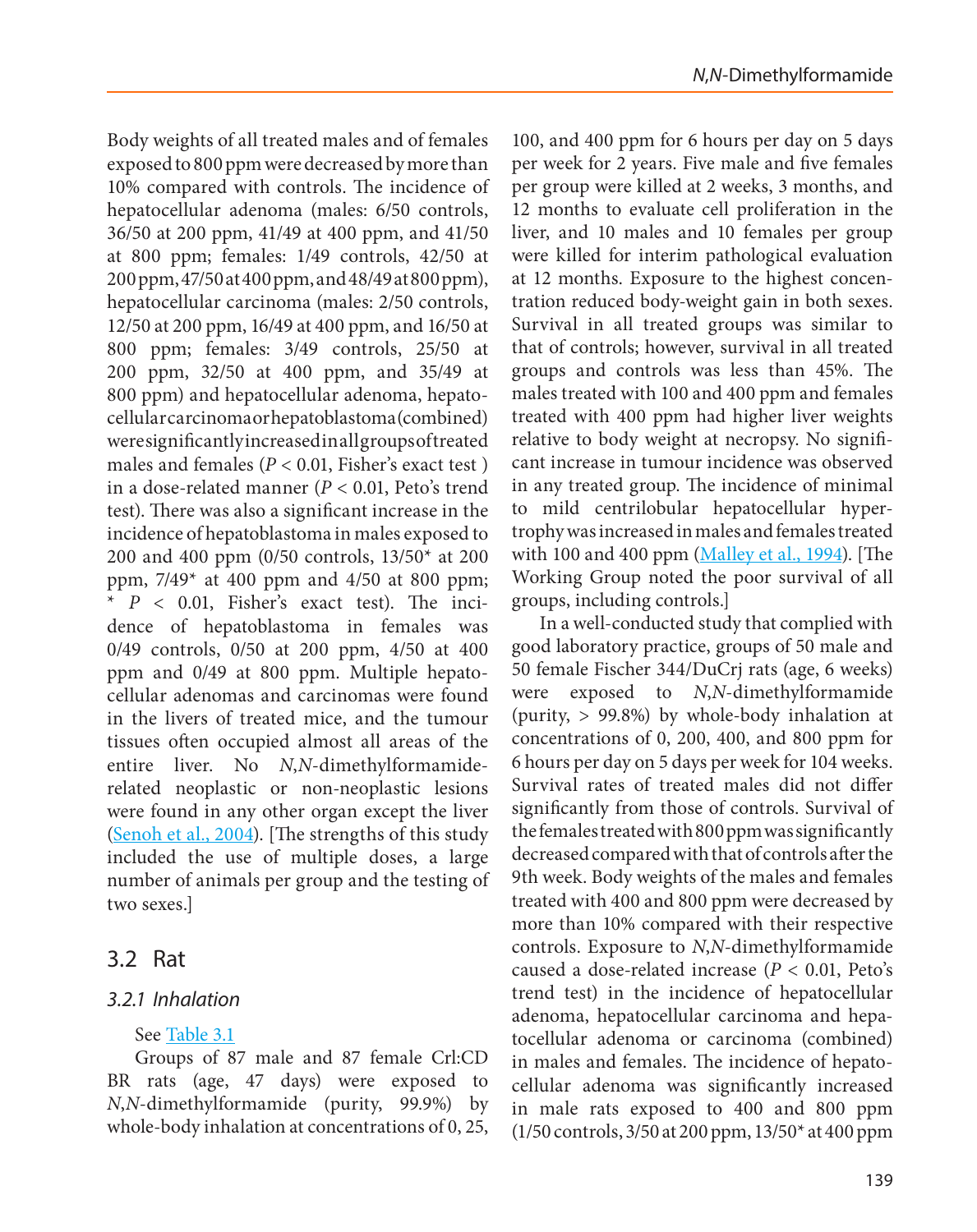| Parameter                                       | Inhalation (ppm)     |          |       |          |        |         |                |        |         |
|-------------------------------------------------|----------------------|----------|-------|----------|--------|---------|----------------|--------|---------|
|                                                 | $\mathbf{0}$         |          |       | 200      |        |         | 400            |        |         |
|                                                 | Drinking-water (ppm) |          |       |          |        |         |                |        |         |
|                                                 | $\bf{0}$             | 800      | 1600  | $\bf{0}$ | 800    | 1600    | $\mathbf{0}$   | 800    | 1600    |
| Number of rats examined                         | 50                   | 50       | 50    | 50       | 50     | 50      | 50             | 50     | 50      |
| Surviving animals                               | 41                   | 34       | 40    | 36       | 36     | 41      | 37             | 43     | 38      |
| Adenoma <sup>a</sup>                            |                      | $6*$     | $8*$  | $15*$    | $28**$ | $45**$  | $26*$          | $43**$ | $46**$  |
| Carcinoma <sup>a</sup>                          | $\theta$             | $\Omega$ | $4*$  |          | $6***$ | $14***$ | $\overline{c}$ | $12**$ | $14***$ |
| Adenoma or carcinoma<br>(combined) <sup>a</sup> |                      | $6*$     | $12*$ | $16*$    | $30**$ | $46**$  | $26*$          | $45**$ | $47**$  |

<span id="page-21-0"></span>

| Table 3.2 Incidence of hepatocellular tumours in male F344/DuCrICrj rats exposed to N,N- |
|------------------------------------------------------------------------------------------|
| dimethylformamide by inhalation and/or in drinking-water                                 |

<sup>a</sup> Number of tumour-bearing animals

\* Significantly different from untreated control group, at *P* <0.05 by chi-square test

\*\* Significantly different from untreated control group, each drinking-water-alone group and each inhalation-alone group with matching concentrations, respectively, at *P* < 0.05 by chi-square test

Adapted from [Ohbayashi et al. \(2009\)](#page-49-6), *J Toxicol Sci*, 34(1):53−63.

and  $20/50^*$  at 800 ppm;  $*P < 0.01$ , Fisher's exact test) and in females exposed to 800 ppm (1/49 controls, 1/50 at 200 ppm, 6/50 at 400 ppm and 16/50\* at 800 ppm; \**P* < 0.01, Fisher's exact test). The incidence of hepatocellular carcinoma was significantly increased in both sexes exposed to 800 ppm (males: 0/50 controls, 1/50 at 200 ppm, 0/50 at 400 ppm, and 24/50\* at 800 ppm; females: 0/49 controls, 0/50 at 200 ppm, 0/50 at 400 ppm and  $5/50^{**}$  at 800 ppm;  $*P < 0.01$ ,  $*$ <sup>\*</sup> $P$  < 0.05, Fisher's exact test). Multiple occurrences of hepatocellular tumours were found in the liver of exposed rats and no multiplicity of hepatocellular tumours was observed in the control groups. No *N*,*N*-dimethylformamiderelated neoplastic or non-neoplastic lesions were found in any other organ except the liver [\(Senoh](#page-50-5) [et al., 2004](#page-50-5)). [The strengths of this study included the use of multiple doses, a large number of animals per group, and testing in males and females.]

# *3.2.2 Inhalation and drinking-water (combined)*

See [Table 3.2](#page-21-0)

In a well-conducted study that complied with good laboratory practice, groups of 50 male Fischer 344/DuCrlCrj rats (age, 6 weeks) were exposed to *N*,*N*-dimethylformamide (purity, > 99.5%) by whole-body inhalation at concentrations of 0, 200, and 400 ppm for 6 hours per day on 5 days per week, and given *N*,*N*-dimethylformamide-formulated drinking-water at 0, 800, or 1600 ppm (w/w) ad libitum for 24 hours per day on 7 days per week for 104 weeks. No significant difference in survival was found between the untreated control group and the two inhalation-only groups, the two oral administration-only groups or the four combined exposure groups. The terminal body weight was significantly decreased in the inhalation-only group, both oral administration-only groups and all four combined exposure groups compared with controls. Exposure to *N*,*N*-dimethylformamide caused a significant increase in the incidence of hepatocellular adenoma, and hepatocellular adenoma or carcinoma (combined) in the four combined exposure groups, the two oral administration-only groups and the two inhalation-only groups compared with the untreated controls, a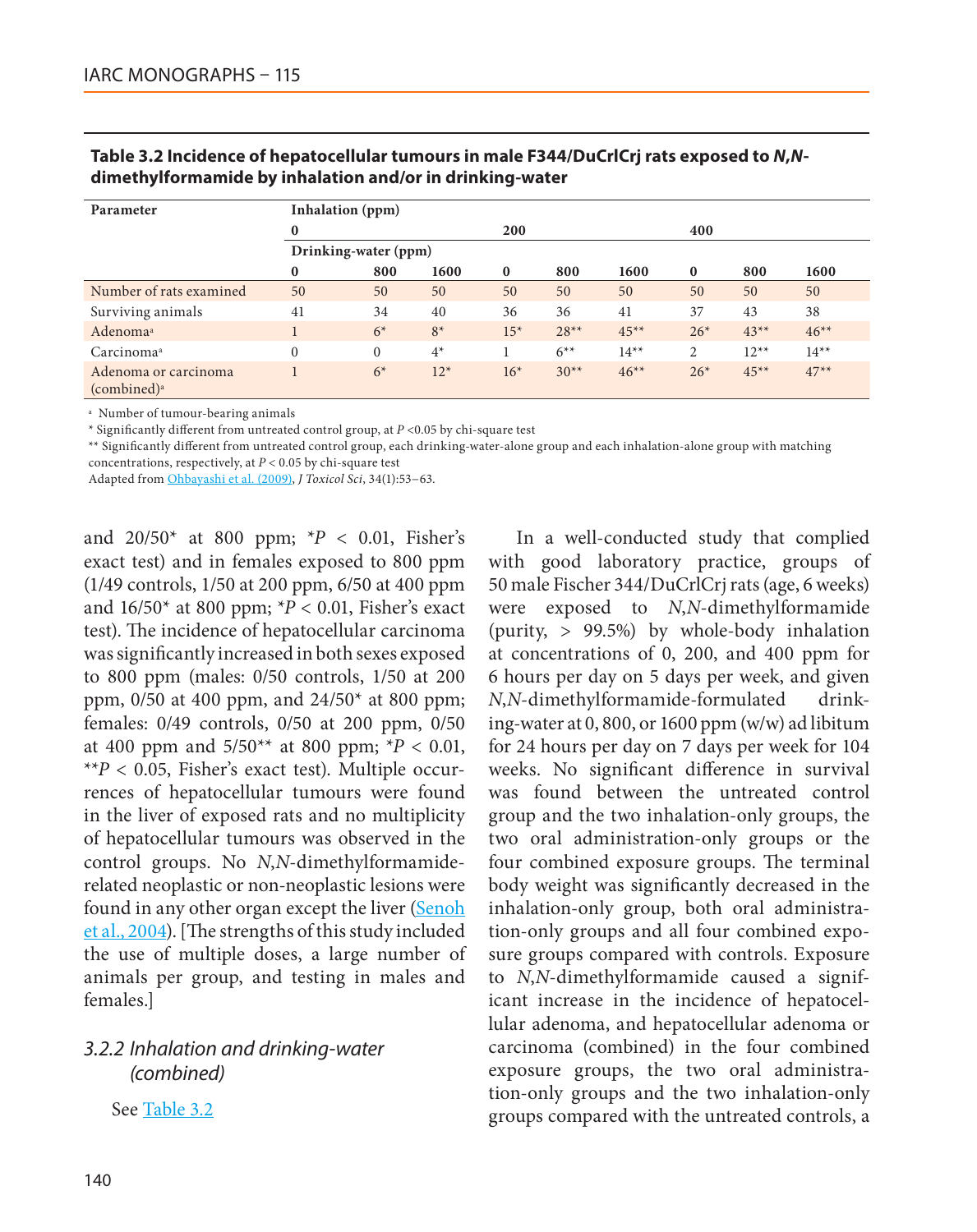significant increase in the incidence of hepatocellular carcinoma in the four combined exposure groups and in the oral administration-only group exposed to 1600 ppm compared with the untreated controls, and a significant increase in the incidence of hepatocellular adenoma, hepatocellular carcinoma and hepatocellular adenoma or carcinoma (combined) in the four combined exposure groups compared with each of the oral administration-only and inhalation-only groups with matching concentrations (see [Table 3.2](#page--1-0) for tumour incidences and statistics). The incidence of hepatocellular tumours induced by the combined exposures tended to exceed the dose–response relationship that would be expected under the assumption that the incidence of hepatocellular tumours induced by the single-route exposures through inhalation and ingestion are additive [the authors also stated that the combined exposures were found to produce multiple occurrences of hepatocellular adenomas compared with the singleroute exposures but did not show these data] [\(Ohbayashi et al., 2009](#page-49-6)). [The strengths of this study included the use of multiple doses and a large number of animals per group. The Working Group noted that only one sex was used and that no mention or discussion was made of any observations in any tissue or organs other than the liver.]

# **4. Mechanistic and Other Relevant Data**

# 4.1 Absorption, distribution, metabolism, excretion

# *4.1.1 Humans*

# *(a) Absorption, distribution, and excretion*

*N*,*N*-Dimethylformamide is readily absorbed after inhalation, dermal and oral exposure. The absorption and elimination of *N*,*N*-dimethylformamide was studied after inhalation of vapour ([Mráz & Nohová, 1992a](#page-48-7)), and after percutaneous absorption of both vapour and liquid [\(Mráz & Nohová, 1992b](#page-48-8)). In the inhalation study [\(Mráz & Nohová, 1992a](#page-48-7)), retention of *N*,*N*-dimethylformamide in the lungs was 90% in 10 volunteers (5 men and 5 women) exposed for 8 hours to concentrations of 10, 30, or  $60 \,\mathrm{mg/m}$ <sup>3</sup>. After a single exposure, for the metabolites that accounted for 49% of the dose, the half-lives of urinary excretion and urinary recoveries were: *N*-methylformamide, 4 hours (22%); formamide, 7 hours (13%); and AMCC, 23 hours (13%). A small amount (0.3% of the dose) of unchanged *N*,*N*-dimethylformamide was also detected with a half-life of excretion of 2 hours. With repeated exposure to 30 mg/m<sup>3</sup> for 8 hours per day on 5 consecutive days, a significant accumulation of AMCC was observed with an equilibrium being reached on day 4. [The Working Group noted that *N*-methylformamide and formamide, which were determined by gas chromatography, were at least in part formed from corresponding hydroxymethyl derivatives by thermal decomposure (formaldehyde release) in the hot sample chamber of the gas chromatograph.]

After a 4-hour exposure to *N*,*N*-dimethylformamide vapour  $(50 \text{ mg/m}^3)$ , 13–36% of the total dose (depending on air humidity and temperature) was absorbed through the skin in 8 volunteers (3 men and 5 women). Absorption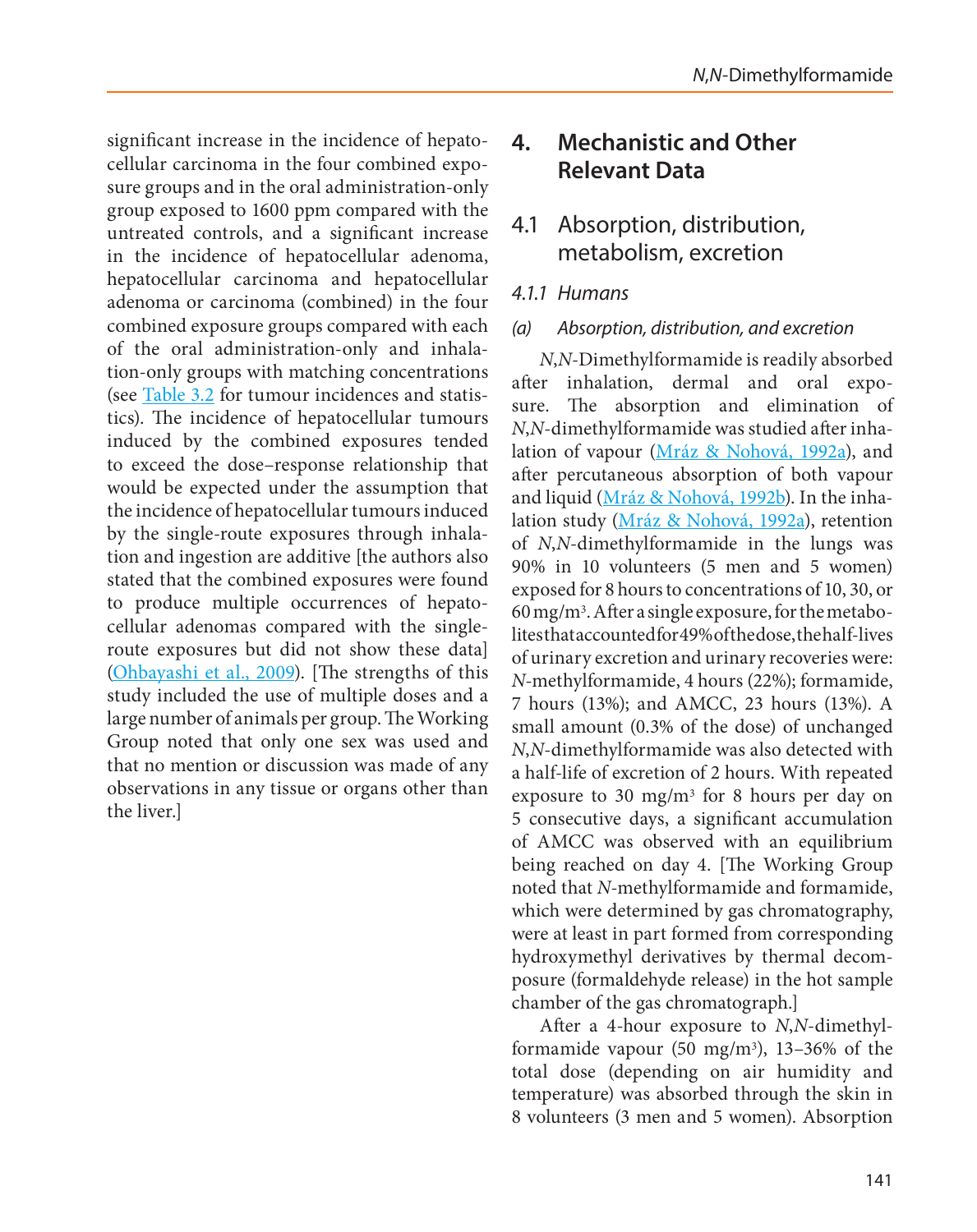of liquid *N*,*N*-dimethylformamide was studied (i) by dipping one hand up to the wrist for 2, 10, 15, and 20 minutes; and (ii) by a patch experiment, in which *N*,*N*-dimethylformamide was placed on a patch of teflon foil, which was then attached to the forearm of the volunteers for 8 hours. The rate of percutaneous absorption in the dipping experiment was  $9.4 \pm 4$  mg/cm<sup>2</sup> per hour (mean ± standard deviation (SD); *n* = 4). In the patch experiment, the urinary excretion of metabolites was not delayed compared with the short-term dipping experiments, but the metabolites amounted to only half of those excreted after inhalation at the same absorbed dose levels ([Mráz & Nohová, 1992b](#page-48-8)). A similar value of percutaneous absorption rate (11 mg/cm2 per hour), based on in-vitro experiments on excised human skin, was reported [\(Bortsevich,](#page-43-8) [1984](#page-43-8)). The same study showed that aqueous *N*,*N*-dimethylformamide is poorly absorbed; < 1% in 4 hours was absorbed from 15% aqueous *N*,*N*-dimethylformamide, whereas absorption of pure liquid *N*,*N*-dimethylformamide was 51% in 4 hours [\(Bortsevich, 1984](#page-43-8)). Absorption of *N*,*N*-dimethylformamide vapour through the skin was further evaluated in an experiment on 13 male volunteers exposed for 4 hours through whole-body exposure (but inhaling clean air via a respirator) as well as lung-only inhalation (at intervals of 96 hours or more) to *N*,*N*-dimethylformamide at concentrations below 10 ppm. Based on the comparison of excreted amounts of *N*-methylformamide, it was estimated that the skin and the lung absorption amounted to 40.4% and 59.6%, respectively. The biological half-life of urinary *N*-methylformamide after dermal exposure  $(4.75 \pm 1.63 \text{ hours})$ was significantly longer than that after respiratory exposure  $(2.42 \pm 0.63$  hours) [\(Nomiyama](#page-49-7) [et al., 2001a\)](#page-49-7).

An even higher contribution of skin absorption amounting to 71% of the total dose of *N*,*N*dimethylformamide was found under conditions of actual occupational exposure by [Wang et al.](#page-51-5) [\(2007\)](#page-51-5) at airborne concentrations below 10 ppm.

Internal exposure determined by urinary *N*-methylformamide was monitored in two groups of occupationally exposed workers across a working week to determine the total body burden. Twenty-five workers in a synthetic leather factory and 20 workers in a copper laminate circuit board factory were recruited [\(Chang](#page-43-9) [et al., 2005a\)](#page-43-9). The average airborne concentration of *N*,*N*-dimethylformamide was similar for both groups (about 4 ppm) but dermal exposure to *N*,*N*-dimethylformamide of the synthetic-leather workers was significantly higher. A significant pattern of linear accumulation was found across a 5-day work cycle for synthetic leather workers but not for copper laminate circuit board workers. [The Working Group noted that dermal exposure to *N*,*N*-dimethylformamide over 5 consecutive days can result in its accumulation in the body.]

In a recent study of the percutaneous absorption of *N*,*N*-dimethylformamide in 193 occupationally exposed workers, the mean breathing zone concentrations in both summer and winter were below the occupational exposure limit of 10 ppm. However, the urinary levels of *N*-methylformamide and AMCC were 2.6 and 1.6 times higher, respectively, in the summer (at  $34.1 \pm 2.6$  °C; mean  $\pm$  SD) than in the winter (at 17.1  $\pm$  4.8 °C; mean  $\pm$  SD) [\(Tsuda et al., 2014](#page-50-6)).

#### *(b) Metabolism*

In an early GC study by **[Kimmerle & Eben](#page-47-4)** [\(1975a\),](#page-47-4) *N*-methylformamide and formamide were reported to be major urinary metabolites. However, further studies showed that these metabolites were actually HMMF and *N*-hydroxymethylformamide (HMF), respectively, which released formaldehyde under the conditions of GC (in the sample chamber) ([Brindley et al., 1983](#page-43-10); [Scailteur et al., 1984](#page-49-8); [Kestell et al., 1986](#page-46-10)). AMCC was identified for the first time in the urine of a volunteer who inhaled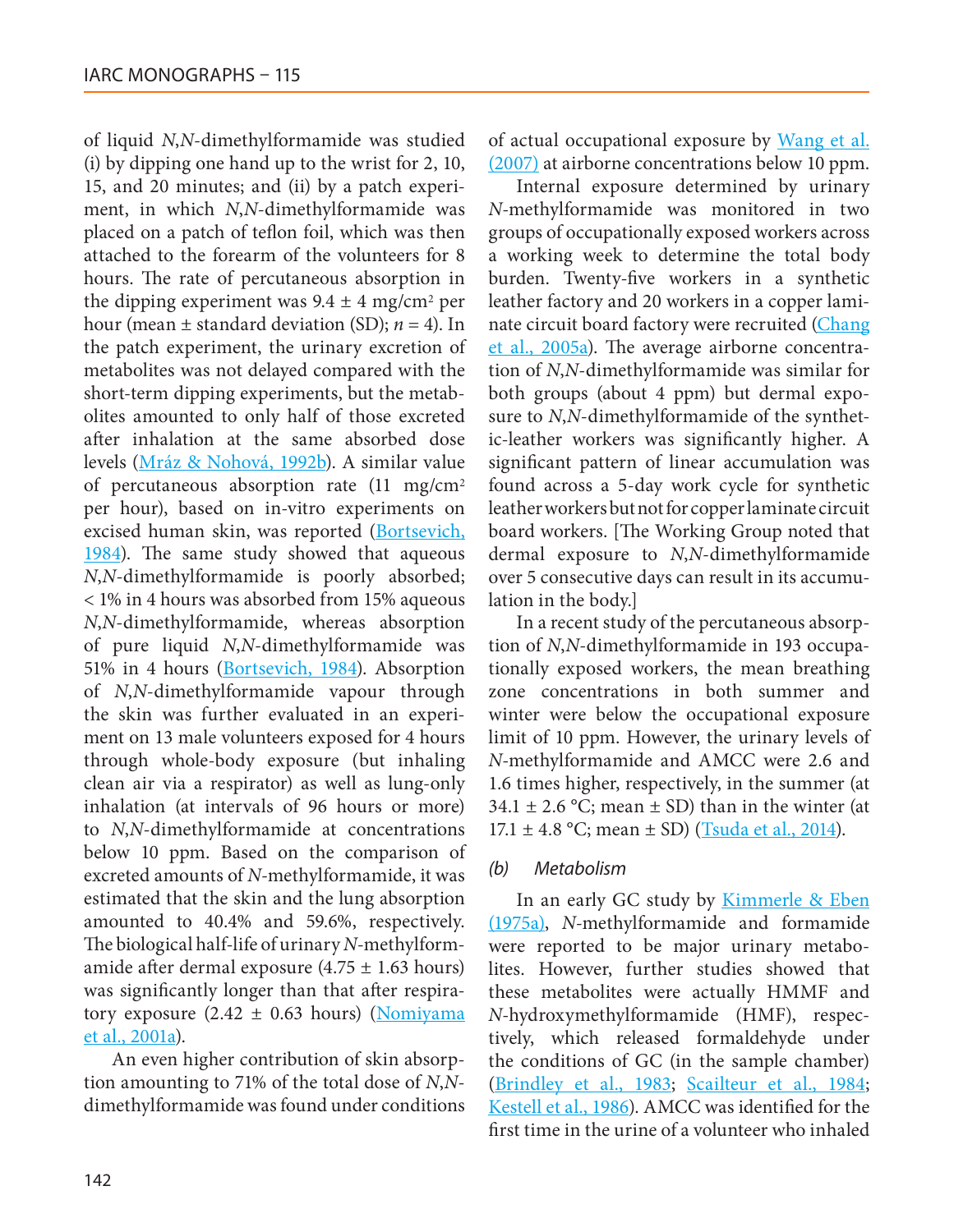an unspecified dose of *N*,*N*-dimethylformamide [\(Mráz & Tureček, 1987\)](#page-48-9).

[The Working Group noted that the above mentioned data indicated the formation of electrophilic metabolites, namely methyl isocyanate and/or another *N-*methylcarbamoylating species and formaldehyde.]

More recently, a liquid chromatographytandem mass spectrometry method was developed for simultaneous determination of HMMF, *N*-methylformamide, and AMCC and was applied to the analysis of 13 urine samples taken from workers occupationally exposed to *N*,*N*-dimethylformamide. The molar excretion ratio of HMMF:*N*-methylformamide:AMCC was approximately 4:1:1. HMMF was confirmed as the most abundant urinary metabolite in humans [\(Sohn et al., 2005\)](#page-50-7).

Interactions of *N*,*N*-dimethylformamide with ethanol were also studied. In an early study, four volunteers were exposed to *N*,*N*-dimethylformamide at concentrations of 50–80 ppm [152–243 mg/m3] for 2 hours with or without preceding oral administration of ethanol. Persons who received ethanol excreted slightly elevated urinary concentrations of *N*,*N*-dimethylformamide during the first 4 hours and lower blood levels of *N*-methylformamide [\(Eben & Kimmerle, 1976](#page-44-8)).

A haemoglobin adduct of methyl isocyanate, a proposed metabolic intermediate of *N*,*N*-dimethylformamide and *N*-methylformamide, with *N-*terminal valine (*N-*(*N-*methylcarbamoyl)valine) was identified in the blood of 35 workers in the polyacrylic fibre industry exposed to *N*,*N*-dimethylformamide. The exposure was assessed by measuring urinary *N*-methylformamide which was between 1.3 and 46.5 mg/L (mean, 17.0 mg/L; median, 9.8 mg/L). The methyl isocyanate adduct was released by modified Edman degradation and converted to 3-methyl-5-isoprolylhydantoin, the concentrations of which in globin samples ranged from 26.1 to 412.0 nmol/g of globin (Käfferlein & [Angerer, 2001](#page-46-11)). More recently, a new lysine adduct, *N<sub>ε</sub>*-(*N*-methylcarbamoyl)lysine, was identified in globin samples of humans occupationally exposed to *N*,*N*-dimethylformamide ([Mráz et al., 2006](#page-48-10)).

### *4.1.2 Experimental systems*

### *(a) Absorption, distribution, and excretion*

The toxicokinetics of *N*,*N*-dimethylformamide in rats, mice and cynomolgus monkeys was extensively studied by [Hundley et al.](#page-45-7) [\(1993a](#page-45-7), [b\)](#page-45-8). Male and female cynomolgus monkeys were exposed by whole-body inhalation to *N*,*N*-dimethylformamide at concentrations of 30, 100, or 500 ppm [90, 300, or 1500 mg/m3] for 6 hours per day on 5 days per week for 13 consecutive weeks. Disproportionate increases were observed in *N*,*N*-dimethylformamide plasma area under the concentration curve (AUC) values of 19–37-fold in male monkeys and 35–54-fold in females as the atmospheric concentrations increased fivefold from 100 to 500 ppm. Plasma half-lives of *N*,*N*-dimethylformamide were 1–2 hours and those of *N*-methylformamide (actually HMMF + *N*-methylformamide) were significantly longer (4–15 hours). Plasma *N*-methylformamide concentrations exceeded those of *N*,*N*-dimethylformamide 0.5 hour after the beginning of each exposure. HMMF formed 56–95% of the urinary metabolites, regardless of exposure level and duration of the study ([Hundley et al., 1993b\)](#page-45-8). The AUC values and peak plasma levels for *N*,*N*-dimethylformamide in rats and mice following a single exposure to 500 ppm ([Hundley et al., 1993a](#page-45-7)) were substantially greater than the respective values in monkeys after a similar exposure. In contrast, the enhancement of metabolism by repeated exposure to *N*,*N*-dimethylformamide at 500 ppm, which was observed in rats and mice, was not clearly demon-strated in monkeys [\(Hundley et al., 1993b](#page-45-8)).

In another study, cynomolgus monkeys were exposed to *N*,*N*-dimethylformamide at 500 ppm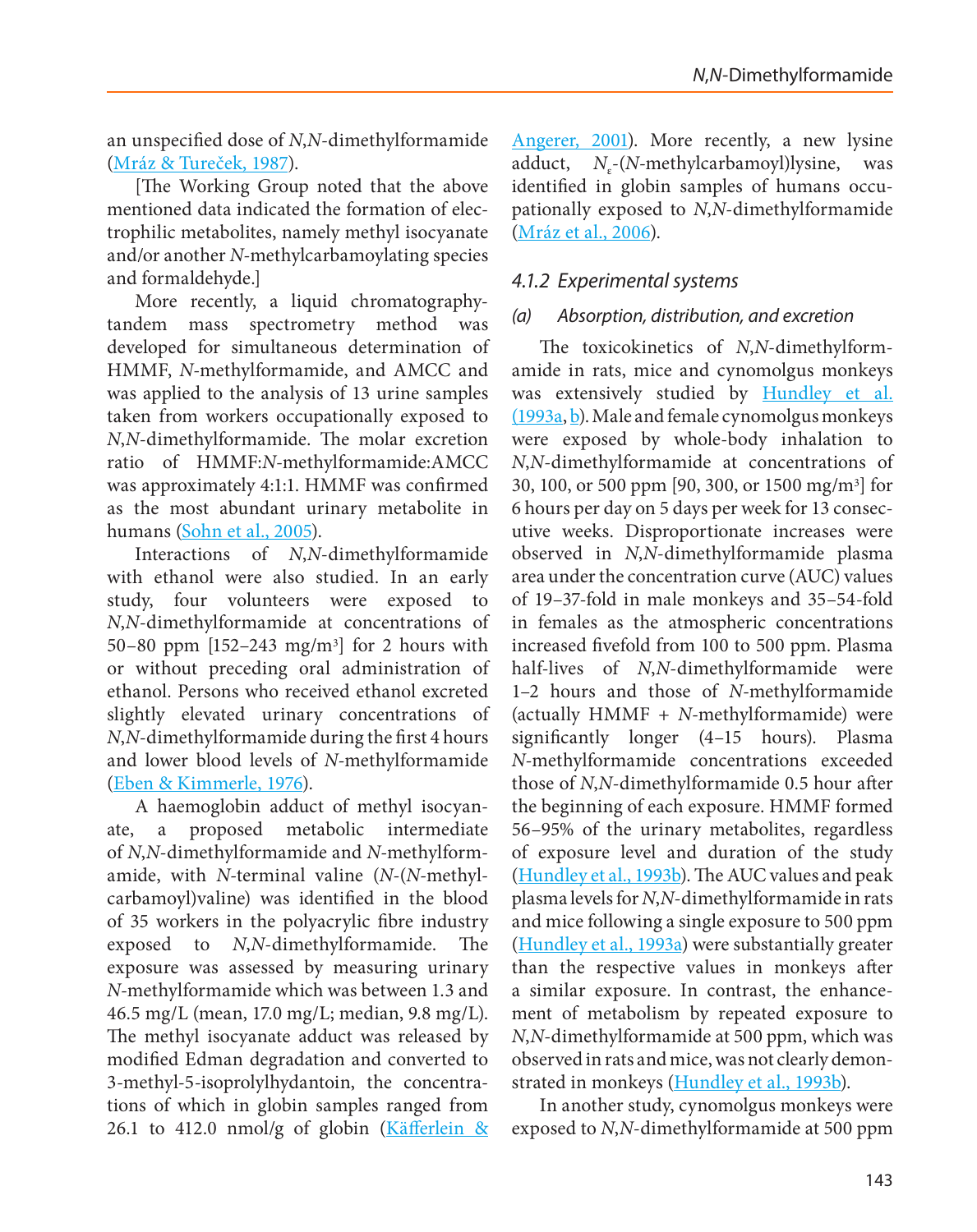[1500 mg/m3] for 6 hours per day on 5 days per week for 2 weeks either by head-only or wholebody inhalation (one monkey per exposure route), plasma samples taken 0.5–18 hours after the first exposure showed *N*,*N*-dimethylformamide AUC values that were three times higher in the monkey exposed by whole-body inhalation, indicating considerable absorption by non-inhalation route(s). The same comparison of plasma samples taken after the final (10th) exposure revealed an *N*,*N*-dimethylformamide AUC value that was sixfold for the monkey exposed by whole-body inhalation ([Hurtt et al., 1991](#page-45-9)).

Rapid absorption was observed in pregnant Sprague-Dawley rats treated on gestation days 12 and 18 with a single oral dose of 100 mg/kg bw [ 14C]-*N*,*N*-dimethylformamide. The radioactivity in plasma peaked within 1 hour after treatment. A major part of the dose (60–70%) was excreted in the urine and 3–4% in the faeces. Levels of radioactivity in embryonic and fetal tissues were nearly equal to those in maternal plasma up to 8 and 24 hours, respectively, but were higher thereafter. In lactating rats treated with a single oral dose of 100 mg/kg bw [14C]-*N*,*N*-dimethylformamide on lactation day 14, *N*,*N*-dimethylformamide, HMMF, and *N*-methylformamide were found in the milk at concentrations equal to those in the plasma [\(Saillenfait et al., 1997\)](#page-49-9).

A single ethanol drinking episode significantly enhanced the dermal absorption of *N*,*N*dimethylformamide in a study using the skin of ethanol-dosed and control Wistar rats to test the penetration of *N*,*N*-dimethylformamide in vitro [\(Brand et al., 2006](#page-43-11)).

### *(b) Metabolism*

The metabolism of *N*,*N*-dimethylformamide has been extensively reviewed by [Gescher](#page-45-1) [\(1993\)](#page-45-1). In both humans and animals, *N*,*N*dimethylformamide is primarily oxidized by cytochrome P450 (CYP) 2E1 to HMMF. Although relatively stable in neutral or mildly acidic solutions, HMMF may release formaldehyde under physiological conditions to produce *N*-methylformamide. In early studies, *N*-methylformamide was identified by GC as a major metabolite in rats and dogs [\(Kimmerle](#page-47-5) [& Eben, 1975b](#page-47-5)). Further metabolic oxidation of *N*-methylformamide leads to HMF, which has been identified as a minor urinary metabolite in rats [\(Tulip et al., 1989](#page-51-6)). Unequivocal evidence exists that HMF is formed after the metabolism of *N*-methylformamide in rats and mice ([Tulip](#page-51-7) [et al., 1986](#page-51-7); [Threadgill et al., 1987](#page-50-8); [Cross et al.,](#page-44-9) [1990](#page-44-9)). In a close analogy with HMMF, HMF undergoes thermal decomposition to formamide when analysed by GC; therefore, GC data on formamide actually usually include HMF and formamide (Mráz & Tureček, 1987; [Mráz et al.,](#page-48-2) [1987;](#page-48-2) [Mráz & Nohová, 1992a](#page-48-7)).

The mercapturic acid AMCC is formed by a toxicologically relevant pathway via glutathione (GSH) conjugation with a presumed electrophilic *N-*methylcarbamoylating intermediate, probably methyl isocyanate or its chemical equivalent formed by oxidation of *N*-methylformamide and/ or HMMF. The GSH conjugate, *S-*(*N*-methylcarbamoyl)glutathione undergoes mercapturic acid pathway to yield AMCC, which is then excreted in the urine. AMCC was found in the urine of rats, mice, Syrian hamsters [\(Mráz](#page-48-11) [et al., 1989\)](#page-48-11) as well as in human urine [\(Mráz &](#page-49-10) [Tureček, 1987](#page-49-10); [Mráz & Nohová, 1992a,](#page-48-7) [b](#page-48-8)). The pattern of *N*,*N*-dimethylformamide metabolites is qualitatively the same in various rodent species and in humans ( $Fig. 4.1$ ). Experiments with liver microsomes from rats and mice treated with inducers of CYP2E1 and with CYP2E1 purified from rat and mouse liver microsomes indicated the pivotal role of CYP2E1 in the oxidation of *N*,*N*-dimethylformamide to HMMF as well as in the formation of the key reactive intermediate, which was proposed to be methyl isocyanate [\(Gescher, 1993](#page-45-1); [Mráz et al., 1993;](#page-48-12) [Chieli et al.,](#page-44-10) [1995\)](#page-44-10). The key role of CYP2E1 was later confirmed in an in-vitro study on *N*,*N*-dimethylformamide dealkylation. Among several forms of human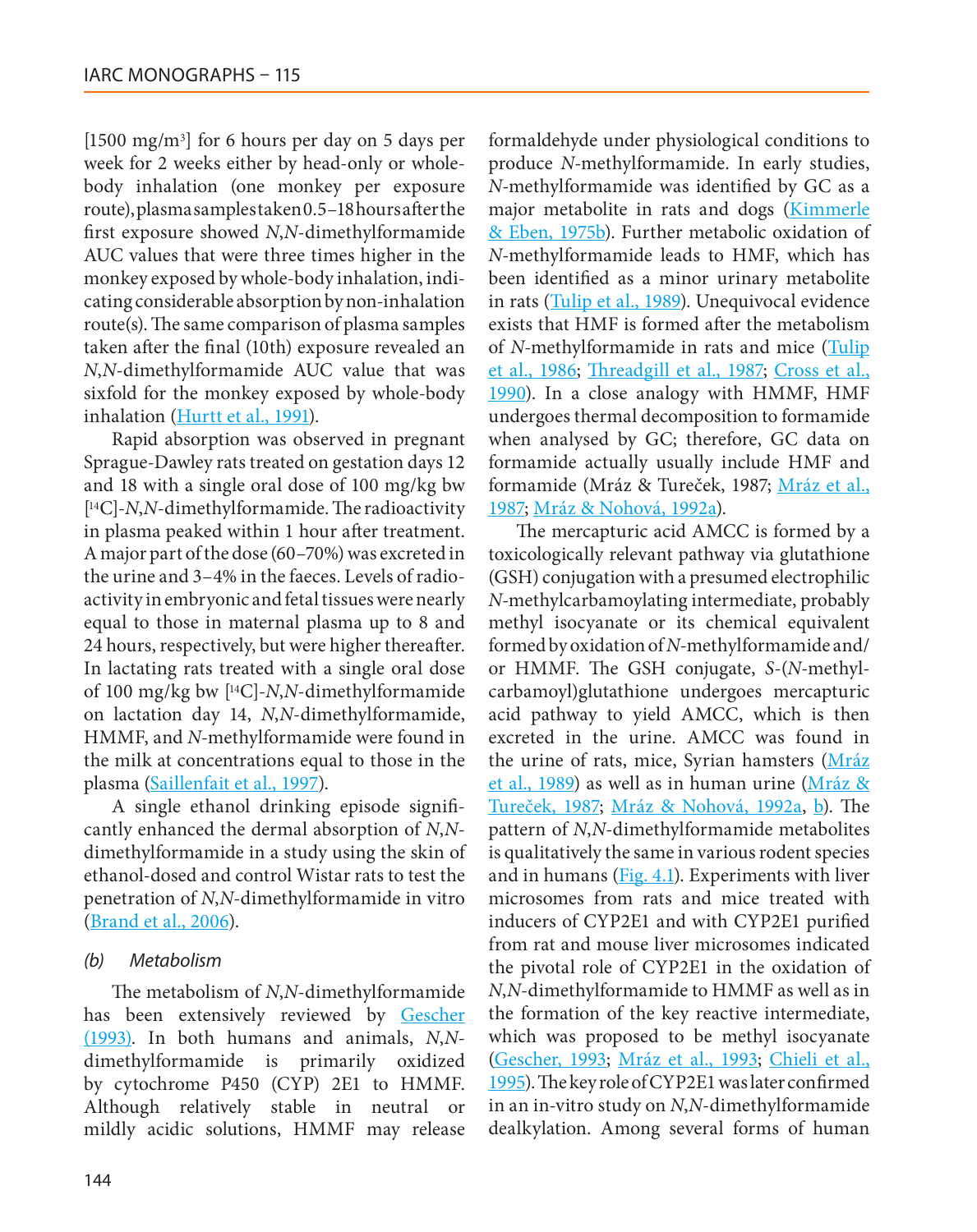

#### <span id="page-26-0"></span>**Fig. 4.1 Metabolism of** *N***,***N***-dimethylformamide**

AMCC, *N*-acetyl-*S*-(*N*-methylcarbamoyl)cysteine; CYP2E1, cytochrome P450 2E1; DMF, *N*,*N*-dimethylformamide; GSH, glutathione; HMF, *N*-hydroxymethylformamide; HMMF, *N*-hydroxymethyl-*N*-methylformamide; MAP, mercapturic acid pathway; MIC, methyl isocyanate; NMF, *N*-methylformamide; SMG, *S*-(*N*-methylcarbamoyl)glutathione Adapted from [Mráz et al. \(1993\)](#page-48-12) and [Gescher \(1993\)](#page-45-1)

recombinant CYPs, namely, CYP1A1, 1A2, 2B6, 2C10, 3A4 and 2E1, only CYP2E1 oxidized *N*,*N*-dimethylformamide [\(Amato et al., 2001](#page-43-12)). Methyl isocyanate or its chemically equivalent metabolite is formed via *N*-methylformamide as an intermediate, although HMMF is also a substrate of CYP2E1. However, the amount of *S-*(*N*-methylcarbamoyl)glutathione generated from HMMF in vitro was much smaller than that formed from *N*-methylformamide under identical conditions (*Mráz et al., 1993*). The mechanism by which the key reactive intermediate is formed was studied by kinetic isotope effect

measurements in experiments in mice. The conversion of *N*-methylformamide to urinary AMCC and biliary *S-*(*N*-methylcarbamoyl)glutathione was found to be subject to large primary kinetic isotope effects when hydrogen was replaced by deuterium in the formyl group ( $k_H/k_D$ , 4.5  $\pm$  1.0 and  $7 \pm 2$ , respectively) indicating the cleavage of the formyl C–H bond is the rate limiting step ([Threadgill et al., 1987](#page-50-8)). The proposed mechanism of the key step in the metabolic activation of *N*,*N*-dimethylformamide through the oxidation of *N*-methylformamide is shown in **Figure 4.2**. Methyl isocyanate was also reported to be a main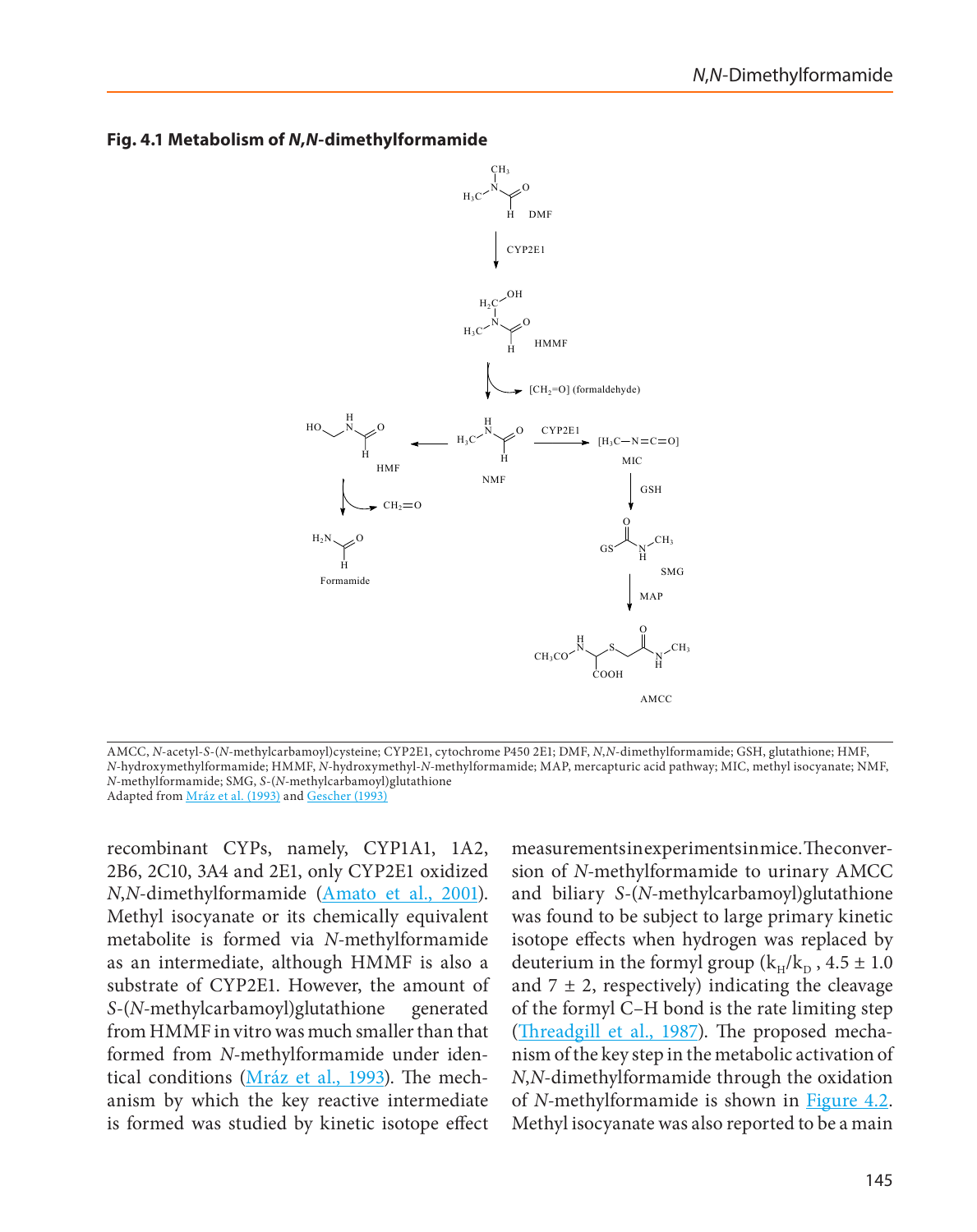

#### <span id="page-27-0"></span>**Fig. 4.2 Proposed mechanism of generation of the key electrophilic carbamoylating species, methyl isocyanate**

MIC, methyl isocyanate; NMF, *N*-methylformamide Adapted from [Gescher \(1993\)](#page-45-1)

product of *N*-methylformamide photo-oxidation with hydroxyl radicals under aerobic conditions and the carbonyl centred radical was proposed as a precursor to methyl isocyanate based on quantum chemical calculations [\(Bunkan](#page-43-13) [et al., 2015](#page-43-13)). This observation represents indirect support for the above-mentioned mechanism [\(Fig. 4.2](#page-27-0)).

Adducts with globin at *N-*terminal valine and *N<sub>ε</sub>*-lysine, *N*-(*N*-methylcarbamoyl)valine and *N<sub>s</sub>*-(*N*-methylcarbamoyl)lysine, respectively, were identified in rats exposed to high doses of *N*,*N*-dimethylformamide (1000 mg/kg bw) [\(Mráz et al., 2004](#page-48-13)) as well as in humans exposed to *N*,*N*-dimethylformamide [\(Mráz et al., 2002,](#page-48-14) [2006](#page-48-10)). As cysteine sulfhydryl groups are much stronger nucleophiles than amino acid amine groups, *N-*methylcarbamoylation is likely to occur also at the sulfhydryl groups of cysteine to yield reactive thiocarbamate species capable of transferring the *N-*methylcarbamoyl moiety to other nucleophilic sites (transcarbamoylation). [The Working Group noted that, due to the reactivity of the thiocarbamate moiety, *N-*methylcarbamoylated cysteine residues may have easily escaped detection in the analyses of adducted globin. The *N*-methylcarbamoylating species, either methyl isocyanate or a *N-*methylcarbamoylated cysteine residue, may carbamoylate nucleophilic sites in proteins and in the DNA.]

The effects of the co-administration of ethanol and *N*,*N*-dimethylformamide on the metabolism of *N*,*N*-dimethylformamide, *N*-methylformamide and ethanol were investigated in several early studies. Increases in the concentrations of *N*,*N*-dimethylformamide, *N*-methylformamide, ethanol or acetaldehyde in blood were observed after co-exposure. These results were attributed to the inhibition by *N*,*N*-dimethylformamide of the activity of alcohol dehydrogenase observed both in vitro and in vivo [\(Eben & Kimmerle, 1976;](#page-44-8) [Hanasono](#page-45-10) [et al., 1977](#page-45-10); [Sharkawi, 1979\)](#page-50-9) and of aldehyde dehydrogenase observed in vivo [\(Elovaara et al.,](#page-45-11) [1983](#page-45-11)). The effect of the competitive inhibition of CYP2E1, which seems to be very probable in the light of more recent observations [\(Mráz et al.,](#page-48-12) [1993](#page-48-12); [Chieli et al., 1995\)](#page-44-10), was not considered at the time of these early studies.

In conclusion, three metabolic events appear to play key roles in *N*,*N*-dimethylformamide toxicity: (i) *N-*methylcarbamoylation mediated by methyl isocyanate and/or its chemical equivalents; (ii) free radical damage caused by carbamoyl radicals; and (iii) the probable formation of formaldehyde by oxidative demethylation ([Fig. 4.1](#page-26-0) and [Fig. 4.2](#page-27-0)). The main enzyme responsible for metabolic activation is CYP2E1.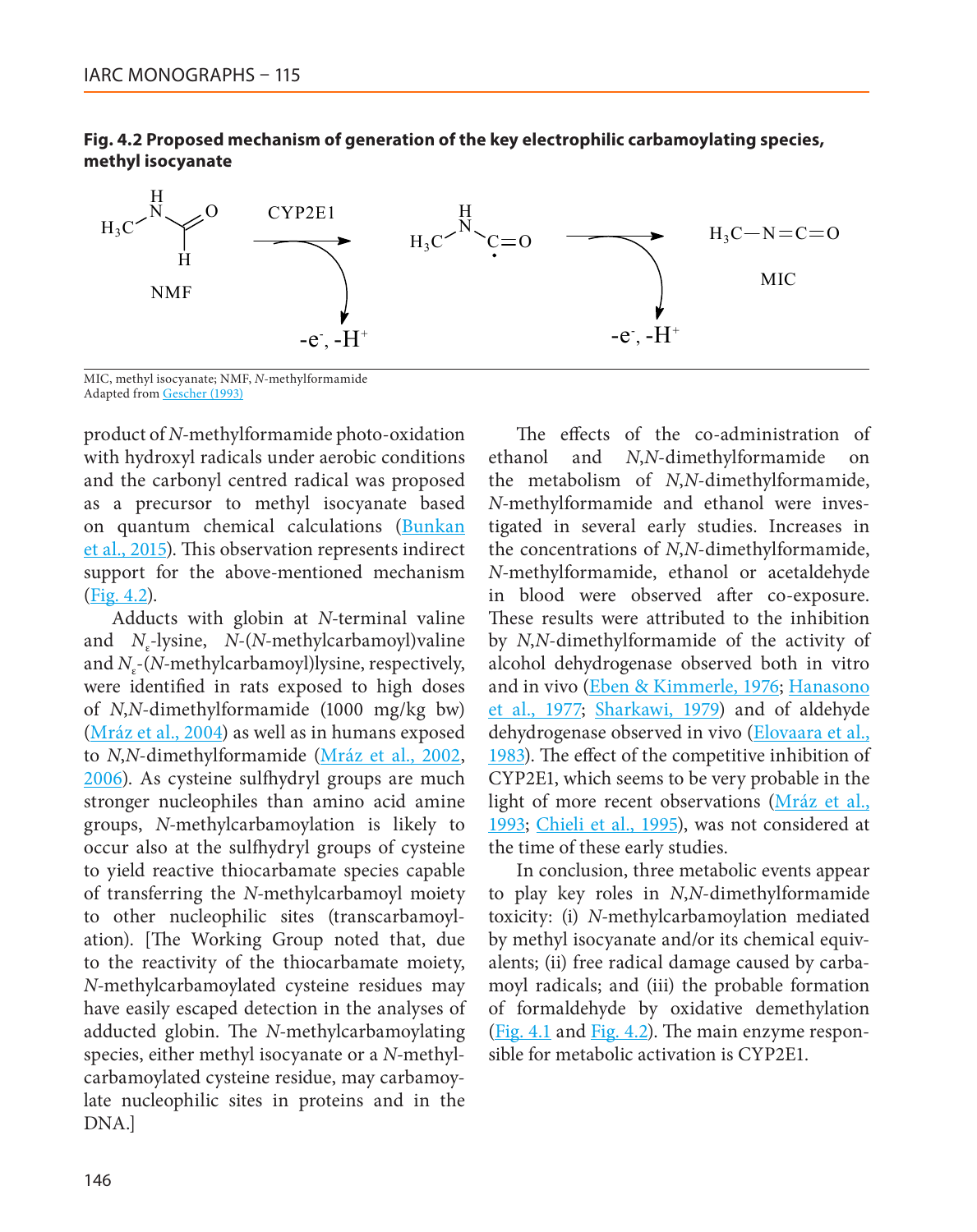# 4.2 Mechanisms of carcinogenesis

The evidence on the key characteristics of carcinogens [\(Smith et al., 2016\)](#page-50-10), concerning whether *N*,*N*-dimethylformamide induces oxidative stress; alters cell proliferation, cell death, or nutrient supply; is genotoxic; or modulates receptor-mediated effects – is summarized below.

### *4.2.1 Oxidative stress*

*(a) Humans*

### *(i) Exposed humans*

*N*,*N*-Dimethylformamide-exposed Chinese workers (*n* = 104) and 101 controls were studied for oxidative and antioxidative status. The *N*,*N*-dimethylformamide concentration in workplace air was within the range of 3.3–12.4 mg/m3. The *N*-methyl-carbamoylated haemoglobin adduct (NMHb) in blood was chosen as a biomarker measured as the Edman degradation product, 3-methyl-5-isopropylhydantoin (MVH). The MVH level in exposed workers was  $19.69 \pm 12.52$  mg/kg, and MVH was not detected in the control group. The activity of superoxide dismutase (SOD) in exposed workers (125.30  $\pm$  21.23 U/mL) was significantly higher than the control group  $(118.35 \pm 18.48)$ U/mL). However, the activity of SOD showed different trends with increasing MVH levels. When MVH  $\leq$  24 mg/kg, the SOD activity increased with the increasing of MVH level. When MVH > 24 mg/kg, SOD activity decreased with increasing MVH level. No significant differences were observed in glutathione-*S*transferase, malondialdehyde or 3-nitrotyrosine levels among the two groups. It was concluded that *N*,*N*-dimethylformamide exposure did not cause obvious lipid and/or protein peroxidative damage [\(Cheng et al., 2014](#page-44-11)).

### *(ii) Human cells in vitro*

HL-7702 normal human liver cells were used to study *N*,*N*-dimethylformamide-induced oxidative stress. Reactive oxygen species (ROS) induced fluorescence was determined by flow cytometry using 2′,7′-dichlorodihydrofluorescein diacetate (DCFH-DA) and propidium iodide to identify viable cells. ROS levels increased with *N*,*N*-dimethylformamide dose (0–40 mM) to a maximum of ~1.5-fold in cells treated for 24 hours. The levels of 8-hydroxy-2′-deoxyguanosine measured by enzyme-linked immunosorbent assay (ELISA) increased to  $\sim$ 1.5-fold after incubation with *N*,*N*-dimethylformamide at 40 and 100 mM for 24 hours ([Wang et al., 2015\)](#page-51-8).

*N*,*N*-Dimethylformamide (60 mM) induced differentiation of human HL-60 promyelocytic leukaemia cells, and these cells acquired polymorphonuclear leukocyte functions and the ability to generate ROS when stimulated ([Speier & Newburger, 1986](#page-50-11)). HL60 cells are known to contain CYP2E1 [\(Nagai et al., 2002](#page-48-15)), which can metabolize *N*,*N*-dimethylformamide. Treatment of HL-60 cells with *N*,*N*-dimethylformamide resulted in a decline in total SOD, while catalase activity declined slightly. Oxidized glutathione (GSSG) reductase activity and reduced glutathione (GSH) and GSSG levels declined slightly over time. Concomitantly with the decrease in antioxidant enzymes during the course of *N*,*N*-dimethylformamide-induced differentiation of human HL-60 cells, treatment with phorbol myristate acetate (PMA, an ROS stimulating agent) increased the ability of the cells to generate hydrogen peroxide ([Speier & Newburger,](#page-50-11) [1986](#page-50-11)). At a higher dose, *N*,*N*-dimethylformamide (80 mM) induced granulocytic cell differentiation of human HL-60 promyelocytic leukaemia and PLB-985 human myeloid leukaemia cells. *N*,*N*-Dimethylformamide (80 mM) treatment increased glutathione peroxidase enzymatic activity, gene expression (mRNA) and protein levels in HL60 and PLB-985 cells ([Shen et al., 1994](#page-50-12)).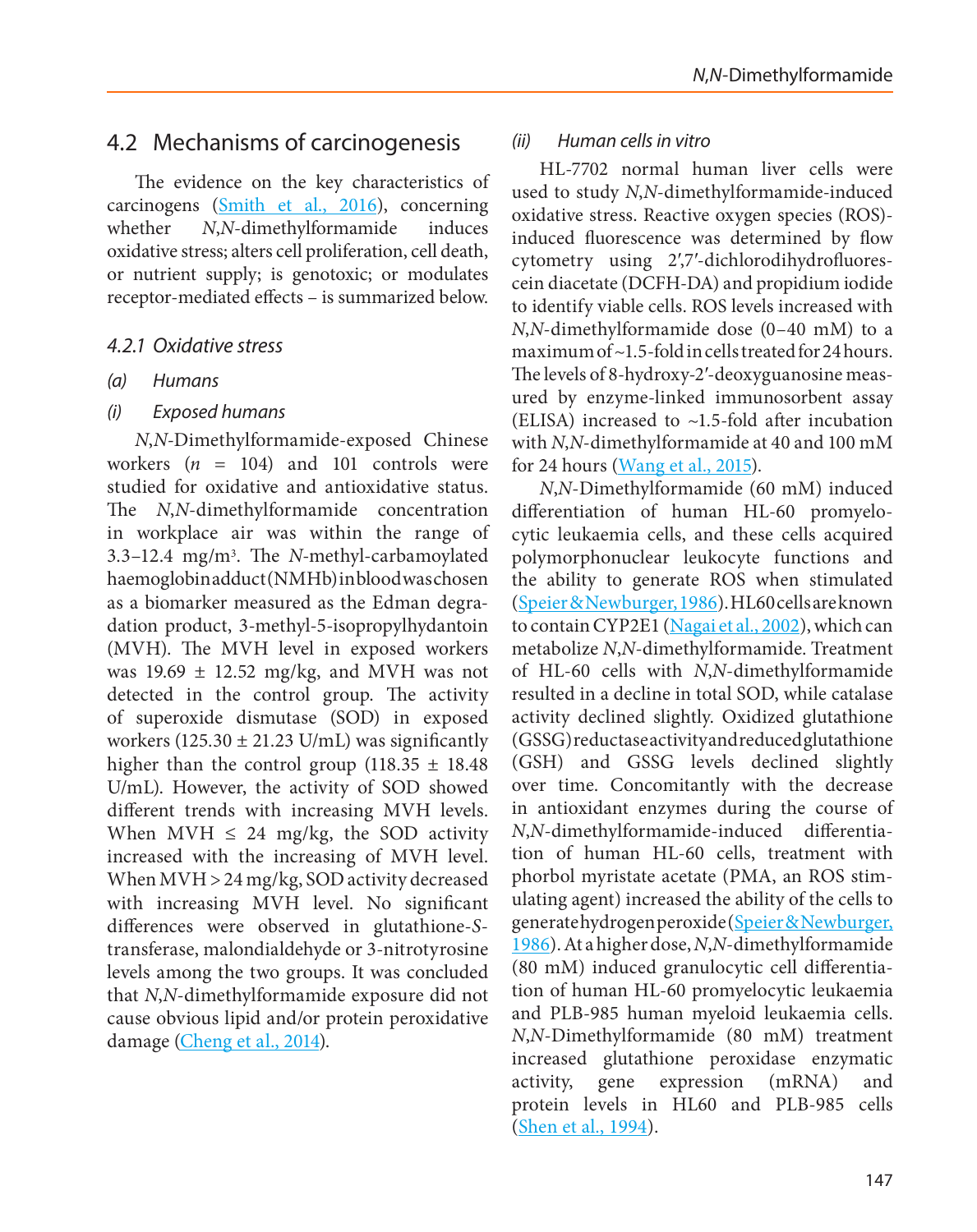*N*,*N*-Dimethylformamide (0.5%) induced granulocytic differentiation in PLB-985 human myelomonoblastic leukaemia cells after 6 days of treatment. Further treatment with PMA  $(1 \mu M)$ and formyl-methionyl-leucine phenylalanine (800 nM), ROS stimulating agents, induced ROS detected by nitroblue tetrazolium staining in the cells ([Katschinski et al., 1999\)](#page-46-12).

Both *N*,*N*-dimethylformamide and its metabolite *N*-methylformamide reduced total GSH levels in a concentration–response manner (0–200 mM) after incubation in DLD-1 Clone A human colon carcinoma cells [\(Cordeiro & Savarese, 1984\)](#page-44-12). In a follow-up study using the same experimental conditions, both reduced GSH and GSSG were measured separately. In concentration–response studies with both *N*,*N*-dimethylformamide and *N*-methylformamide, it was found that that the levels of GSSG remained relatively constant over 0–200 mM, while the levels of reduced GSH decreased with increasing concentrations of *N*,*N*-dimethylformamide or *N*-methylformamide [\(Cordeiro & Savarese, 1986\)](#page-44-13).

### *(b) Non-human mammalian systems*

*(i) In vivo*

*N*,*N*-Dimethylformamide treatment of Sprague-Dawley rats after intraperitoneal injection (500 mg/kg bw per day for three consecutive days) had no effect on the hepatic levels of thiobarbituric acid reactive substances (TBARS). *N*,*N*-Dimethylformamide decreased the hepatic GSH content to 61% of control values [\(Kim et al.,](#page-47-6) [2010\)](#page-47-6).

Malondialdehyde (MDA) levels (measured as TBARS) increased four- to ninefold in the liver, and four- to sevenfold in the kidney of male Wistar rats, 24 and 48 hours after intraperitoneal injection with a single dose of *N*,*N*-dimethylformamide (1.5 g/kg bw). The activities of the hepatic antioxidant enzymes decreased at both time-points: SOD (~50%), catalase  $(-50\%)$ , and glutathione peroxidase  $(-58\%).$  The hepatic levels of reduced GSH and vitamin C also decreased 55% and ~62%, respectively. The levels of SOD, catalase, glutathione peroxidase, reduced GSH, and vitamin C each decreased  $40-60\%$  in the kidney ([Jyothi et al., 2012\)](#page-46-13). In a spectroscopic and modelling study, [Kalyani et al.](#page-46-14) [\(2014\)](#page-46-14) reported a destabilization of SOD, which might explain the decreases in activity reported by [Jyothi et al. \(2012\).](#page-46-13)

ICR mice (both sexes) treated with *N*,*N*-dimethylformamide daily by gavage for 90 days had significant increases in MDA levels measured as TBARS in heart homogenates and in liver homogenates (at the 0.32, 0.63, and 1.26 g/kg bw dose levels) compared with controls. SOD activity levels decreased significantly in heart homogenates and liver homogenates (at the 0.63 and 1.26 g/kg bw dose levels) compared with controls. GSH levels decreased only in liver homogenates at 0.32, 0.63, and 1.26 g/kg bw ([Rui et al., 2011](#page-49-11)).

Male Sprague-Dawley rats were dosed with *N*-methylformamide or *N*,*N*-dimethylformamide by intraperitoneal injection (1 mL/ kg bw). Only *N*-methylformamide depleted the hepatic GSH level by about 30% 1 hour after injection. Twenty-four hours after the treatment, the GSH level returned to the control value [\(Scailteur & Lauwerys, 1984\)](#page-49-12).

GSH levels were measured in liver, kidney, heart, lung and spleen tissues from male CBA/CA mice dosed with single doses of *N*-methylformamide (400 mg/kg bw), *N*-ethylformamide (495 mg/kg bw) or formamide (dose not reported) after 1 hour. *N*-Methylformamide, but not *N*-ethylformamide or formamide, decreased hepatic GSH levels by 59.8%. Of the other tissues investigated only the kidneys exhibited GSH depletion (21.6%). In a dose–response study, hepatic GSH levels in male BALB/c mice decreased with increasing dosage of *N*-methylformamide (0–400 mg/kg bw) 1 hour after intra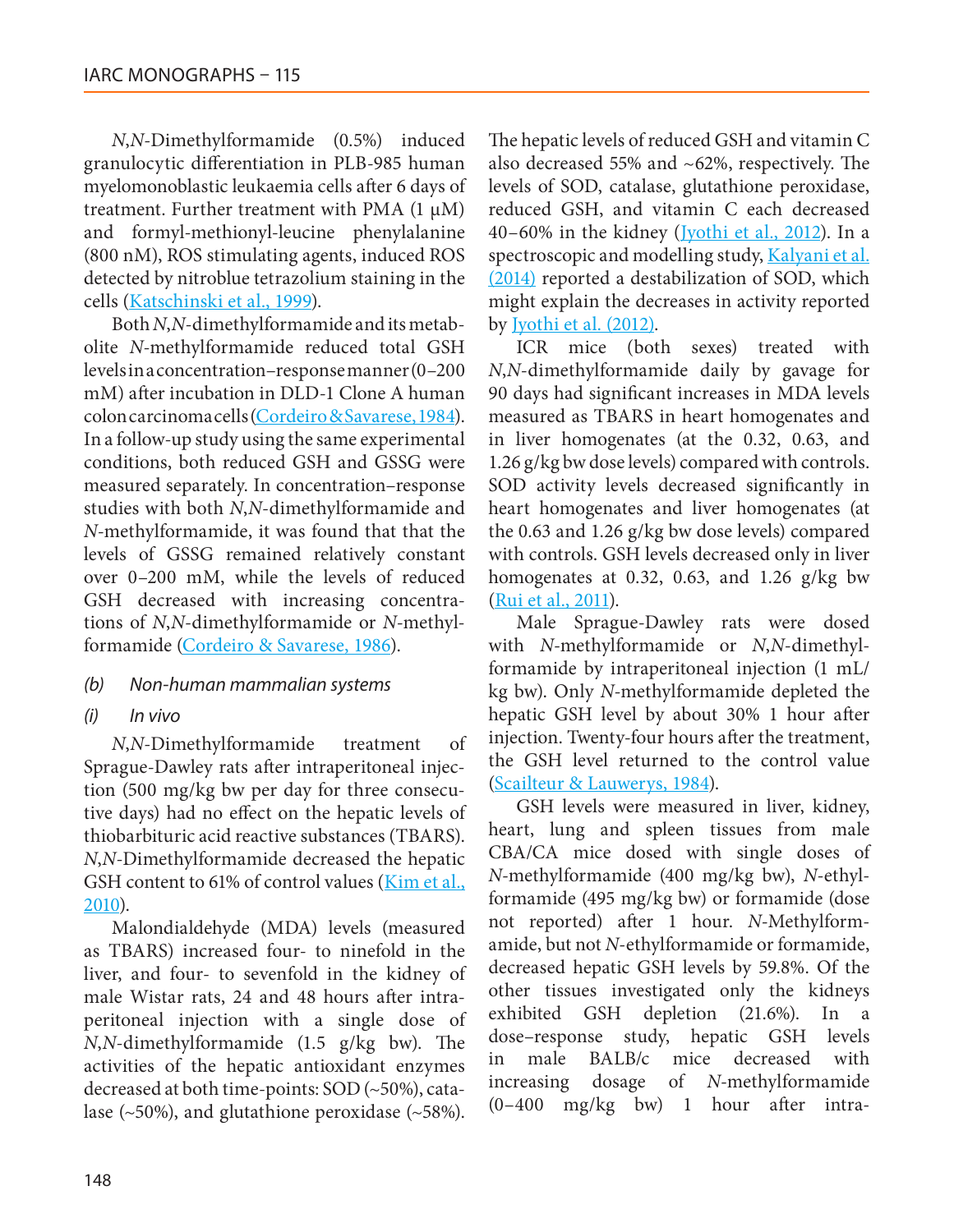peritoneal injection of *N*-methylformamide [\(Gescher et al., 1982](#page-45-12)).

*N*-Methylformamide (200 mg/kg bw) injected intraperitoneally into BALB/c mice depleted total hepatic GSH to 21% of control levels 2 hours after administration and induced hepatotoxicity. In CBA/CA and BDF1 mice, the same dose of *N*-methylformamide depleted total hepatic GSH levels to 53% of control levels and did not cause hepatotoxicity ([Pearson et al., 1987\)](#page-49-13).

*N*-Methylformamide treatment of male BALB/c mice (single intraperitoneal injection of 50–200 mg/kg bw) induced a dose-dependent decrease in hepatic non-protein sulfhydryls (reduced GSH is the major non-protein sulfhydryl in cells). Higher doses (up to 800 mg/kg bw) did not induce a further decline. A time-course study revealed that 4 hours after a dose of 300 mg/kg bw, non-protein sulfhydryls were reduced to 25% of control values. *N*-Methylformamide did not significantly decrease the levels of hepatic non-protein sulfhydryls in male Sprague-Dawley rats 4 hours after an intraperitoneal injection of 1000 mg/kg bw ([Tulip & Timbrell, 1988\)](#page-51-9).

Changes in gene expression were examined in the livers of male BALB/c mice dosed with a single intraperitoneal injection (300 mg/kg bw) of *N*-methylformamide. Comparison of the gene expression patterns of *N*-methylformamide versus saline control identified a series of significantly altered genes associated with oxidative stress (e.g. upregulation of aldehyde oxidase 1 *Aox1,* heat shock protein *Hspb1, Hspa8,* and *Hsp105*) [\(Mutlib et al., 2006](#page-48-16)).

*N*,*N*-dimethylformamide induced CYP2E1 protein levels in liver microsomes from male Sprague Dawley rats after intraperitoneal injection of *N*,*N*-dimethylformamide at 0, 450, 900 or 1800 mg/kg bw once per day for 3 days. The activities of *p-*nitrophenylhydroxylase (a measure of CYP2E1 enzymatic activity) in the *N*,*N*-dimethylformamide-treated groups were significantly higher than that of the control group after 3 days of treatment. Under the same experimental conditions there were no significant increases in CYP1A1 or CYP2B1/2 proteins or increases in their associated enzymes ethoxyresorufin-*O*-deethylase (EROD) or pentoxyresorufin-*O*-dealkylase (PROD) activities, respectively ([Koh et al., 1999\)](#page-47-7). The effects of *N*,*N*-dimethylformamide on the induction of CYP2E1 protein levels, *p-*nitrophenylhydroxylase, glutathione *S*-transferase and glutathione peroxidase activities were studied in the livers of male Sprague-Dawley rats after intraperitoneal injection of *N*,*N*-dimethylformamide at 0, 450, 900, or 1800 mg/kg bw once per day for 3 days. The levels of CYP2E1 analysed by Western immunoblot increased and *p-*nitrophenylhydroxylase activity increased ~3.7-fold after 3 days of treatment. Glutathione *S*-transferase levels increased slightly with *N*,*N*-dimethylformamide treatment while *N*,*N*-dimethylformamide had no effect on glutathione peroxidase levels [\(Kim &](#page-47-8) [Chung, 2013](#page-47-8)). In another report, CYP2E1 protein was induced ~1.5-fold in liver homogenates from rats treated with *N*,*N*-dimethylformamide (500 mg/kg bw daily for 3 days) ( $\overline{\text{Kim 8k Kim}}$ , [2011\)](#page-47-9). It has been reported that CYP2E1 induction can lead to the over production of ROS and oxidative stress [\(Caro & Cederbaum,](#page-43-14) [2004](#page-43-14); [Gonzalez, 2005\)](#page-45-13). [A possible explanation for the ability of *N*,*N*-dimethylformamide to induce hepatotoxicity is the production of ROS by *N*,*N*-dimethylformamide through CYP2E1 induction and uncoupling of the catalytic cycle (release or escape of the superoxide anion radical during the course of the P450 catalytic cycle) [\(Gonzalez, 2005\)](#page-45-13) combined with *N*,*N*-dimethylformamide and the depletion of GSH by *N*-methylformamide.]

### *(ii) In vitro*

*N*-Methylformamide decreased total intracellular GSH levels in murine TLX5 lymphoma cells in a concentration-related fashion up to 160 mM after a 48-hour incubation [\(Bill et al., 1988](#page-43-15))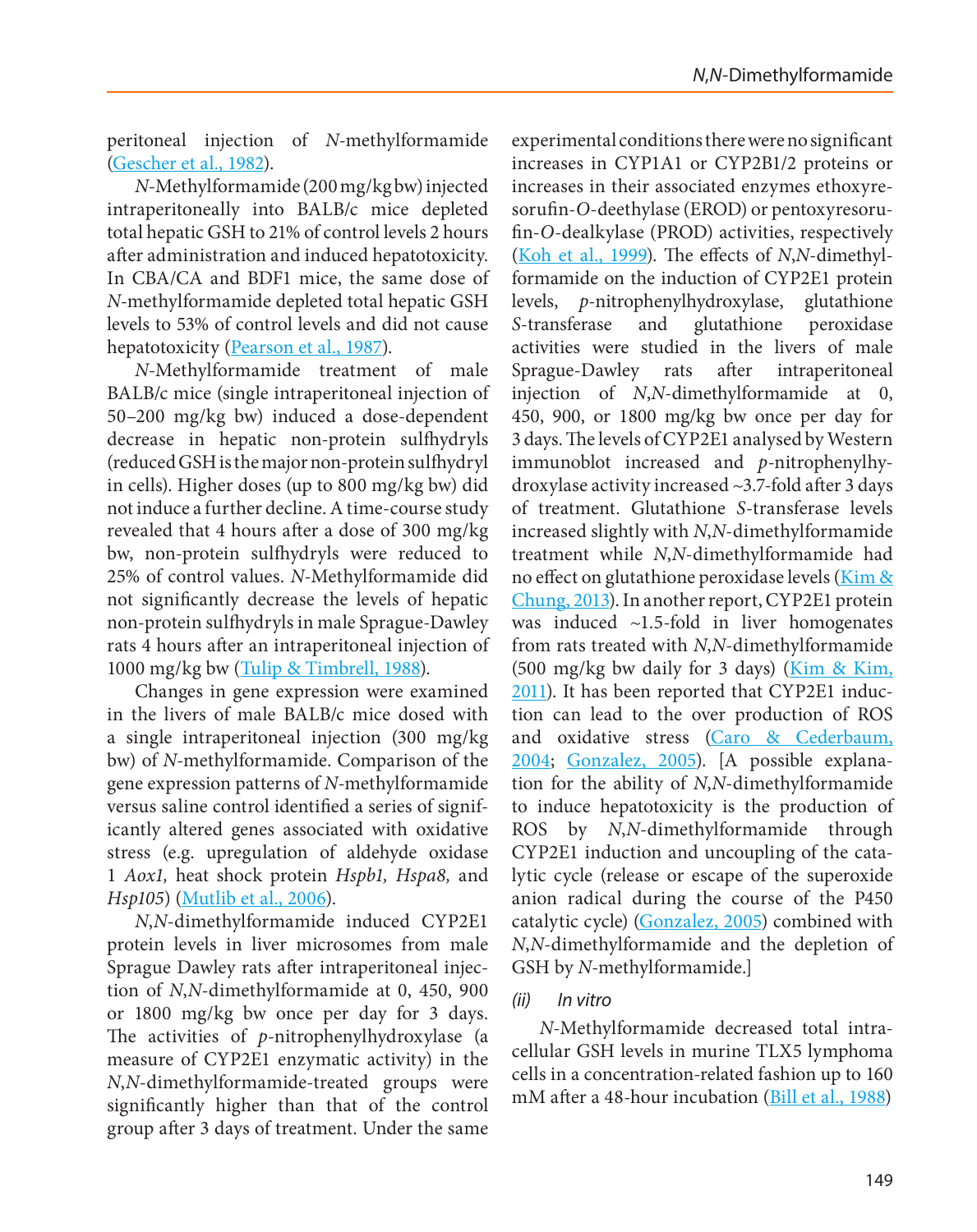#### *(c) Non-mammalian systems*

*N*,*N*-Dimethylformamide induced oxidative stress in the proteobacteria, *Paracoccus* sp. SKG. Glutathione *S*-transferase, catalase, and SOD activities increased in a concentration–response manner. Cellular levels of methionine as well as protein levels of the enzyme methionine sulfoxide reductase, which catalyses the reduction of both free and protein-bound methionine sulfoxide residues back to methionine ([Ezraty et al., 2005](#page-45-14)) were increased [\(Kirankumar et al., 2014\)](#page-47-10).

[The Working Group noted that both *N*,*N*-dimethylformamide and *N*-methylformamide have been shown to alter indices of oxidative stress. *N*,*N*-Dimethylformamide induced ROS in human liver cells and increased malondialdehyde levels in the livers of mice and rats. *N*,*N*-dimethylformamide altered the levels of glutathione peroxidase and SOD in human tumour cells and lowered the levels of hepatic GSH in the livers of mice and rats. *N*-Methylformamide reduced the levels of GSH in tumour cells and in the livers of mice and rats and increased the expression of genes associated with oxidative stress in the livers of treated mice.]

### *4.2.2 Altered cell proliferation or death*

*(a) Humans*

### *(i) Exposed humans*

No data were available to the Working Group.

### *(ii) Human tumour cells implanted into experimental animals*

*N*,*N*-Dimethylformamide and *N*-methylformamide inhibited the growth of two human colon cancer cell lines xenografted into female nude mice. Mice received subcutaneous transplants of HCT-15 or DLD-2 human colon cancer cells and were treated intraperitoneally with *N*,*N*-dimethylformamide or *N*-methylformamide, 2219 and 374 mg/kg bw given daily for 21 days, respectively. HCT-15 tumour growth was inhibited 65% by *N*,*N*-dimethylformamide compared with controls. In two independent experiments with *N*,*N*-dimethylformamide, DLD-2 tumour growth was inhibited by 45 and 67%. *N*-Methylformamide treatment produced 43 and 75% growth inhibition of HCT-15 and DLD-2 tumours, respectively [\(Dexter](#page-44-14) [et al., 1982\)](#page-44-14). Nude mice (15 mice per group) were subcutaneously injected with SHG-44 human glioma cells grown in the absence or presence of *N*,*N*-dimethylformamide. Pretreatment of SHG-44 cells with *N*,*N*-dimethylformamide reduced the growth rate of the xenografts ([Li et al., 1997](#page-47-11)).

CD-1 male nude mice (eight mice per group) were injected subcutaneously with human colon carcinoma HT-29 cells or HT-29 cells grown in medium containing 1% (170 mM) *N*-methylformamide (designated HT29-NMF cells) inducing cell differentiation. HT29-NMF cells had an increased latency period in the appearance of palpable tumours compared with HT-29 cells and tumour weights were lower in mice carrying the HT29-NMF cell xenographs compared with mice carrying the HT29 cell xenographs, indicating slower growth induced by *N*-methylformamide ([D'Agnano et al., 1992](#page-44-15)).

### *(iii) Human cells in vitro*

*N*,*N*-Dimethylformamide has been shown to inhibit the growth of human tumour cells in culture in many studies.

The growth of RKO colon carcinoma cells [\(Brattain et al., 1984](#page-43-16)) treated with *N*,*N*-dimethylformamide (0.7%) resulted in an 88% reduction in cell number compared with untreated control cells [\(Zipfel et al., 1993\)](#page-51-10). Similarly, cell proliferation of MOSER human colon carcinoma cells, transforming growth factor-β (TGF-β)-resistant MOSER human colon carcinoma cells and HCT 116 human colon carcinoma cells was reduced by 1%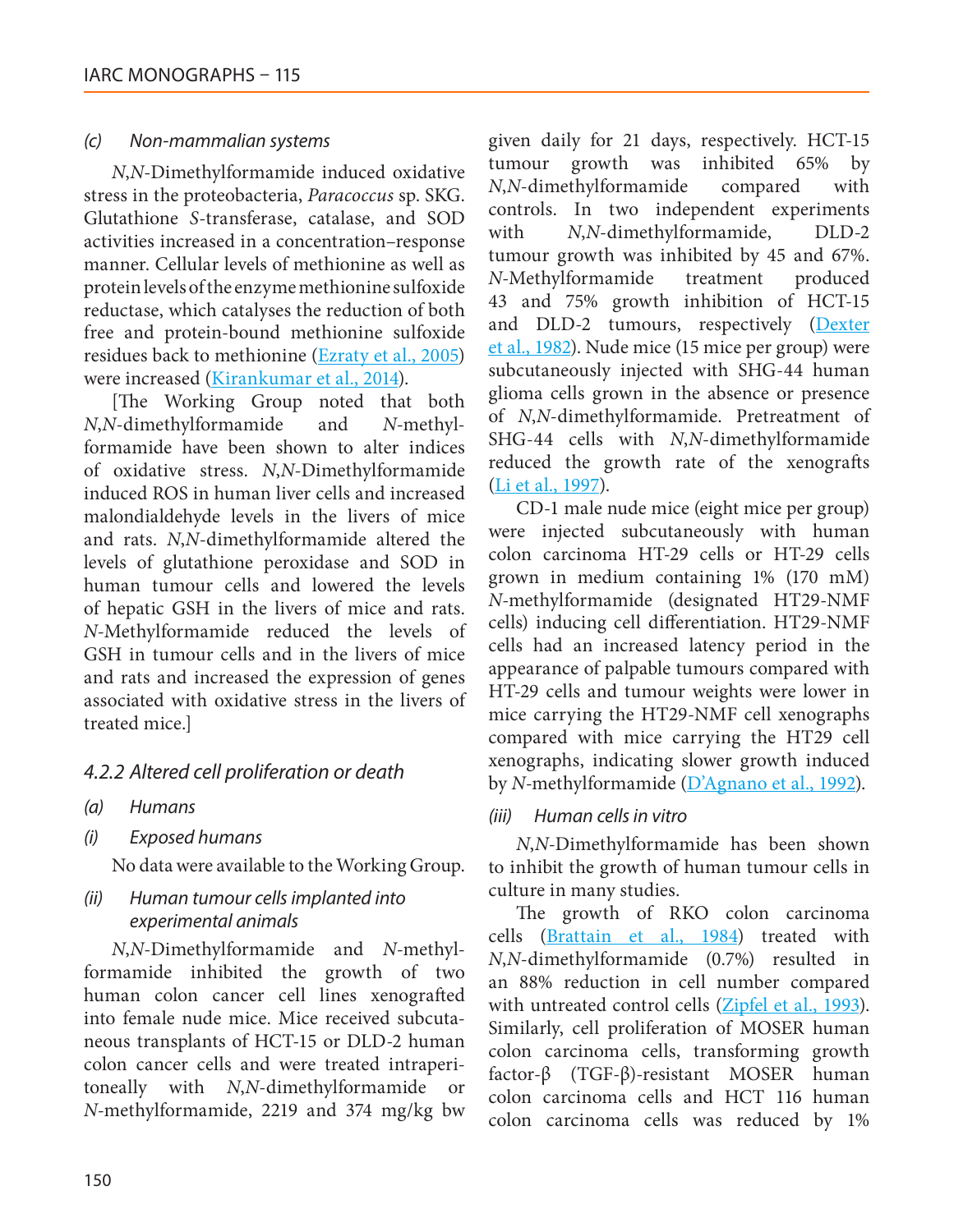*N*,*N*-dimethylformamide; there was essentially minimal cell growth for each cell line (Mulder [et al., 1988\)](#page-48-17).

DLD-1 and HCT-15 human colon carcinoma cell lines and several subclones of DLD-1 cells (Clone A, Clone D) were treated with *N*,*N*-dimethylformamide (0.8%) which induced morphological changes in the cells and alterations in their growth properties. *N*,*N*-Dimethylformamide also induced differentiation and maturation to a less malig-nant phenotype [\(Dexter et al., 1979](#page-44-16); Dexter [& Hager, 1980\)](#page-44-17). Growth in the presence of *N*,*N*-dimethylformamide also caused a marked reduction in the tumorigenicity of the cells in vivo. While 20 of 20 nude mice injected with DLD-1 cells developed tumours in 10–14 days, only one nude mouse out of ten inoculated with *N*,*N*-dimethylformamide-treated DLD-1 cells developed a tumour in the third month after the injection [\(Dexter et al., 1979](#page-44-16); [Dexter & Hager,](#page-44-17)  [1980\)](#page-44-17).

*N*-Methylformamide increased the doubling times of DLD-1 Clone A cells in culture in a concentration–response fashion [\(Dibner et al.,](#page-44-18)  [1985](#page-44-18)). *N*-Methylformamide (1%, 170 mM) treatment of human HT-29 colon carcinoma cells induced cell differentiation and reduced cell proliferation. *N*-Methylformamide treatment induced a  $G_0/G_1$  phase accumulation, with a higher percentage of treated cells in  $G_0/G_1$  phase compared with controls ([D'Agnano et al., 1992](#page-44-15)). *N*,*N*-Dimethylformamide (0.25, 0.5, 0.75, and 1%) produced a concentration-dependent inhibitory effect on cell proliferation in monolayers of human glioma SHG-44 cells [Li et al. \(1997\).](#page-47-11) The percentage of DNA fragmentation and apoptotic nuclei increased in cultures of human colonic carcinoma HT-29 cells after treatment with *N*,*N*-dimethylformamide (1%) for 72 hours [\(Heerdt et al., 1996](#page-45-15)).

The effects of *N*,*N*-dimethylformamide on hyperthermia-induced apoptosis, DNA fragmentation and cell cycle effects were studied in PLB-985 human myelomonoblastic leukaemia cells. Hyperthermia (42 or 43 °C, 1 hour) induced apoptosis and DNA fragmentation in PLB-985 cells and led to a decrease in the number of  $G_0/G_1$  cells as determined by flow cytometry. *N*,*N*-Dimethylformamide (0.5%) treatment of these cells caused differentiation along the granulocytic pathway and prevented the induction of apoptotic death ([Katschinski et al., 1999](#page-46-12)).

In the normal human liver cell line, HL-7702, *N*,*N*-dimethylformamide (0, 50, 100, 150, and 200 mM) for 12 hours increased the apoptotic rate of hepatocytes in a concentration-related manner as measured by flow cytometry. *N*,*N*-Dimethylformamide induced a steady decrease of the expression of the anti-apoptotic Bcl-2 protein shown by Western blotting and its level was lower than the control group. The expression of the pro-apoptotic Bax protein showed no significant differences between the different *N*,*N*-dimethylformamide concentration groups. Increasing the *N*,*N*-dimethylformamide concentration decreased the ratio of Bcl-2/ Bax; at 200 mM this ratio was significantly lower than that of the controls. Procaspase-3 protein was observed at 150 and 200 mM, which demonstrated that there was active caspase-3 ([Lu et al., 2008\)](#page-47-12).

#### *(b) Non-human mammalian systems*

### *(i) In vivo*

Dose related increases in cell proliferation were seen in male F344/DuCrlCrj rats (SPF) exposed to *N*,*N*-dimethylformamide by both inhalation (0, 200, or 400 ppm for 6 hours per day, 5 days per week, for 4 weeks) and in drinking-water (0, 800, 1600, or 3200 ppm for 24 hours per day, 7 days per week, for 4 weeks). Maximal induction up to 9.7-fold was reported at the 200 ppm inhalation/3200 ppm oral dose level. Rats treated with *N*,*N*-dimethylformamide only by inhalation or only by oral dosing also showed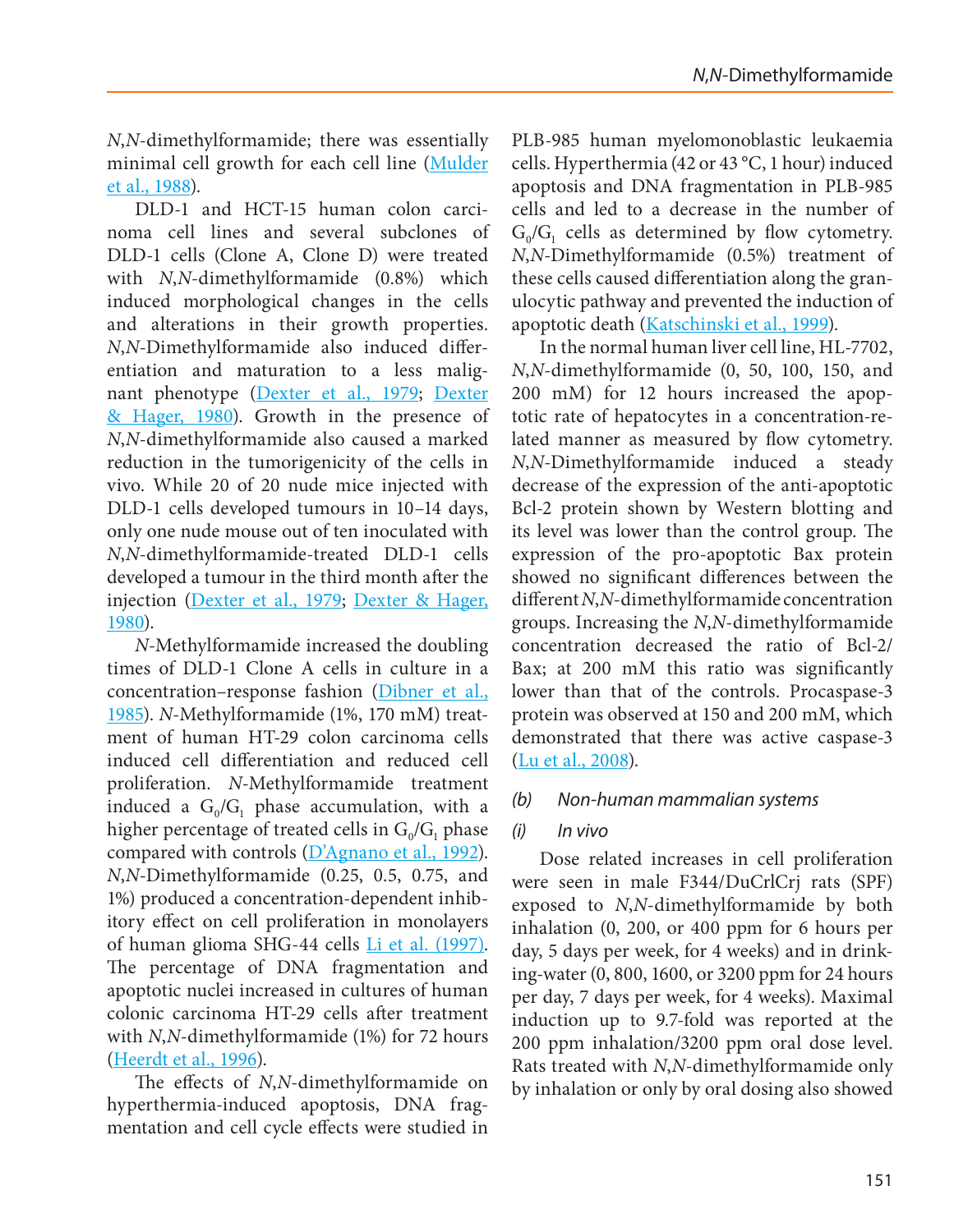modest dose-related increases in cell proliferation [\(Ohbayashi et al., 2008\)](#page-49-14).

The effects of *N*,*N*-dimethylformamide on several hepatic enzymes associated with apoptosis were investigated in Sprague-Dawley rats after intraperitoneal injections of 500 mg/kg bw per day for 3 consecutive days. *N*,*N*-Dimethylformamide induced a marginal increase in the ratio of the protein levels of Bax to Bcl-xL (an apoptosis inhibitor), and had no effects on poly (ADP-ribose) polymerase (PARP) cleavage or caspase-3 activity (*Kim et al., 2010*).

Fourteen of 17 CE/J mice receiving intraperitoneal injections of murine rhabdomyosarcoma cells (pre-cultured in media containing *N*,*N*-dimethylformamide (1%) for 10 days) did not develop tumours after 6 months. This was compared with 21 mice receiving intraperitoneal injections of untreated rhabdomyosarcoma cells, which died of tumour between 11 and 31 days [\(Dexter, 1977](#page-44-19)).

The growth of murine M5076 ovarian sarcoma cells injected intramuscularly into female  $BDF<sub>1</sub>$  mice was inhibited by daily intraperitoneal injections of *N*-methylformamide (25, 50, 100, or 200 mg/kg bw) for 17 days. In similar types of studies, formamide (200 mg/kg bw) or *N*-methylformamide (200 mg/kg bw) administered to female BDF<sub>1</sub> mice daily during the course of 17 days markedly reduced the tumour volume of M5076 tumours. Daily dosing with *N*-methylformamide (300 mg/kg bw) or formamide (300 mg/kg bw) for 9 days by intraperitoneal injections reduced murine sarcoma 180 tumour volume in female BDF, mice injected with this tumour [\(Gescher et al., 1982\)](#page-45-12).

*N*-Methylformamide (300 mg/kg bw) administered intraperitoneally daily for 6 days slowed the growth of FSA fibrosarcoma, and HCA-I hepatocarcinoma tumour xenographs and totally inhibited the growth of the MCA-K mammary carcinoma tumour xenographs in CH3Hf/Kam mice. However, the effects were transient; tumours resumed their pretreatment growth rate upon cessation of the treatment ([Iwakawa et al., 1987b](#page-46-15)). In a similar study,  $CH<sub>3</sub>Hf/$ Kam mice were injected intramuscularly with a single-cell suspension of the FSA fibrosarcoma. Treatment with *N*-methylformamide (300 mg/kg bw) only slightly inhibited the tumour growth when administered for 8 days ([Iwakawa et al.,](#page-46-16) [1987a](#page-46-16)).

Changes in gene expression associated with cell proliferation were reported in the livers of male BALB/c mice dosed with a single intraperitoneal injection (300 mg/kg bw) of *N*-methylformamide ([Mutlib et al., 2006](#page-48-16)).

### *(ii) In vitro*

*N*,*N*-Dimethylformamide (1%, 170 mM) decreased the growth of both murine rhabdomyosarcoma cells [\(Dexter, 1977](#page-44-19)), AKR-2B mouse embryo fibroblast cells and their methylcholanthrene-transformed counterpart AKR-MCA cells in culture ([Hoosein et al., 1988\)](#page-45-16).

*N*-Methylformamide (43 to 170 mM) decreased the growth of TLX5 murine lymphoma cells and changed the distribution of these cells in the cell cycle determined by flow cytofluorimetry, increasing the proportion of  $G<sub>i</sub>$  cells and reducing the proportion of cells in the S and  $G<sub>2</sub>/M$  phases. *N*-Methylformamide (0–160 mM) also inhibited the ability of TLX5 cells to grow in soft agar [\(Bill](#page-43-15) [et al., 1988](#page-43-15)).

*N*-Methylformamide (0.5 or 1%) reduced the clonogenicity of MCA-K (mammary carcinoma), but not FSA (fibrosarcoma) or HCA-I cells (hepatocarcinoma) in vitro [\(Iwakawa et al., 1987b](#page-46-15)).

One study reported that *N*,*N*-dimethylformamide increased apoptosis. Treatment of immortalized Rat-1 fibroblasts in monolayer with *N*,*N*-dimethylformamide at 50–175 mM for 24 hours induced cell death by apoptosis with early apoptotic changes observed in the cells, cell shrinkage with nuclear condensation, and the formation of membrane and DNA fragmentation [\(Boyle & Hickman, 1997](#page-43-17)).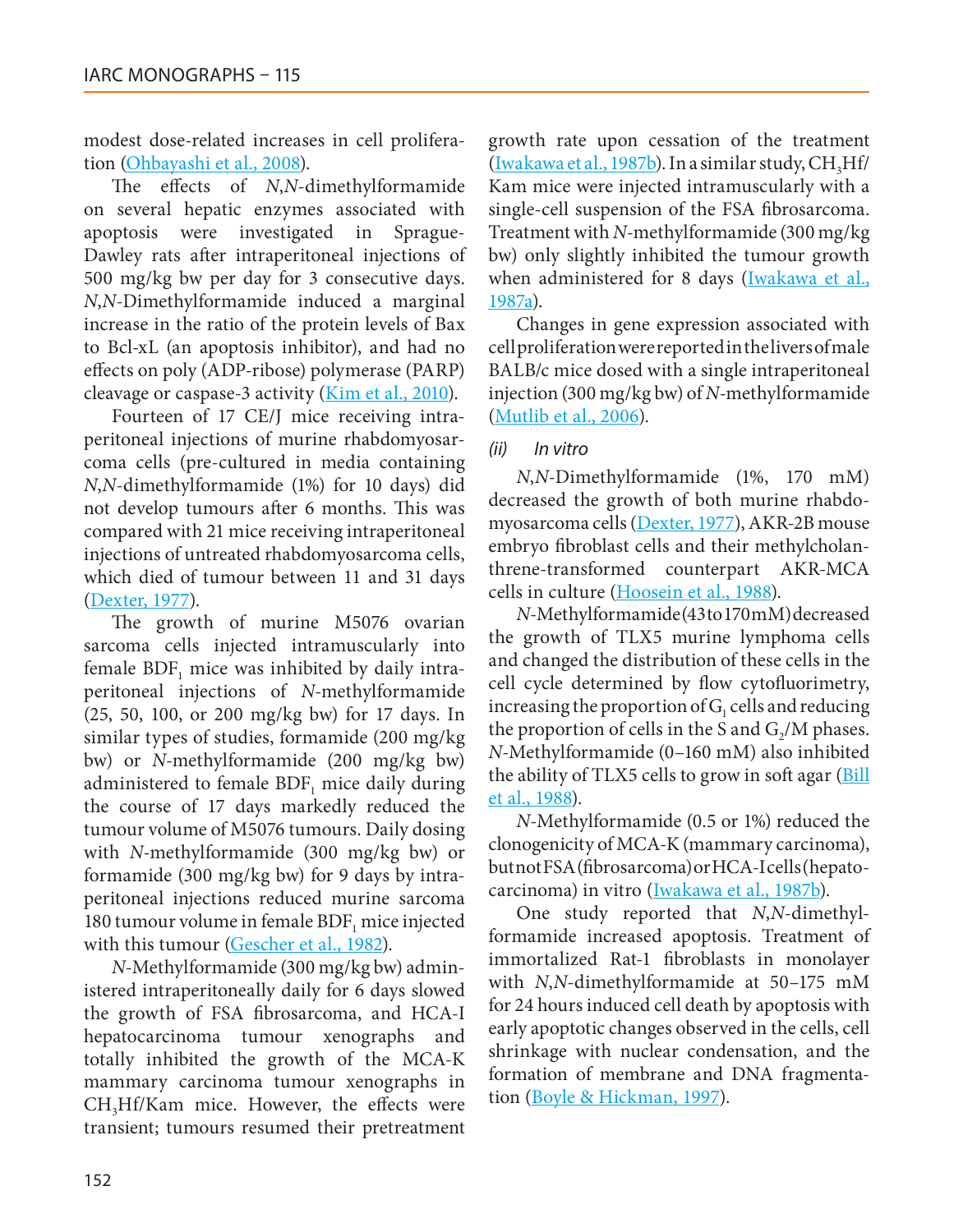[The Working Group noted that *N*,*N*dimethylformamide and *N*-methylformamide have been used in preclinical cancer chemotherapeutic trials. Experimental studies showed that *N*,*N*-dimethylformamide and *N*-methylformamide inhibited the growth of cancer cells in culture, and cancer cell lines implanted into mice. In these studies, cancer cells were cultured in the presence of *N*,*N*-dimethylformamide or *N*-methylformamide and injected into mice, or mice carrying cancer xenographs were dosed with *N*,*N*-dimethylformamide or *N*-methylformamide. *N*,*N*-Dimethylformamide also altered the malignant phenotype of cancer cells and reduced cell growth in vitro. One study in rats showed that *N*,*N*-dimethylformamide increased hepatic cell proliferation. *N*,*N*-Dimethylformamide increased apoptosis in tumour cells and in a normal human liver cell line.]

# *4.2.3 Genetic and related effects*

- *(a) Humans*
- *(i) Exposed humans*

### See [Table 4.1](#page-35-0)

In the analytical study of [Hennebrüder &](#page-45-17)  [Angerer \(2005\)](#page-45-17), urine samples taken from male workers exposed to *N*,*N*-dimethylformamide vapours (exposure level not given) were analysed by a sensitive LC/MS method for DNA adducts. *N*4-(*N*-methylcarbamoyl)cytosine (N4-NMCC), a DNA adduct, which was already known to be formed from MIC [\(Segal](#page-50-13)  [et al., 1989](#page-50-13)), a probable metabolic intermediate of *N*,*N*-dimethylformamide, was detected. In 10/32 urine samples collected from occupationally exposed subjects N4-NMCC was detected in concentrations of 31–172 ng/L (detection limit was 8 ng/L). No N4-NMCC was detected in urine samples taken from 24 subjects with no record of *N*,*N*-dimethylformamide exposure [\(Hennebrüder & Angerer, 2005](#page-45-17)).

Significant differences in the comet extent, tail extent, Olive tail moment, and tail DNA/ total DNA (%) were reported by [Chen \(2004\)](#page-44-20) in workers who were occupationally exposed to *N*,*N*-dimethylformamide (6–7 years of exposure) as compared with controls  $(P < 0.05)$ .

Changes in mitochondrial DNA in blood leukocytes, namely, a common deletion ΔmtDNA4977 and mtDNA copy numbers, were reported in a study on 13 male syntheticleather factory workers. Exposure to *N*,*N*-dimethylformamide was followed by air sampling (median, 10.59 ppm; range, 6.65–34.38 ppm), as well as by urine analysis for the biomarkers "NMF" (actually HMMF+NMF; median, 13.77 mg/L; range, 7.47–73.64 mg/L) and AMCC (median, 40.70 mg/L; range, 6.76–442.24 mg/L). The values found in subjects exposed to *N*,*N*-dimethylformamide were significantly higher than those in controls, which were matched by age, seniority, smoking, and alcohol drinking habits. Moreover, both parameters appeared to be exposure-dependent when subjects exposed to *N*,*N*-dimethylformamide at concentrations higher and lower than 10 ppm (permissible exposure limit) were compared. The frequencies of ΔmtDNA4977 were significantly elevated also in subjects with high urinary levels of AMCC ( $\geq$  40 mg/L). On the other hand elevated mtDNA copy number was found in subjects with relatively high urinary "NMF" concentrations ( $\geq$  15 mg/L) considered as a short-term marker of exposure to *N*,*N*-dimethylformamide [\(Shieh et al., 2007\)](#page-50-4).

Rates of sister-chromatid exchange were determined in peripheral blood lymphocytes of 22 non-smoking women exposed to *N*,*N*-dimethylformamide working in a synthetic-leather manufacturing plant for 1.1–9.9 years. The exposed group was divided into three subgroups according to the exposure level, which was 0.3, 0.7, and 5.8 ppm (time-weighted average, TWA) in the low, intermediate, and high exposure group, respectively. A co-exposure by low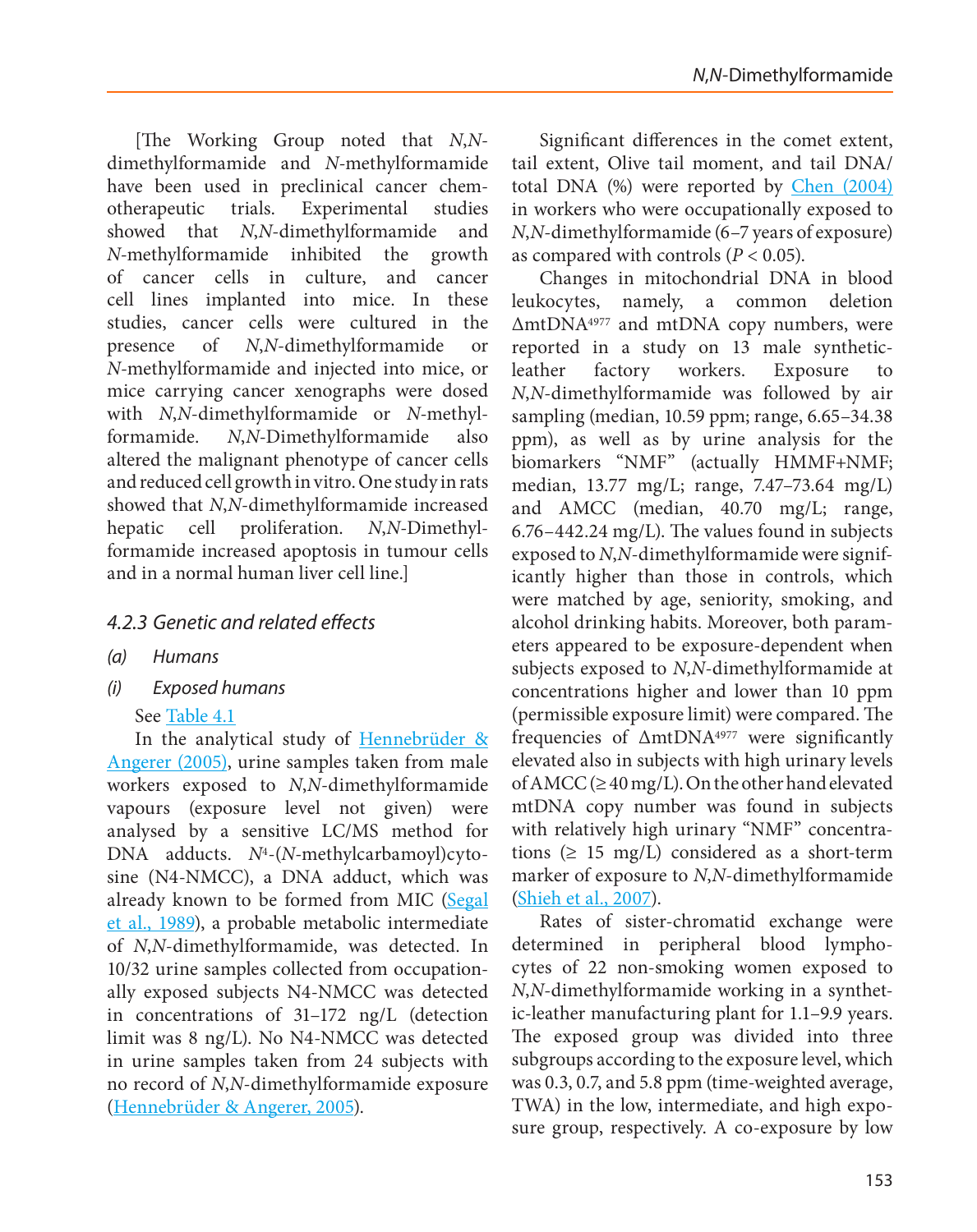<span id="page-35-0"></span>

| <b>Biological</b> sample           | and<br>Description of exposed<br>controls                                                                                                        | End-point                        | Test                                                                                    | Results                     | (LED or HID)<br>Agent, dose                                     | Comments                                                                                                            | Reference                          |
|------------------------------------|--------------------------------------------------------------------------------------------------------------------------------------------------|----------------------------------|-----------------------------------------------------------------------------------------|-----------------------------|-----------------------------------------------------------------|---------------------------------------------------------------------------------------------------------------------|------------------------------------|
| Urine                              | fibre industry and 24 control<br>32 male workers in acrylic<br>from general population                                                           | DNA damage                       | cytosine by LC-ESI<br>methylcarbamoyl)<br><b>MS/MS</b><br>$N^{4}-(N-$                   | $^{+}$                      | <b>DMF</b>                                                      |                                                                                                                     | Hennebrüder<br>& Angerer<br>(2005) |
| Peripheral blood<br>$_{\rm cells}$ | Workers with 6-7 yrs of<br>exposure to DMF                                                                                                       | DNA damage                       | DNA strand breaks<br>(comet assay)                                                      | (P < 0.05)                  | DMF                                                             |                                                                                                                     | <b>Chen</b> (2004)                 |
| Leukocytes                         | administrative department<br>$\mathbf{Q}$<br>13 male synthetic leather<br>control subjects from th<br>of the same factory<br>factory workers; 13 | DNA damage                       | End-point deletion<br>mitochondrial<br>mtDNA copy<br>AmtDNA <sup>4977</sup> ,<br>number | $^{+}$                      | <b>DMF</b>                                                      | Smoking taken into<br>account                                                                                       | Shieh et al.<br>(2007)             |
| Lymphocytes                        | synthetic leather production,<br>age- and residence-matched<br>3 exposure groups; 22 sex-,<br>22 non-smoking women;<br>controls                  | Chromosomal<br>damage            | Sister-chromatid<br>exchange                                                            | $\frac{+}{(P<0.01)}$        | $DMF + toluene,$<br>0.7 ppm (TWA)                               | effect; co-exposure<br>Exposure-related<br>the intermediate<br>exposure group<br>with toluene in                    | Seiji et al.<br>(1992)             |
| Lymphocytes                        | workers; 26 matched controls<br>26 male viscose rayon plant<br>and 6 industrial controls<br>(administrative workers)                             | chromosomal<br>DNA and<br>damage | chromatid exchange<br>UDS, chromosomal<br>aneuploidy, sister-<br>aberrations,           | (P < 0.01)<br>$\widehat{+}$ | acetonitrile<br>DMF +                                           | Effect of smoking<br>separated; effects<br>not separated<br>[synergism is<br>acrylonitrile<br>of DMF and<br>likely] | Major et al.<br>(1998)             |
| Lymphocytes                        | 40 occupationally exposed<br>workers, 31 unexposed<br>persons                                                                                    | Chromosomal<br>damage            | Chromosomal<br>aberrations                                                              | P < 0.05<br>$\widehat{f}$   | DMF, 150 mg/m <sup>3</sup><br>(TWA)                             | Smoking not<br>reported                                                                                             | Spazier (1981)<br>Koudela &        |
| Lymphocytes                        | 56 workers in printed circuit-<br>board manufacture; no<br>unexposed controls                                                                    | Chromosomal<br>damage            | Sister-chromatid<br>exchange                                                            | $\bigcirc$                  | epichlorohydrin,<br>$33.6 \pm 3.9$ ppm,<br>long-term<br>$DMF +$ | strong association<br>with exposure to<br>epichlorohydrin<br>No association<br>exposure but<br>with DMF             | Cheng et al<br>(1999)              |
| Lymphocytes                        | manufacture; no unexposed<br>29 workers synthetic leather<br>controls                                                                            | Chromosomal<br>damage            | Sister-chromatid<br>exchange                                                            | $\bigcirc$                  | DMF, $34.6 \pm 6.3$<br>ppm, long-term                           | Smoking and GST<br>genotypes taken<br>into account                                                                  | Cheng et al.<br>(1999)             |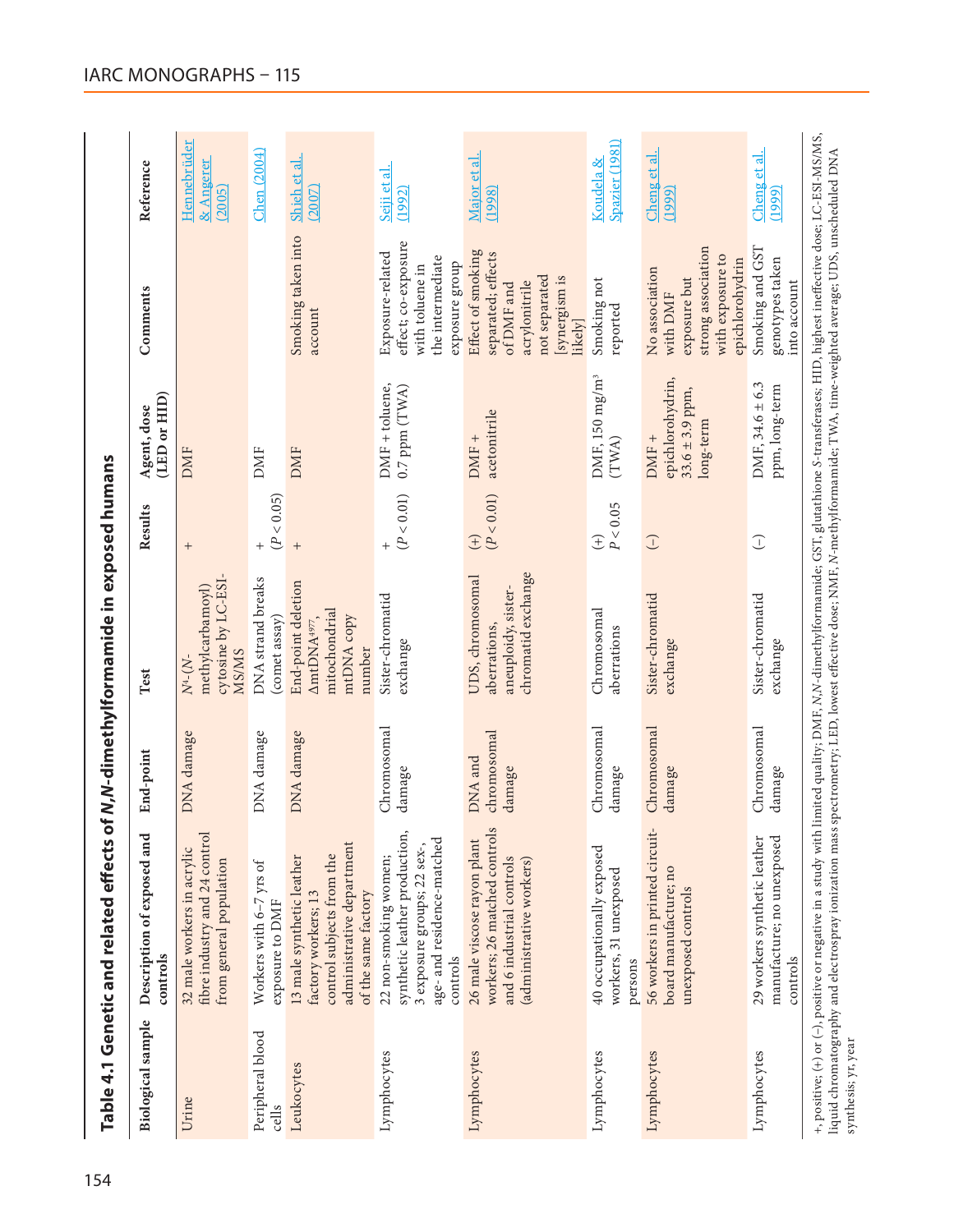concentrations of toluene (0.9 ppm, TWA) was reported for the intermediate exposure group but not for other groups. Age-, sex-, and residence-matched controls from the same factory (administrative staff) were used. A dose-dependent increase in sister-chromatid exchanges was found in the exposed group (rates of 8.26, 7.23, and 5.67 for the high, intermediate, and low exposure subgroup, respectively) and the mean of exposed group was significantly higher than that of controls ( $P < 0.01$ ). However, the mean sister-chromatid exchange rate value in the low exposure group appeared to be lower than that in controls (*P* < 0.05) [\(Seiji et al., 1992](#page-50-14)).

Two other field studies in humans exposed to *N*,*N*-dimethylformamide in vivo found increases in chromosomal aberrations [\(Major et al., 1998;](#page-48-18) [Koudela & Spazier, 1981\)](#page-47-13), aneuploidy, sister-chromatid exchange, and unscheduled DNA synthesis [\(Major et al., 1998\)](#page-48-18). [The Working Group noted that the genotoxic effects observed may not be related to *N*,*N*-dimethylformamide exposure because of co-exposure with high concentrations of acrylonitrile [\(Major et al. 1998\)](#page-48-18), and because no data were available on smoking and co-exposure with numerous other chemicals occurring at the workplace [\(Koudela & Spazier, 1981\)](#page-47-13).]

[Cheng et al. \(1999\)](#page-44-21) studied sister-chromatid exchange in peripheral blood lymphocytes of 85 plant workers occupationally exposed to *N*,*N*-dimethylformamide and/or epichlorohydrine. Airborne *N*,*N*-dimethylformamide concentrations during the work-shifts ranged from 1 to 83 ppm (TWA). An association between sister-chromatid exchange frequencies and epichlorohydrin exposure levels, but not *N*,*N*-dimethylformamide exposure levels, was found. No unexposed control group was used and the exposure history of the subjects studied was not reported.

*(ii) Human cells in vitro* See [Table 4.2](#page-37-0)

In vitro, *N*,*N*-dimethylformamide gave negative results in a human hepatocyte primary culture DNA repair assay based on autoradiographic detection of unscheduled DNA synthesis at concentrations up to 10 mM ([McQueen et al.,](#page-48-19) [1988\)](#page-48-19).

Positive results were reported when phosphorylated histone H2AX (γH2AX) was used as a biomarker of double-strand breaks in human liver cell DNA treated with *N*,*N*-dimethylformamide (1.5–100 mM) [\(Xuan et al., 2008](#page-51-11); [Wang et al.,](#page-51-8) [2015\)](#page-51-8).

The levels of 8-hydroxy-2′-deoxyguanosine were increased 1.5-fold in human liver cells HL-7702 exposed to *N*,*N*-dimethylformamide at 40 and 100 mM ([Wang et al., 2015\)](#page-51-8).

Negative results for *N*,*N*-dimethylformamide (up to 10 mM, 731 µg/mL) were obtained in a study of genotoxic insult evaluated by GreenScreen HC *GADD45α*-*GFP* genotoxicity assay ([Hastwell](#page-45-18) [et al., 2006\)](#page-45-18).

No increase in the frequency of sister-chromatid exchange was observed in human lymphocytes incubated in vitro with *N*,*N*-dimethylformamide at concentrations up to 1.1 M for 24, 48, or 72 hours [\(Antoine et al.,](#page-43-18) [1983\)](#page-43-18).

### *(b) Experimental systems*

### See [Table 4.3](#page-38-0)

Studies on genetic and related effects in various experimental systems in vivo (e.g. rats, mice, and Syrian hamsters) and in vitro (including human lymphocytes, rat and mouse hepatocytes, mouse lymphoma cells, Chinese hamster ovary cells, yeast, *Salmonella typhimurium*, and *Escherichia coli*) were comprehensively reviewed in a previous *IARC Monograph*, when the data on *N*,*N*-dimethylformamide were evaluated by the Working Group in 1999. At the time, the results were mostly negative or inconclusive, and did not provide evidence supporting a genotoxic mechanism [\(IARC, 1999](#page-46-2)). For instance, *N*,*N*-dimethylformamide gave negative results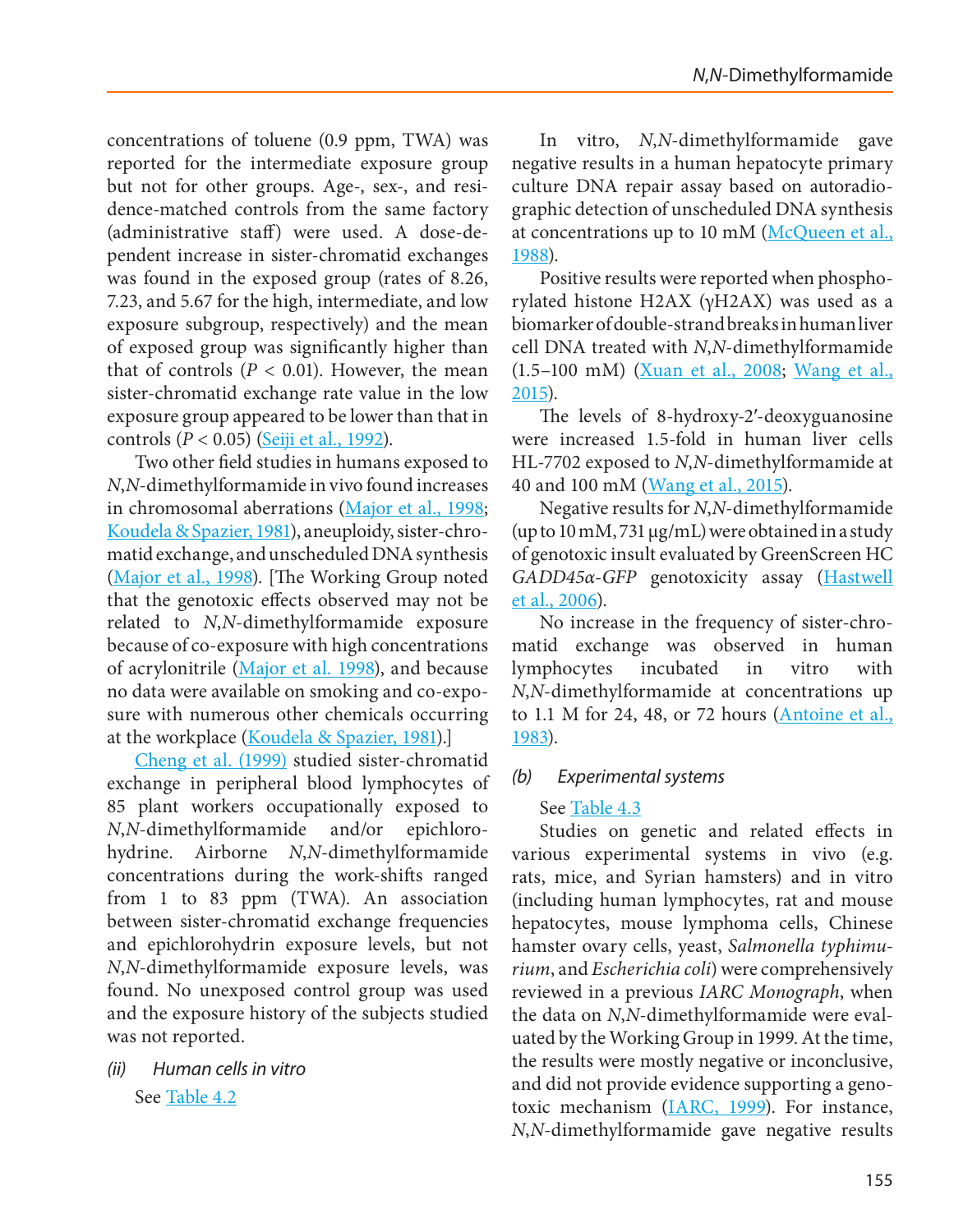| <b>Species</b> | Cell type                       | End-point             | <b>Test</b>                  | <b>Results</b>           | Dose<br>(LED or HID)                  | Reference                 |
|----------------|---------------------------------|-----------------------|------------------------------|--------------------------|---------------------------------------|---------------------------|
| Human          | Hepatocytes                     | DNA damage            | <b>UDS</b>                   | $\overline{\phantom{0}}$ | $10 \text{ mM}$<br>$[731 \mu g/mL]$   | McQueen et al.<br>(1988)  |
| Human          | Hepatocytes                     | DNA damage            | vH2AX                        | $^{+}$                   | $1.56 \text{ mM}$<br>$[114 \mu g/mL]$ | Xuan et al. (2008)        |
| Human          | Liver HL-7702 cells             | DNA damage            | vH2AX                        | $^{+}$                   | $6.4 \text{ mM}$<br>$[468 \mu g/mL]$  | Wang et al. (2015)        |
| Human          | Liver HL-7702 cells             | DNA damage            | 8-OHdG (ELISA)               | $^{+}$                   | $40 \text{ mM}$<br>$[2924 \mu g/mL]$  | Wang et al. (2015)        |
| Human          | Lymphoblastoid TK6<br>cell line | DNA damage            | $GADD45\alpha$ -GFP<br>assay | $\equiv$                 | $10 \text{ mM}$<br>$[731 \mu g/mL]$   | Hastwell et al.<br>(2006) |
| Human          | Lymphocytes                     | Chromosomal<br>damage | Sister-chromatid<br>exchange | -                        | 1.1 M<br>$[80 400 \mu g/mL]$          | Antoine et al. (1983)     |

<span id="page-37-0"></span>**Table 4.2 Genetic and related effects of** *N***,***N***-dimethylformamide in human cells in vitro**

+, positive; –, negative; ELISA, enzyme-linked immunosorbent assay; *GADD45α*, growth arrest and DNA damage-inducible 45α gene; GFP, green fluorescent protein; HID, highest ineffective dose; LED, lowest effective dose; 8-OHdG, 8-hydroxy-2ʹ-deoxyguanosine; UDS, unscheduled DNA synthesis

for micronuclei in mice [\(Antoine et al., 1983\)](#page-43-18) and in the white/white+ eye mosaic test in Drosophila [\(Vogel & Nivard, 1993\)](#page-51-12).

Recent studies of genotoxicity in vitro have shown predominantly negative results. *N*,*N*-Dimethylformamide administered by gavage at the dose levels of 50, 100, and 200 mg/kg bw once per day for 14 consecutive days to rats significantly increased lymphocyte comet tail, average tail length, and tail moment [\(Xing et al., 2014](#page-51-13)). However, negative results for *N*,*N*-dimethylformamide at concentrations up to 257 mM were obtained in an *RAD54-GFP* assay on yeast (*Saccharomyces cerevisiae*). *RAD54* is a DNA repair gene induced by a variety of DNA lesions above the constitutive level ([Knight et al.,](#page-47-14) [2007](#page-47-14)). *N*,*N*-Dimethylformamide (4% v/v) was also not mutagenic in the *umu*-test on *Salmonella typhimurium* TA1535 [\(Degirmenci et al., 2000](#page-44-22)).

In a study on the combined action of *N*,*N*-dimethylformamide and hydrogen peroxide in the presence of Cu(II), *N*,*N*-dimethylformamide (0.5–4%) markedly enhanced DNA strand breaks and 8-hydroxy-2′-deoxyguanosine induced by 50  $\mu$ M H<sub>2</sub>O<sub>2</sub> and 20  $\mu$ M Cu(II) [\(Midorikawa et al., 2000](#page-48-20)).

Formaldehyde, a necessary product of *N*,*N*-dimethylformamide demethylation, and MIC, a likely metabolic intermediate of *N*,*N*-dimethylformamide, can also cause chromosomal damage [\(Goswami, 1986;](#page-45-19) [Tice et al.,](#page-50-15) [1987;](#page-50-15) [IARC, 2006](#page-46-17)).

### *4.2.4 Receptor-mediated effects*

#### *(a) Humans*

Sperm motility was reduced in 12 workers exposed to *N*,*N*-dimethylformamide in a synthetic-leather factory compared with 8 non-exposed sociodemographically matched controls [\(Chang et al., 2004a](#page-43-4)). Sperm motility was related to urinary *N*-methylformamide level, but not airborne *N*,*N*-dimethylformamide.

In occupationally exposed workers, effects of *N*,*N*-dimethylformamide on coagulation were probably related to change on the membrane receptor of platelets and to a modification in phospholipid components. A follow-up experiment in vitro with platelets indicated that effects on aggregation were most likely induced by epinephrine and adenosine diphosphate ([Imbriani et al., 1986\)](#page-46-18).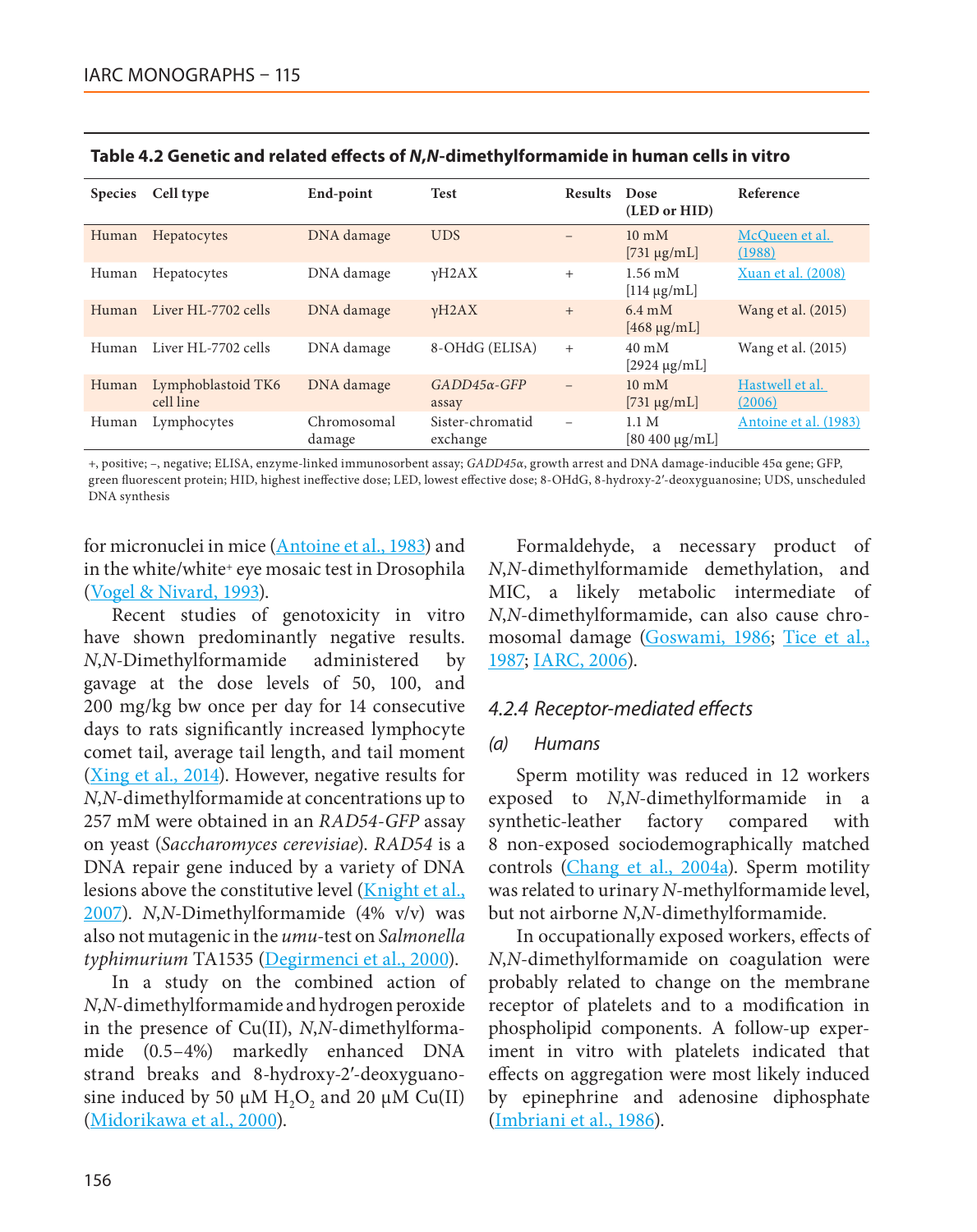| Species, strain<br>(sex), tissue                                  | End-point             | <b>Test</b>                                           | <b>Results</b>           | Dose<br>(LED or HID)                                                     | Reference                           |
|-------------------------------------------------------------------|-----------------------|-------------------------------------------------------|--------------------------|--------------------------------------------------------------------------|-------------------------------------|
| Rat, Wistar $(F)$ ,<br>lymphocytes                                | DNA damage            | DNA strand<br>breaks (comet)                          | $+$                      | 50 mg/kg bw<br>gavage; $1 \times$ /day, 14<br>days                       | Xing et al. (2014)                  |
| Mouse Balb/C $(M)$ ,<br>bone marrow                               | Chromosomal<br>damage | Micronuclei                                           |                          | 2000 mg/kg bw<br>i.p.; dosing 30 h<br>after treatment                    | Antoine et al.<br>(1983)            |
| Drosophila, Cross<br>C-1, strains y and<br>W                      | Mutation              | Somatic mutation<br>and recombination<br>test (SMART) |                          | $10 \text{ mM}$<br>$[731 \mu g/mL]$                                      | <b>Vogel &amp; Nivard</b><br>(1993) |
| Saccharomyces<br>cerevisiae GenT01/<br>GenC01 (control<br>strain) | DNA damage            | RAD54-GFP assay                                       | $\overline{\phantom{a}}$ | $257 \text{ mM}$<br>$[18 800 \mu g/mL]$                                  | Knight et al. (2007)                |
| Salmonella<br>typhimurium<br>TA1535                               | DNA damage            | umu-test                                              | <b>NT</b>                | $4\%$ (v/v), tested<br>with (but not<br>without) metabolic<br>activation | Degirmenci et al.<br>(2000)         |

#### <span id="page-38-0"></span>**Table 4.3 Genetic and related effects of** *N***,***N***-dimethylformamide in experimental systems**

+, positive; –, negative; bw, body weight; GFP, green fluorescent protein; F, female; HID, highest ineffective dose; i.p., intraperitoneal; M, male; NT, not tested; *RAD54*, gene coding for a DNA repair/recombination protein; v/v, volume per volume

In human colon carcinoma and other cell lines, *N*,*N*-dimethylformamide stimulated mitogenesis via the epidermal growth factor (EGF) receptor and increased TGF-β receptors, with results variable across cell type (Levine [et al., 1985a,](#page-47-15) [b;](#page-47-16) [Levine et al., 1989;](#page-47-17) [Levine &](#page-47-18)  [Chakrabarty, 1992](#page-47-18)). *N*,*N*-dimethylformamide also significantly induced the number of urokinase receptors in a human colon carcinoma cell line [\(Boyd et al., 1988](#page-43-19)).

*(b) Experimental systems*

A 13-week toxicity study in female and male cynomolgus monkeys treated with *N*,*N*-dimethylformamide at 30–500 ppm by inhalation showed a slight trend towards increasing estrous cycle [\(Hurtt et al., 1992\)](#page-46-19).

Some experimental studies did report receptor perturbations at relatively high (in the range of 7 to 15%) dose levels. While using *N*,*N*-dimethylformamide to increase the solubility of estrogen receptor (ER) agonists, it was observed that *N*,*N*-dimethylformamide was able to interfere with ER-binding kinetics and could cause receptor inactivation on the binding site directly or the ER-estradiol complex [\(Sasson & Notides, 1988\)](#page-49-15). In addition, *N*,*N*-dimethylformamide was also able to act as a weak ER agonist in fish [\(Ren et al., 1996\)](#page-49-16). *N*,*N*-Dimethylformamide also influenced the sex ratio and the gonadosomatic index in rainbow trout [\(van den Hurk & Slof, 1981\)](#page-51-14).

# *4.2.5 Other mechanisms*

In the polyclonal human ovarian adenocarcinoma cell line HOC-7, 0.5% *N*,*N*dimethylformamide prolonged the cell doubling time, downregulated c-Myc protein expression and caused development of the HOC-7 cells to a less malignant cell phenotype [\(Somay et al.,](#page-50-16) [1992](#page-50-16)). In addition, *N*,*N*-dimethyl-formamide has also been found to induce the EGF receptor, but the overall inhibitory effect on c-Myc expression by *N*,*N*-dimethylformamide has been suggested to dominate its eventual anti-proliferative effect in these HOC-7 cells [\(Grunt et al., 1993\)](#page-45-20).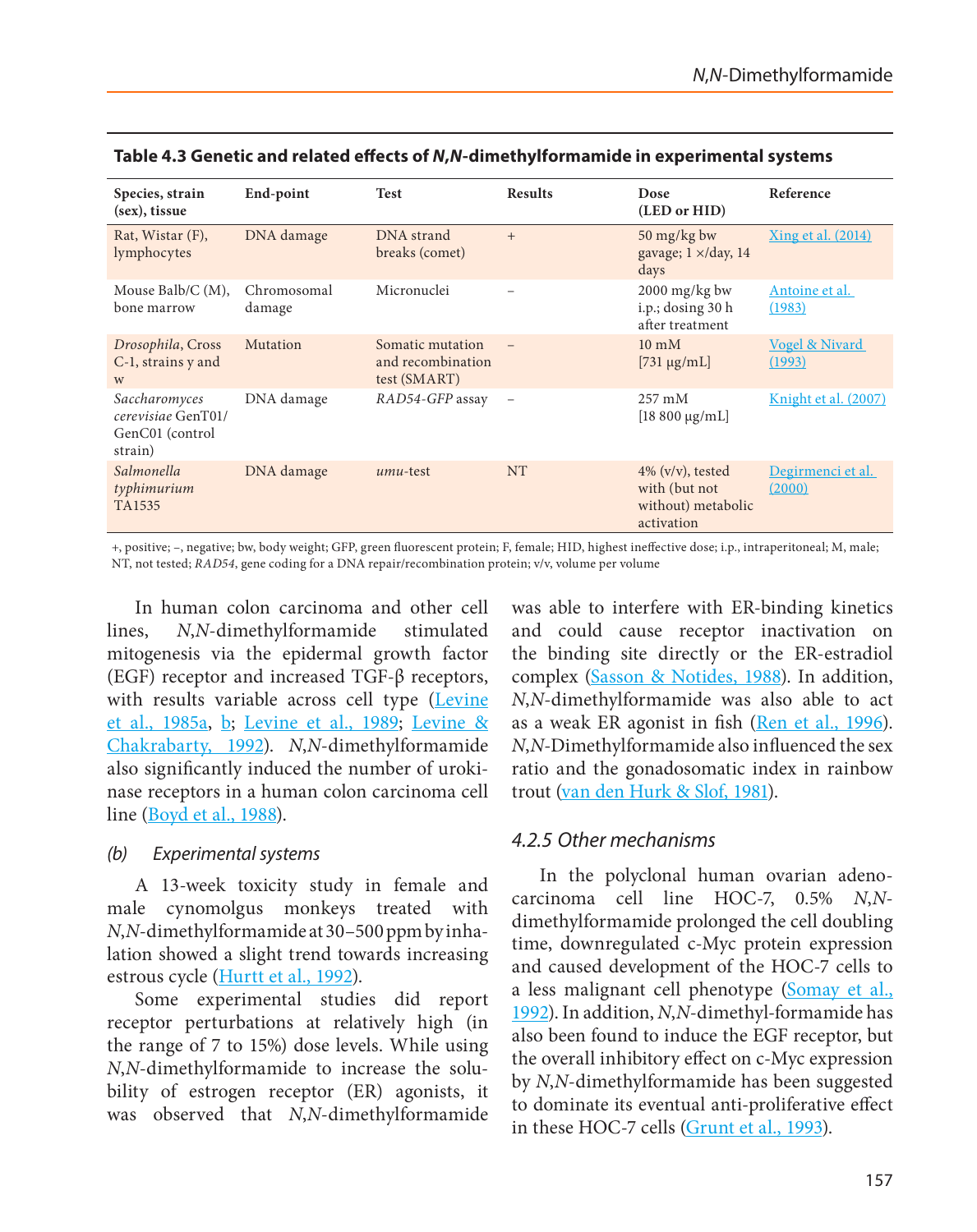# 4.3 Data relevant to comparisons across agents and end-points

For all compounds evaluated in the present volume, including *N*,*N*-dimethylformamide, analyses of high-throughput screening data generated by the Tox21 and ToxCast™ research programmes of the government of the USA [\(Kavlock et al., 2012;](#page-46-20) [Tice et al., 2013](#page-50-17)) are presented in the *Monograph* on 1-bromopropane in the present volume.

# 4.4 Susceptibility to cancer

No studies with cancer as an outcome that investigated susceptibility were available to the Working Group.

There were susceptibility studies concerning other end-points. A study showed that workers with *GSTT1* null genotype are more susceptible to *N*,*N*-dimethylformamide exposure-associated abnormal liver function [\(Luo et al.,](#page-47-19) [2005\)](#page-47-19). Two other studies showed no associations between polymorphism of *CYP2E1* and the levels [\(Nomiyama et al., 2001b](#page-49-17)) or half-lives [\(Nomiyama](#page-49-18) [et al., 2001c](#page-49-18)) of urinary *N*-methylformamide. A total of 66 male workers exposed to *N*,*N*-dimethylformamide were investigated ([Luo](#page-47-19) [et al., 2005](#page-47-19)). Compared with the *GSTT1*-positive genotype workers, the adjusted odds ratio and 95% confidence intervals for abnormal liver function test were 4.41 (95% CI, 1.15–16.9) for the *GSTT1* null genotype workers. Compared with the *N*,*N*-dimethylformamide low-exposure group with *GSTT1*-positive genotype workers, the odds ratio (adjusted for hepatitis B virus (HBV) status) of abnormal liver function test was 12.38 (95% CI, 1.04–146.9) for the *N*,*N*-dimethylformamide high-exposure group with *GSTT1*-null genotype workers. Multiplicative interactions between *N*,*N*-dimethylformamide exposure and *GSTT1* genotype were demonstrated.

There was no significant difference between slopes of single linear regression model for *N*,*N*-dimethylformamide and *N*-methylformaldehyde in \*1C homozygotes and \*1D-hetero- and -homozygotes, in a study of the \*1C/\*1D CYP2E1 polymorphism in 20 male and 24 female workers ([Nomiyama et al., 2001b\)](#page-49-17).

A total of 123 workers exposed to *N*,*N*-dimethylformamide were investigated for genotypes of *CYP2E1* and half-lives of urinary *N*-methylformamide [\(Nomiyama et al., 2001c\)](#page-49-18). The workers comprised 77 c1 homozygotes, 45 c2 heterozygotes, and 1 c2 homozygotes. The half-lives of c1 homozygotes were not significantly different from those of the c2 heterozygotes and there were no differences between *N*-methylformamide half-lives for subjects with or without the c2 allele.

# 4.5 Other adverse effects

Occupational exposure to *N*,*N*-dimethylformamide induced liver injury in exposed workers [\(Wrbitzky, 1999](#page-51-15); [Wang et al., 2014](#page-51-0)). Exposure to *N*,*N*-dimethylformamide induced various symptoms, such as abdominal pain, nausea, vomiting or diarrhoea, as well as jaundice and disulfiram-type reaction ([Potter, 1973](#page-49-19); [Fiorito et al., 1997](#page-45-3)). Serum aspartate aminotransferase (AST), alanine aminotransferase (ALT) (ALT > AST generally) and  $γ$ -glutamyl transpeptidase were increased ([Potter, 1973;](#page-49-19) [Nomiyama](#page-49-20) [et al., 2001d](#page-49-20)). HBV carrier status and increased body mass index had synergistic effects with *N*,*N*-dimethylformamide exposure in causing liver abnormalities [\(Luo et al., 2001\)](#page-48-5). A patient who was exposed to *N*,*N*-dimethylformamide by a suicide attempt showed elevation in AST, ALT, and total bilirubin and decrease in prothrombin time ([Buylaert et al., 1996\)](#page-43-20).

In experimental systems, there were many studies in rats (e.g. [Tanaka, 1971](#page-50-18); [Kim](#page-47-8) [& Chung, 2013](#page-47-8)), mice (e.g. [Craig et al., 1984](#page-44-23); [Rui et al., 2011\)](#page-49-11), hamsters [\(Ungar et al., 1976](#page-51-16)), cats or rabbits ([Massmann, 1956](#page-48-21)) exposed to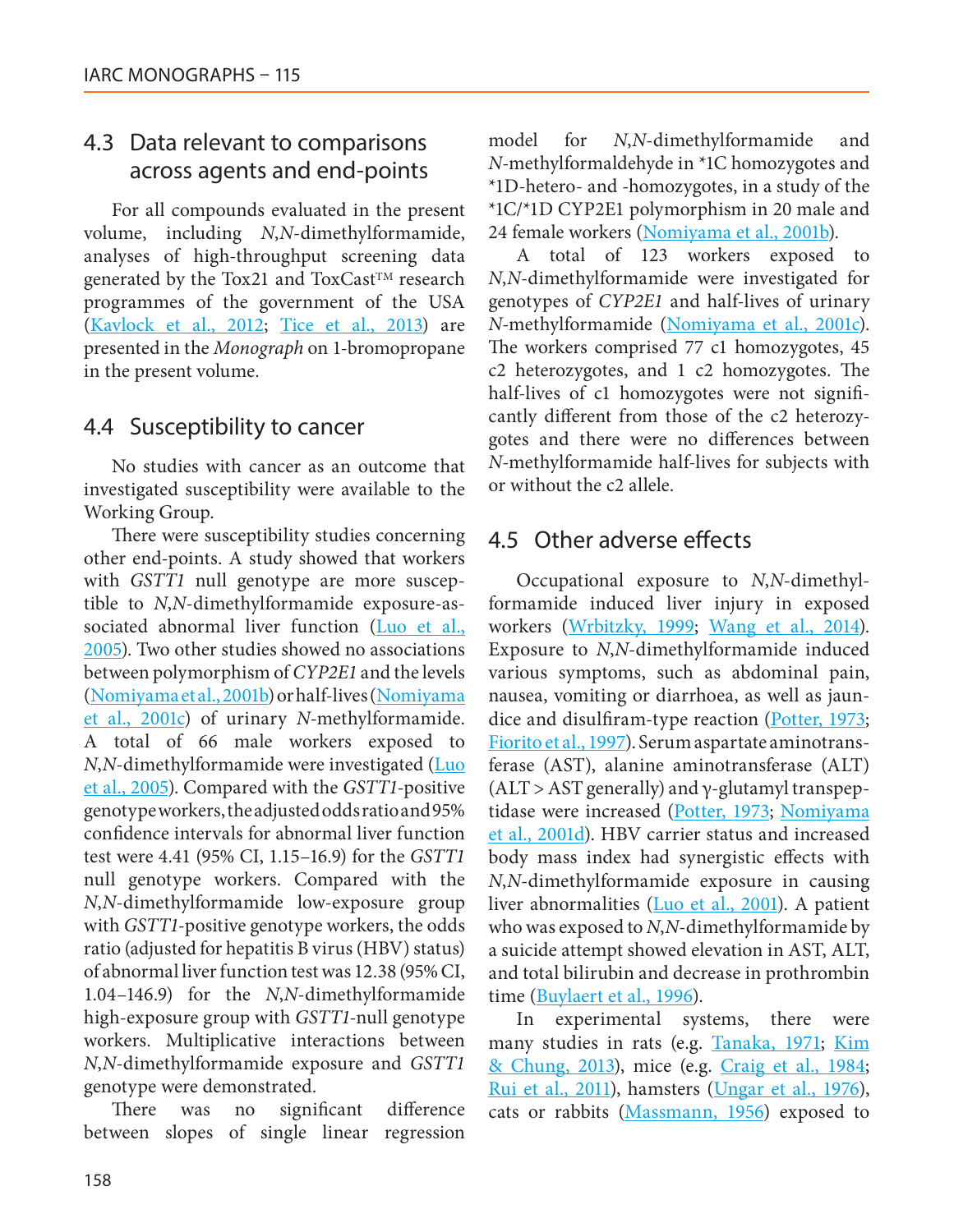*N*,*N*-dimethylformamide by inhalation [\(Craig](#page-44-23)  [et al., 1984](#page-44-23); [Senoh et al., 2003\)](#page-50-19), inhalation and in drinking-water [\(Ohbayashi et al., 2008](#page-49-14)), gavage [\(Rui et al., 2011\)](#page-49-11), and intraperitoneal injection [\(Ungar et al., 1976;](#page-51-16) [Kim & Chung, 2013](#page-47-8)), which showed hepatotoxicity [\(Malley et al., 1994](#page-48-6); Senoh [et al., 2003\)](#page-50-19). The main histopathological changes were centrilobular hepatocellular necrosis [\(Ungar et al., 1976;](#page-51-16) [Kim & Chung, 2013\)](#page-47-8), centrilobular hepatocellular hypertrophy ([Tanaka,](#page-50-18)  [1971](#page-50-18); [Rui et al., 2011\)](#page-49-11), massive necrosis associated with centrilobular fibrosis [\(Senoh et al., 2003\)](#page-50-19), focal necrosis [\(Senoh et al., 2003](#page-50-19)), centrilobular single cell necrosis [\(Malley et al., 1994](#page-48-6); [Senoh](#page-50-19)  [et al., 2003](#page-50-19)), and lipofuscin/hemosiderin accu-mulation in Kupffer cells [\(Malley et al., 1994](#page-48-6)). Serum sorbitol dehydrogenase (Malley et al., [1994](#page-48-6); [Lynch et al., 2003](#page-48-22)), ALT [\(Tanaka, 1971](#page-50-18); [Rui](#page-49-11)  [et al., 2011\)](#page-49-11), AST [\(Tanaka, 1971](#page-50-18); [Rui et al., 2011\)](#page-49-11), lactate dehydrogenase ([Tanaka, 1971](#page-50-18); [Rui et al.,](#page-49-11)  [2011](#page-49-11)), cholesterol [\(Lynch et al., 2003;](#page-48-22) [Senoh et al.,](#page-50-19)  [2003\)](#page-50-19), phospholipid [\(Senoh et al., 2003\)](#page-50-19), and total bile acids  $(Lynch et al., 2003)$  $(Lynch et al., 2003)$  were increased.

In rodents, exposure to *N*,*N*-dimethylformamide by inhalation [\(Kimmerle &](#page-47-20)  [Machemer, 1975](#page-47-20)), gavage [\(Saillenfait et al., 1997\)](#page-49-9), in drinking-water ([Fail et al., 1998\)](#page-45-21), or by epicutaneous administration [\(Hansen & Meyer, 1990](#page-45-22)) reduced fertility [\(Hansen & Meyer, 1990](#page-45-22)), and the number of fetuses [\(Hansen & Meyer, 1990\)](#page-45-22), decreased maternal weight [\(Hansen & Meyer,](#page-45-22)  [1990](#page-45-22); [Saillenfait et al., 1997](#page-49-9)) and fetal weight [\(Hansen & Meyer, 1990](#page-45-22); [Saillenfait et al., 1997](#page-49-9)) as well as inducing skeletal variations [\(Saillenfait](#page-49-9)  [et al., 1997\)](#page-49-9) or malformations [\(Fail et al., 1998](#page-45-21)).

# **5. Summary of Data Reported**

# 5.1 Exposure data

*N*,*N*-Dimethylformamide is a chemical with a high production volume that is mainly used in the manufacture of acrylic fibres, and in the synthetic-leather industry. *N*,*N*-Dimethylformamide is also used as a solvent in the electronics industry, in pesticide formulations, and as a component of paint strippers. Exposures of the general population have been reported in China among residents living near synthetic-leather factories. *N*,*N*-Dimethylformamide has been detected in the air in the vicinity of a waste site in the USA, and in environmental samples of air and water in Japan. Occupational exposures to *N*,*N*-dimethylformamide have been measured among workers employed in acrylic-fibre and synthetic-leather industries.

# 5.2 Human carcinogenicity data

Evidence on the carcinogenicity of *N*,*N*dimethylformamide in humans was available from studies of aircraft-repair workers, leathertannery workers, and chemical manufacturing workers.

One study described a cluster of three cases of cancer of the testes among 153 workers repairing F4 Phantom jet aircraft in the USA. These workers participated in or worked in proximity to a single process that involved uncontrolled exposure to *N*,*N*-dimethylformamide. The finding of the cluster investigation motivated a further study at a different aircraft-repair facility, where one unit repaired the F4 Phantom aircraft (also with exposure to *N*,*N*-dimethylformamide) and one unit repaired other aircraft (without exposure to *N*,*N*-dimethylformamide). In the exposed group, four cases of cancer of the testes were observed, compared with none in the unexposed group.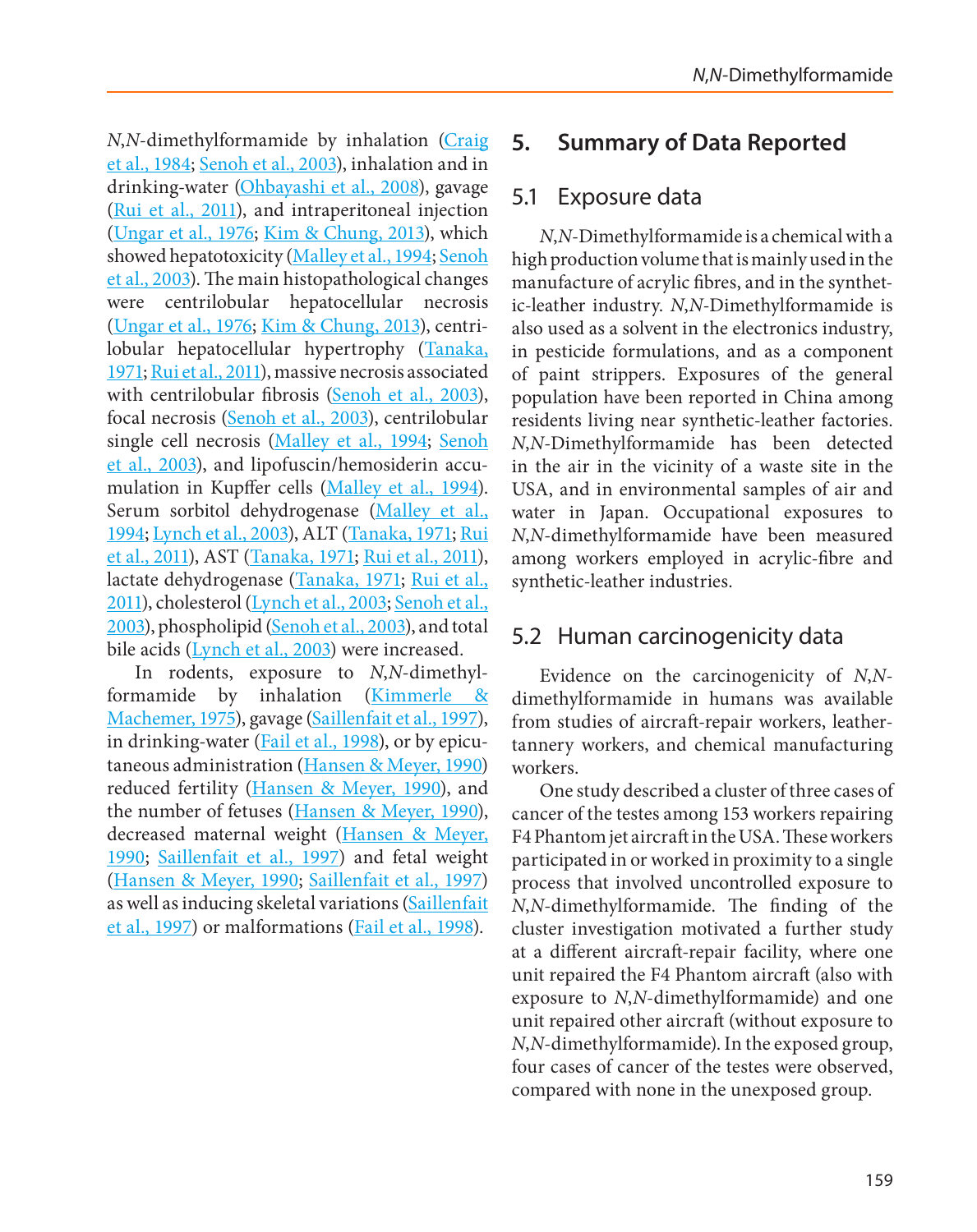Shortly thereafter, a cluster of three cases of cancer of the testes was observed in workers who used *N*,*N*-dimethylformamide at a leather tannery in New York state, USA. A subsequent case–control study of cancer of the testis in the county where the tannery was located, which included the 3 original cases and 7 others, supported the existence of a cluster among leather workers.

A cohort study in one plant producing acrylic fibres in the USA, and a subsequent case–control study including that plant and three others, all of which used *N*,*N*-dimethylformamide and other chemicals, found 11 cases of cancer of the testes, of which three had been exposed to *N*,*N*-dimethylformamide, with no observed excess. It is likely that the exposures to *N*,*N*-dimethylformamide in these manufacturing plants were lower than those of leather-tanning and aircraft-repair workers.

The data from studies of aircraft-repair workers and leather workers provided evidence for a positive association between exposure to *N*,*N*-dimethylformamide and cancer of the testes; however, chance and confounding by other occupational exposures could not be ruled out.

# 5.3 Animal carcinogenicity data

*N*,*N*-dimethylformamide was tested for carcinogenicity in two studies by whole-body inhalation in male and female mice, two studies by whole-body inhalation in male and female rats, and one study by whole-body inhalation plus oral (drinking-water) administration (combined) in male rats. The Working Group determined that one study by oral administration, one study by subcutaneous injection, and one study by intraperitoneal injection in rats were inadequate for the evaluation.

In a 2-year study that complied with good laboratory practice (GLP), treatment of mice with *N*,*N*-dimethylformamide by inhalation caused a

significant increase in the incidence of hepatocellular adenoma, hepatocellular carcinoma, and hepatocellular adenoma, hepatocellular carcinoma or hepatoblastoma (combined), in males and females in all dose groups, with a significant positive trend. There was also a significant increase in the incidence of hepatoblastoma in males. Multiple hepatocellular adenomas and carcinomas were found in the liver of exposed mice. In the second study by inhalation in mice, no significant increase in tumour incidence was reported in any dose group.

In a 2-year GLP study in rats treated by inhalation, exposure to *N*,*N*-dimethylformamide caused a significant positive trend in the incidences of hepatocellular adenoma, hepatocellular carcinoma, and hepatocellular adenoma or carcinoma (combined), in males and females; the incidences of hepatocellular adenoma and hepatocellular carcinoma were significantly increased in males and females at the highest dose. Multiple occurrences of hepatocellular tumours were found in the livers of exposed rats. In the second study by inhalation in rats, no significant increase in tumour incidence was reported in any dose group.

In the GLP study of inhalation plus oral administration (combined) in male rats, *N*,*N*dimethylformamide caused a significant increase in the incidences of hepatocellular adenoma, and hepatocellular adenoma or carcinoma (combined) in the groups treated by inhalation plus oral administration, oral administration only, and inhalation only. It also caused a significant increase in the incidence of hepatocellular carcinoma in one group treated by oral administration only and in all groups treated by inhalation plus oral administration.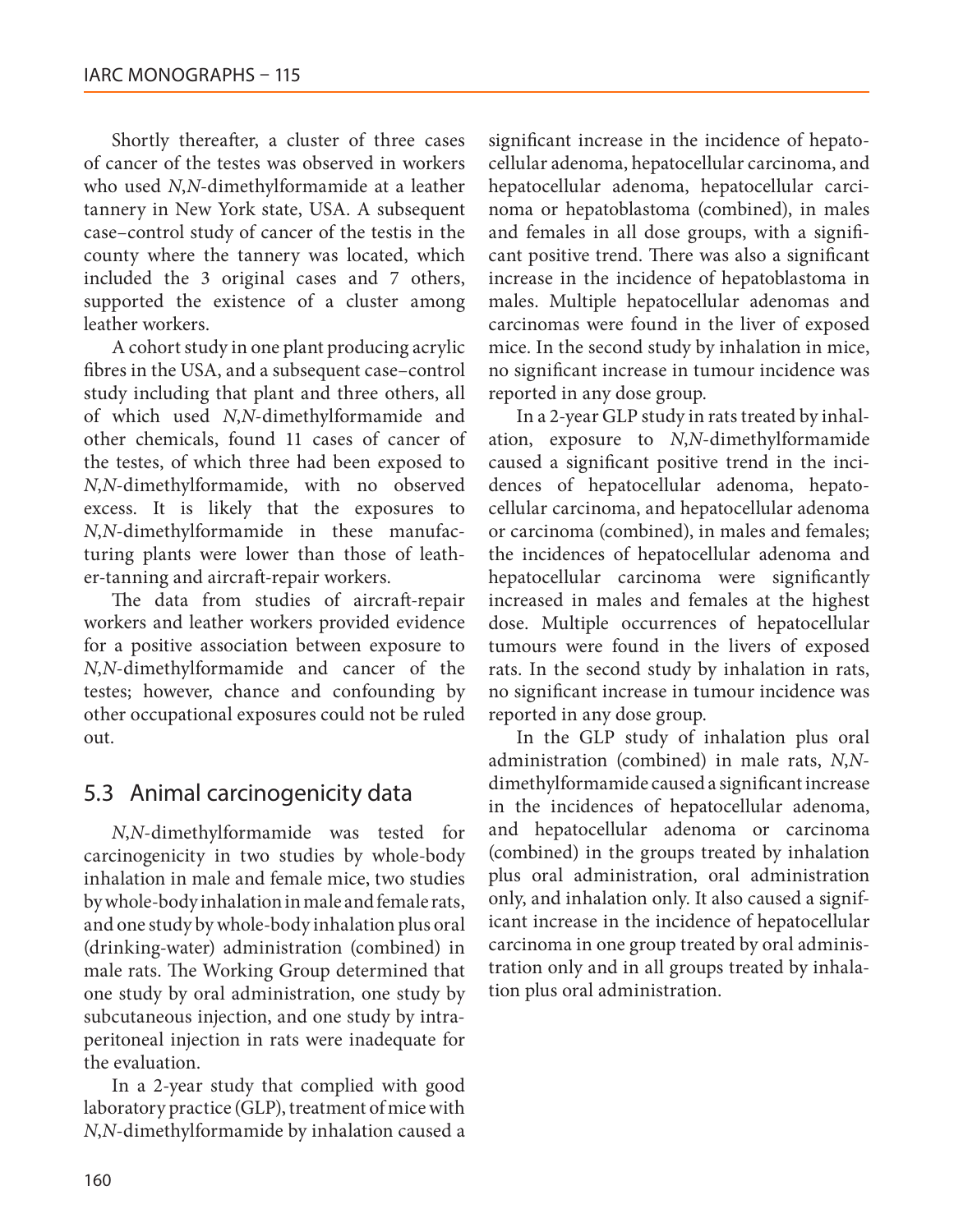# 5.4 Mechanistic and other relevant data

With respect to the key characteristics of human carcinogens, there is *strong* evidence that *N*,*N*-dimethylformamide is metabolically activated, including in exposed humans. *N*,*N*-Dimethylformamide is readily absorbed after inhalation, dermal, and oral exposure. Several urinary metabolites, including the mercapturic acid, have been identified in humans. Carbamoylated adducts formed from methyl isocyanate and/or another carbamoylating metabolic intermediate of *N*,*N*-dimethylformamide have been identified in globin (both lysine and *N-*terminal valine adducts). A carbamoylated cytosine adduct has also been detected in vivo in the urine of occupationally exposed humans. Additionally, formaldehyde is a probable metabolite from oxidative demethylation of *N*,*N*-dimethylformamide.

There is *strong* evidence that *N*,*N*-dimethylformamide induces oxidative stress. A study of occupationally-exposed workers showed a distinct increase in the activity of superoxide dismutase in blood compared with the controls. Experimental studies in vivo and in vitro confirmed that *N*,*N*-dimethylformamide is capable of increasing oxidative stress in rodents, as well as in human liver, leukaemia and colon carcinoma cells.

There is *strong* evidence that *N*,*N*-dimethylformamide alters cell proliferation. No data were available in exposed humans. Experimental studies in vitro have shown an anti-proliferative and differentiating effect in human cancer cells, while it induced cell proliferation in normal human and rodent liver cells.

There is *moderate* evidence that *N*,*N*dimethylformamide is genotoxic. Chromosomal and DNA damage has been observed in several studies in occupationally exposed humans, but results were equivocal. The results of studies of genotoxicity in various experimental systems

in vivo and in vitro were mostly negative or inconclusive.

There is *weak* evidence that *N*,*N*-dimethylformamide modulates receptor-mediated effects. So far there is little mechanistic evidence that *N*,*N*-dimethylformamide exerts any toxic effects through a specific receptor in humans or in experimental systems. Some experimental studies did report perturbations of the receptors for estrogen, transforming growth factor β, and epidermal growth factor.

There were few data on other key characteristics of carcinogens (alters DNA repair or causes genomic instability, induces epigenetic alterations, induces chronic inflammation, is immunosuppressive, or causes immortalization).

# **6. Evaluation**

# 6.1 Cancer in humans

There is *limited evidence* in humans for the carcinogenicity of *N*,*N*-dimethylformamide. A positive association has been observed between exposure to *N*,*N*-dimethylformamide and cancer of the testes.

# 6.2 Cancer in experimental animals

There is *sufficient evidence* in experimental animals for the carcinogenicity of *N*,*N*-dimethylformamide.

# 6.3 Overall evaluation

*N*,*N*-Dimethylformamide is *probably carcinogenic to humans (Group 2A)*.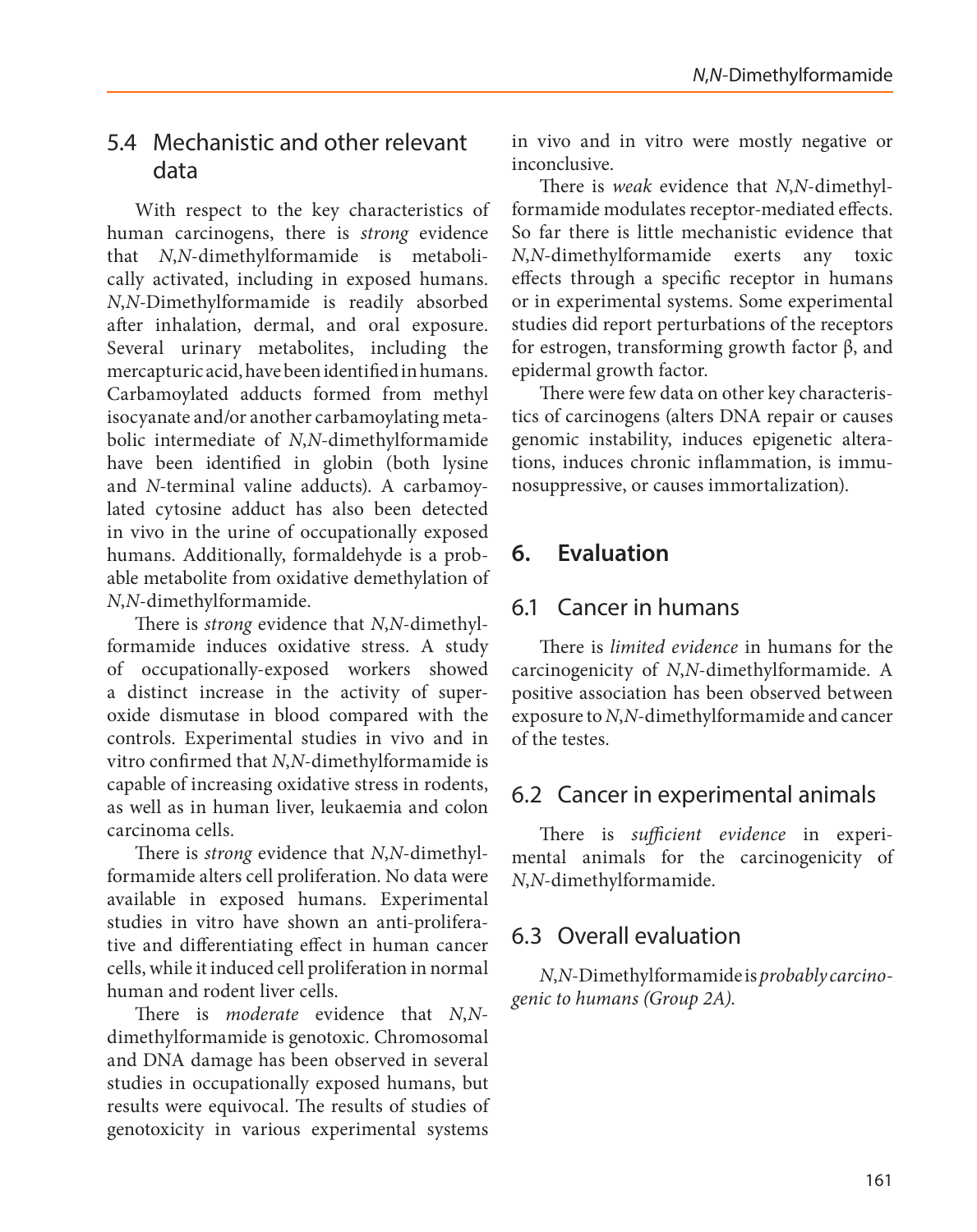# **References**

- <span id="page-43-1"></span>Alwis KU, Blount BC, Britt AS, Patel D, Ashley DL (2012). Simultaneous analysis of 28 urinary VOC metabolites using ultra high performance liquid chromatography coupled with electrospray ionization tandem mass spectrometry (UPLC-ESI/MSMS). *Anal Chim Acta*, 750:152–60. doi[:10.1016/j.aca.2012.04.009](http://dx.doi.org/10.1016/j.aca.2012.04.009) PMID[:23062436](http://www.ncbi.nlm.nih.gov/pubmed/23062436)
- <span id="page-43-12"></span>Amato G, Grasso E, Longo V, Gervasi PG (2001). Oxidation of N,N-dimethylformamide and N,N-diethylformamide by human liver microsomes and human recombinant P450s. *Toxicol Lett*, 124(1-3):11–9. doi[:10.1016/S0378-](http://dx.doi.org/10.1016/S0378-4274(01)00324-1) [4274\(01\)00324-1](http://dx.doi.org/10.1016/S0378-4274(01)00324-1) PMID[:11684354](http://www.ncbi.nlm.nih.gov/pubmed/11684354)
- <span id="page-43-2"></span>Amster MB, Hijazi N, Chan R (1983). Real time monitoring of low level air contaminants from hazardous waste sites. In: National Conference on Management of Uncontrolled Hazardous Waste Site. Hazardous Materials Control Research Institute/Consultants, Washington, DC, Silver Spring, MD; pp. 98–99.
- <span id="page-43-18"></span>Antoine JL, Arany J, Léonard A, Henrotte J, Jenar-Dubuisson G, Decat G (1983). Lack of mutagenic activity of dimethylformamide. *Toxicology*, 26(3-4):207–12. doi[:10.1016/0300-483X\(83\)90082-3](http://dx.doi.org/10.1016/0300-483X(83)90082-3) PMID[:6344335](http://www.ncbi.nlm.nih.gov/pubmed/6344335)
- <span id="page-43-0"></span>Baglioni S, Cassinelli C, Bongini G, Cenni I, Graziani N, Landini M et al*.* (2007). Environmental monitoring of occupational exposure to N,N-dimethylformamide: comparison between active and diffusive sampling. *Int Arch Occup Environ Health*, 80(3):228–33. doi[:10.1007/](http://dx.doi.org/10.1007/s00420-006-0122-7) [s00420-006-0122-7](http://dx.doi.org/10.1007/s00420-006-0122-7) PMID[:16799822](http://www.ncbi.nlm.nih.gov/pubmed/16799822)
- <span id="page-43-15"></span>Bill CA, Gescher A, Hickman JA (1988). Effects of N-methylformamide on the growth, cell cycle, and glutathione status of murine TLX5 lymphoma cells. *Cancer Res*, 48(12):3389–93. PMID[:3370637](http://www.ncbi.nlm.nih.gov/pubmed/3370637)
- <span id="page-43-8"></span>Bortsevich SV (1984). Hygienic significance of penetration of dimethylformamide through the skin. *Gig Tr Prof Zabol*, (Nov):55–7.[Russian] PMID[:6526320](http://www.ncbi.nlm.nih.gov/pubmed/6526320)
- <span id="page-43-19"></span>Boyd D, Florent G, Murano G, Brattain M (1988). Modulation of the urokinase receptor in human colon cell lines by N,N-dimethylformamide. *Biochim Biophys Acta*, 970(1):96–100. doi[:10.1016/0167-4889\(88\)90227-3](http://dx.doi.org/10.1016/0167-4889(88)90227-3) PMID[:2835992](http://www.ncbi.nlm.nih.gov/pubmed/2835992)
- <span id="page-43-17"></span>Boyle CC, Hickman JA (1997). Toxin-induced increase in survival factor receptors: modulation of the threshold for apoptosis. *Cancer Res*, 57(12):2404–9. PMID[:9192817](http://www.ncbi.nlm.nih.gov/pubmed/9192817)
- <span id="page-43-11"></span>Brand RM, Jendrzejewski JL, Henery EM, Charron AR (2006). A single oral dose of ethanol can alter transdermal absorption of topically applied chemicals in rats. *Toxicol Sci*, 92(2):349–55. doi[:10.1093/toxsci/](http://dx.doi.org/10.1093/toxsci/kfl010) [kfl010](http://dx.doi.org/10.1093/toxsci/kfl010) PMID[:16679347](http://www.ncbi.nlm.nih.gov/pubmed/16679347)
- <span id="page-43-16"></span>Brattain MG, Levine AE, Chakrabarty S, Yeoman LC, Willson JK, Long B (1984). Heterogeneity of human colon carcinoma. *Cancer Metastasis Rev*, 3(3):177–91. doi[:10.1007/BF00048384](http://dx.doi.org/10.1007/BF00048384) PMID:[6437669](http://www.ncbi.nlm.nih.gov/pubmed/6437669)
- <span id="page-43-10"></span>Brindley C, Gescher A, Ross D (1983). Studies of the metabolism of dimethylformamide in mice. *Chem Biol Interact*, 45(3):387–92. doi[:10.1016/0009-](http://dx.doi.org/10.1016/0009-2797(83)90085-6) [2797\(83\)90085-6](http://dx.doi.org/10.1016/0009-2797(83)90085-6) PMID[:6883579](http://www.ncbi.nlm.nih.gov/pubmed/6883579)
- <span id="page-43-13"></span>Bunkan AJ, Hetzler J, Mikoviny T, Wisthaler A, Nielsen CJ, Olzmann M (2015). The reactions of N-methylformamide and N,N-dimethylformamide with OH and their photo-oxidation under atmospheric conditions: experimental and theoretical studies. Phys Chem Chem Phys, 17(10):7046-59. doi[:10.1039/](http://dx.doi.org/10.1039/C4CP05805D) [C4CP05805D](http://dx.doi.org/10.1039/C4CP05805D) PMID[:25687949](http://www.ncbi.nlm.nih.gov/pubmed/25687949)
- <span id="page-43-20"></span>Buylaert W, Calle P, De Paepe P, Verstraete A, Samyn N, Vogelaers D et al*.* (1996). Hepatotoxicity of N, N-dimethylformamide (DMF) in acute poisoning with the veterinary euthanasia drug T-61. *Hum Exp Toxicol*, 15(8):607–11. doi[:10.1177/096032719601500801](http://dx.doi.org/10.1177/096032719601500801) PMID:[8863052](http://www.ncbi.nlm.nih.gov/pubmed/8863052)
- <span id="page-43-3"></span>Cai SX, Huang MY, Xi LQ, Li YL, Qu JB, Kawai T et al*.* (1992). Occupational dimethylformamide exposure. 3. Health effects of dimethylformamide after occupational exposure at low concentrations. *Int Arch Occup Environ Health*, 63(7):461–8. doi:[10.1007/BF00572112](http://dx.doi.org/10.1007/BF00572112) PMID[:1577525](http://www.ncbi.nlm.nih.gov/pubmed/1577525)
- <span id="page-43-7"></span>Calvert GM, Fajen JM, Hills BW, Halperin WE (1990). Testicular cancer, dimethylformamide, and leather tanneries. *Lancet*, 336(8725):1253–4. doi[:10.1016/0140-](http://dx.doi.org/10.1016/0140-6736(90)92870-N) [6736\(90\)92870-N](http://dx.doi.org/10.1016/0140-6736(90)92870-N) PMID[:1978094](http://www.ncbi.nlm.nih.gov/pubmed/1978094)
- <span id="page-43-14"></span>Caro AA, Cederbaum AI (2004). Oxidative stress, toxicology, and pharmacology of CYP2E1. *Annu Rev Pharmacol Toxicol*, 44(1):27–42. doi:[10.1146/annurev.](http://dx.doi.org/10.1146/annurev.pharmtox.44.101802.121704) [pharmtox.44.101802.121704](http://dx.doi.org/10.1146/annurev.pharmtox.44.101802.121704) PMID[:14744237](http://www.ncbi.nlm.nih.gov/pubmed/14744237)
- <span id="page-43-6"></span>Centers for Disease Control (CDC)(1989). Testicular cancer in leather workers–Fulton County, New York. *MMWR Morb Mortal Wkly Rep*, 38(7):105–6, 111–4. PMID:[2536886](http://www.ncbi.nlm.nih.gov/pubmed/2536886)
- <span id="page-43-4"></span>Chang HY, Shih TS, Guo YL, Tsai CY, Hsu PC (2004a). Sperm function in workers exposed to N,N-dimethylformamide in the synthetic leather industry. Fertil Steril, 81(6):1589-94. doi:*[10.1016/j.](http://dx.doi.org/10.1016/j.fertnstert.2003.10.033)* [fertnstert.2003.10.033](http://dx.doi.org/10.1016/j.fertnstert.2003.10.033) PMID[:15193482](http://www.ncbi.nlm.nih.gov/pubmed/15193482)
- Chang HY, Tsai CY, Lin YQ, Shih TS, Lin YC (2004b). Urinary biomarkers of occupational N,N-dimethylformamide (DMF) exposure attributed to the dermal exposure. *J Expo Anal Environ Epidemiol*, 14(3):214–21. doi[:10.1038/sj.jea.7500316](http://dx.doi.org/10.1038/sj.jea.7500316) PMID[:15141150](http://www.ncbi.nlm.nih.gov/pubmed/15141150)
- <span id="page-43-9"></span>Chang HY, Tsai CY, Lin YQ, Shih TS, Lin WC (2005a). Total body burden arising from a week's repeated dermal exposure to N,N-dimethylformamide. *Occup Environ Med*, 62(3):151–6. doi[:10.1136/oem.2004.016089](http://dx.doi.org/10.1136/oem.2004.016089) PMID[:15723879](http://www.ncbi.nlm.nih.gov/pubmed/15723879)
- <span id="page-43-5"></span>Chang HY, Yun YD, Yu YC, Shih TS, Lin MS, Kuo HW et al*.* (2005b). The effects of simultaneous exposure to methyl ethyl ketone and toluene on urinary biomarkers of occupational N,N-dimethylformamide exposure. *Toxicol Lett*, 155(3):385–95. doi:[10.1016/j.](http://dx.doi.org/10.1016/j.toxlet.2004.11.005) [toxlet.2004.11.005](http://dx.doi.org/10.1016/j.toxlet.2004.11.005) PMID:[15649622](http://www.ncbi.nlm.nih.gov/pubmed/15649622)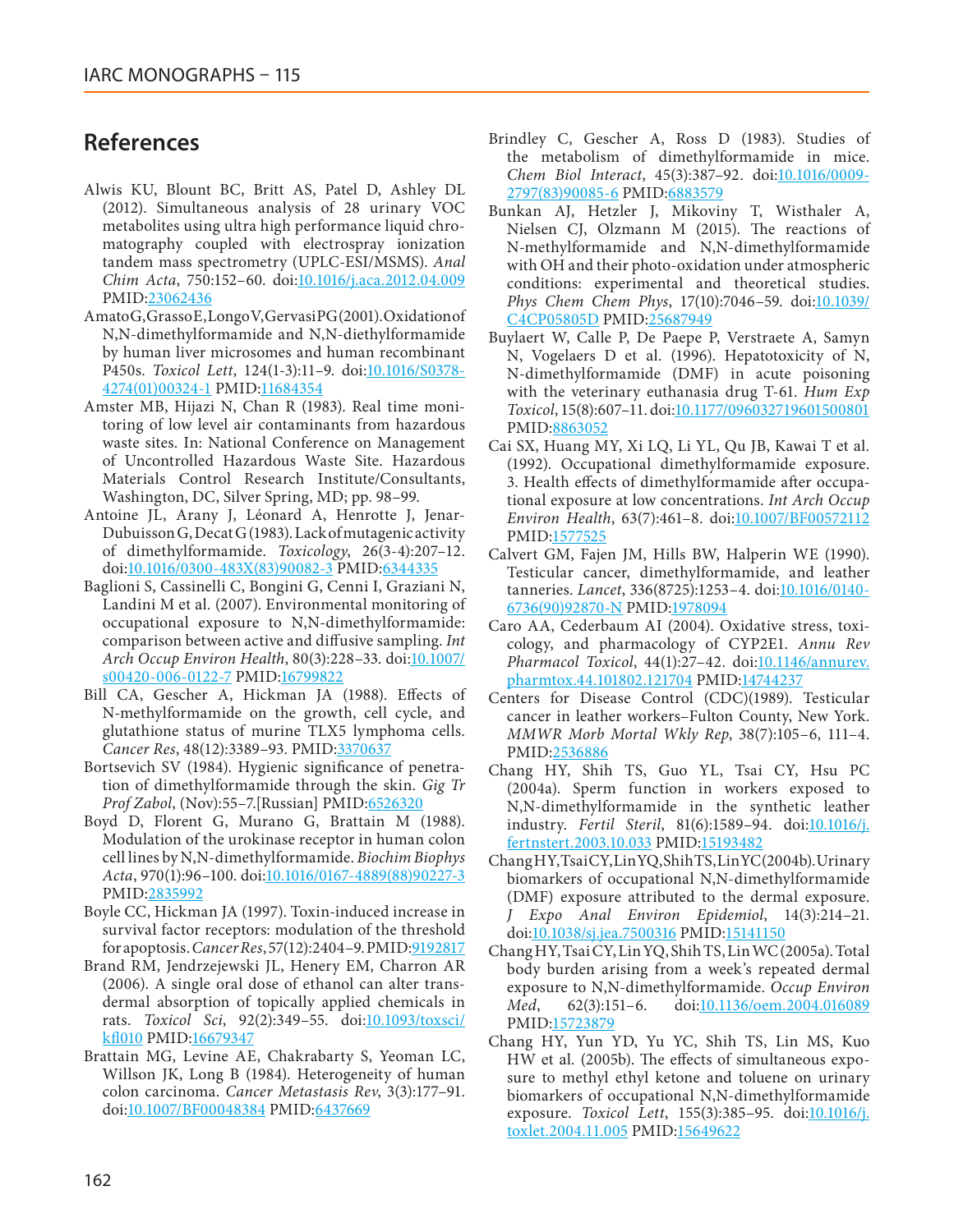<span id="page-44-0"></span>ChemBook (2015). ChemicalBook Inc., [www.](http://www.chemicalbook.com/) [chemicalbook.com/](http://www.chemicalbook.com/)

- <span id="page-44-1"></span>Chen JL, Fayerweather WE, Pell S (1988a). Cancer incidence of workers exposed to dimethylformamide and/or acrylonitrile. *J Occup Med*, 30(10):813–8. doi[:10.1097/00043764-198810000-00013](http://dx.doi.org/10.1097/00043764-198810000-00013) PMID:[3265951](http://www.ncbi.nlm.nih.gov/pubmed/3265951)
- <span id="page-44-2"></span>Chen JL, Fayerweather WE, Pell S (1988b). Mortality study of workers exposed to dimethylformamide and/or acrylonitrile. *J Occup Med*, 30(10):819– 21. doi[:10.1097/00043764-198810000-00014](http://dx.doi.org/10.1097/00043764-198810000-00014) PMID:[3265952](http://www.ncbi.nlm.nih.gov/pubmed/3265952)
- <span id="page-44-20"></span>Chen Y (2004). Induction of DNA strand breakage of human peripheral blood cells by *N,N*-dimethylformamide. [Chinese Journal of Health Laboratory Technology] *Zhongguo Weisheng Jianyan Zazhi.*, 14:166–8.[Chinese]
- <span id="page-44-11"></span>Cheng J, Liu Q, Xu B, Wu Z, Ye M, Jiang X et al*.* (2014). [Effect of *N, N*-dimethylformamide on oxidation or antioxidation status among occupational exposed workers]. *Zhonghua yu fang yi xue za zhi. Chin J Prev Med*, 48:28–32.
- <span id="page-44-21"></span>Cheng TJ, Hwang SJ, Kuo HW, Luo JC, Chang MJ (1999). Exposure to epichlorohydrin and dimethylformamide, glutathione S-transferases and sister chromatid exchange frequencies in peripheral lymphocytes. *Arch Toxicol*, 73(4-5):282–7. doi[:10.1007/s002040050618](http://dx.doi.org/10.1007/s002040050618) PMID:[10463395](http://www.ncbi.nlm.nih.gov/pubmed/10463395)
- <span id="page-44-10"></span>Chieli E, Saviozzi M, Menicagli S, Branca T, Gervasi PG (1995). Hepatotoxicity and P-4502E1-dependent metabolic oxidation of N,N-dimethylformamide in rats and mice. *Arch Toxicol*, 69(3):165–70. doi[:10.1007/](http://dx.doi.org/10.1007/s002040050153) [s002040050153](http://dx.doi.org/10.1007/s002040050153) PMID[:7717872](http://www.ncbi.nlm.nih.gov/pubmed/7717872)
- <span id="page-44-3"></span>Cirla AM, Pisati G, Invernizzi E, Torricelli P (1984). Epidemiological study on workers exposed to low dimethylformamide concentrations. *G Ital Med Lav*, 6(3-4):149–56. PMID[:6534779](http://www.ncbi.nlm.nih.gov/pubmed/6534779)
- <span id="page-44-12"></span>Cordeiro RF, Savarese TM (1984). Reversal by L-cysteine of the growth inhibitory and glutathione-depleting effects of N-methylformamide and N,N-dimethylformamide. *Biochem Biophys Res Commun*, 122(2):798–803. doi[:10.1016/S0006-291X\(84\)80104-7](http://dx.doi.org/10.1016/S0006-291X(84)80104-7) PMID:[6466338](http://www.ncbi.nlm.nih.gov/pubmed/6466338)
- <span id="page-44-13"></span>Cordeiro RF, Savarese TM (1986). Role of glutathione depletion in the mechanism of action of N-methylformamide and N,N-dimethylformamide in a cultured human colon carcinoma cell line. *Cancer Res*, 46(3):1297–305. PMID:[3943098](http://www.ncbi.nlm.nih.gov/pubmed/3943098)
- <span id="page-44-23"></span>Craig DK, Weir RJ, Wagner W, Groth D (1984). Subchronic inhalation toxicity of dimethylformamide in rats and mice. *Drug Chem Toxicol*, 7(6):551–71. doi[:10.3109/01480548409042819](http://dx.doi.org/10.3109/01480548409042819) PMID[:6534732](http://www.ncbi.nlm.nih.gov/pubmed/6534732)
- <span id="page-44-9"></span>Cross H, Dayal R, Hyland R, Gescher A (1990). N-alkylformamides are metabolized to N-alkylcarbamoylating species by hepatic microsomes from rodents and humans. *Chem Res Toxicol*, 3(4):357– 62. doi:[10.1021/tx00016a014](http://dx.doi.org/10.1021/tx00016a014) PMID[:2133085](http://www.ncbi.nlm.nih.gov/pubmed/2133085)
- <span id="page-44-15"></span>D'Agnano I, Turchi V, Nuti M, Leonetti C, Zupi G (1992). N-methylformamide effects on cell proliferation and antigenic pattern in HT-29 colon carcinoma cell line. *Cell Prolif*, 25(4):299–309. doi[:10.1111/j.1365-2184.1992.](http://dx.doi.org/10.1111/j.1365-2184.1992.tb01441.x) [tb01441.x](http://dx.doi.org/10.1111/j.1365-2184.1992.tb01441.x) PMID[:1643188](http://www.ncbi.nlm.nih.gov/pubmed/1643188)
- <span id="page-44-22"></span>Degirmenci E, Ono Y, Kawara O, Utsumi H (2000). Genotoxicity analysis and hazardousness prioritization of a group of chemicals. *Water Sci Technol*, 42:125–31.
- <span id="page-44-19"></span>Dexter DL (1977). N,N-Dimethylformamide-induced morphological differentiation and reduction of tumorigenicity in cultured mouse rhabdomyosarcoma cells. *Cancer Res*, 37(9):3136–40. PMID[:195720](http://www.ncbi.nlm.nih.gov/pubmed/195720)
- <span id="page-44-16"></span>Dexter DL, Barbosa JA, Calabresi P (1979). N,N-dimethylformamide-induced alteration of cell culture characteristics and loss of tumorigenicity in cultured human colon carcinoma cells. *Cancer Res*, 39(3):1020–5. PMID:[427742](http://www.ncbi.nlm.nih.gov/pubmed/427742)
- <span id="page-44-17"></span>Dexter DL, Hager JC (1980). Maturation-induction of tumor cells using a human colon carcinoma model. *Cancer*, 45(5):Suppl: 1178–84. doi[:10.1002/1097-0142\(19800315\)45:5+<1178::AID-](http://dx.doi.org/10.1002/1097-0142(19800315)45:5+<1178::AID-CNCR2820451323>3.0.CO;2-R)[CNCR2820451323>3.0.CO;2-R](http://dx.doi.org/10.1002/1097-0142(19800315)45:5+<1178::AID-CNCR2820451323>3.0.CO;2-R) PMID[:7357510](http://www.ncbi.nlm.nih.gov/pubmed/7357510)
- <span id="page-44-14"></span>Dexter DL, Spremulli EN, Matook GM, Diamond I, Calabresi P (1982). Inhibition of the growth of human colon cancer xenografts by polar solvents. *Cancer Res*, 42(12):5018–22. PMID[:7139607](http://www.ncbi.nlm.nih.gov/pubmed/7139607)
- <span id="page-44-4"></span>DFG (2015). List of MAK and BAT Values 2015. Senate Commission for the Investigation of Health Hazards at the Workplace Weinheim, Germany: Deutsche Forschungsgemeinschaft, Wiley-VCH. Available from: [http://onlinelibrary.wiley.com/](http://onlinelibrary.wiley.com/book/10.1002/3527600418/homepage/access_to_the_list_of_mak_and_bat_values.htm) book/10.1002/3527600418/homepage/access\_to\_the list of mak and bat values.htm
- <span id="page-44-18"></span>Dibner MD, Ireland KA, Koerner LA, Dexter DL (1985). Polar solvent-induced changes in membrane lipid lateral diffusion in human colon cancer cells. *Cancer Res*, 45(10):4998–5003. PMID[:4027982](http://www.ncbi.nlm.nih.gov/pubmed/4027982)
- <span id="page-44-7"></span>Druckrey H, Preussmann R, Ivankovic S, Schmähl D, Afkham J, Blum G et al*.* (1967). [Organotropic carcinogenic effects of 65 various N-nitroso- compounds on BD rats] *Z Krebsforsch*, 69(2):103–201. doi[:10.1007/](http://dx.doi.org/10.1007/BF00524152) [BF00524152](http://dx.doi.org/10.1007/BF00524152) PMID[:4230610](http://www.ncbi.nlm.nih.gov/pubmed/4230610)
- <span id="page-44-6"></span>Ducatman AM, Conwill DE, Crawl J (1986). Germ cell tumors of the testicle among aircraft repairmen. *J Urol*, 136(4):834–6. doi[:10.1016/S0022-5347\(17\)45096-8](http://dx.doi.org/10.1016/S0022-5347(17)45096-8) PMID:[3020259](http://www.ncbi.nlm.nih.gov/pubmed/3020259)
- <span id="page-44-8"></span>Eben A, Kimmerle G (1976). Metabolism studies of N, N-dimethylformamide. III. Studies about the influence of ethanol in persons and laboratory animals. *Int Arch Occup Environ Health*, 36(4):243–65. doi[:10.1007/](http://dx.doi.org/10.1007/BF00409355) [BF00409355](http://dx.doi.org/10.1007/BF00409355) PMID:[1254343](http://www.ncbi.nlm.nih.gov/pubmed/1254343)
- <span id="page-44-5"></span>ECHA (2016). N,N-dimethylformamide. Substance description. Helsinki, Finland: European Chemicals Agency. Available from: [https://echa.europa.eu/fr/](https://echa.europa.eu/fr/substance-information/-/substanceinfo/100.000.617) [substance-information/-/substanceinfo/100.000.617](https://echa.europa.eu/fr/substance-information/-/substanceinfo/100.000.617)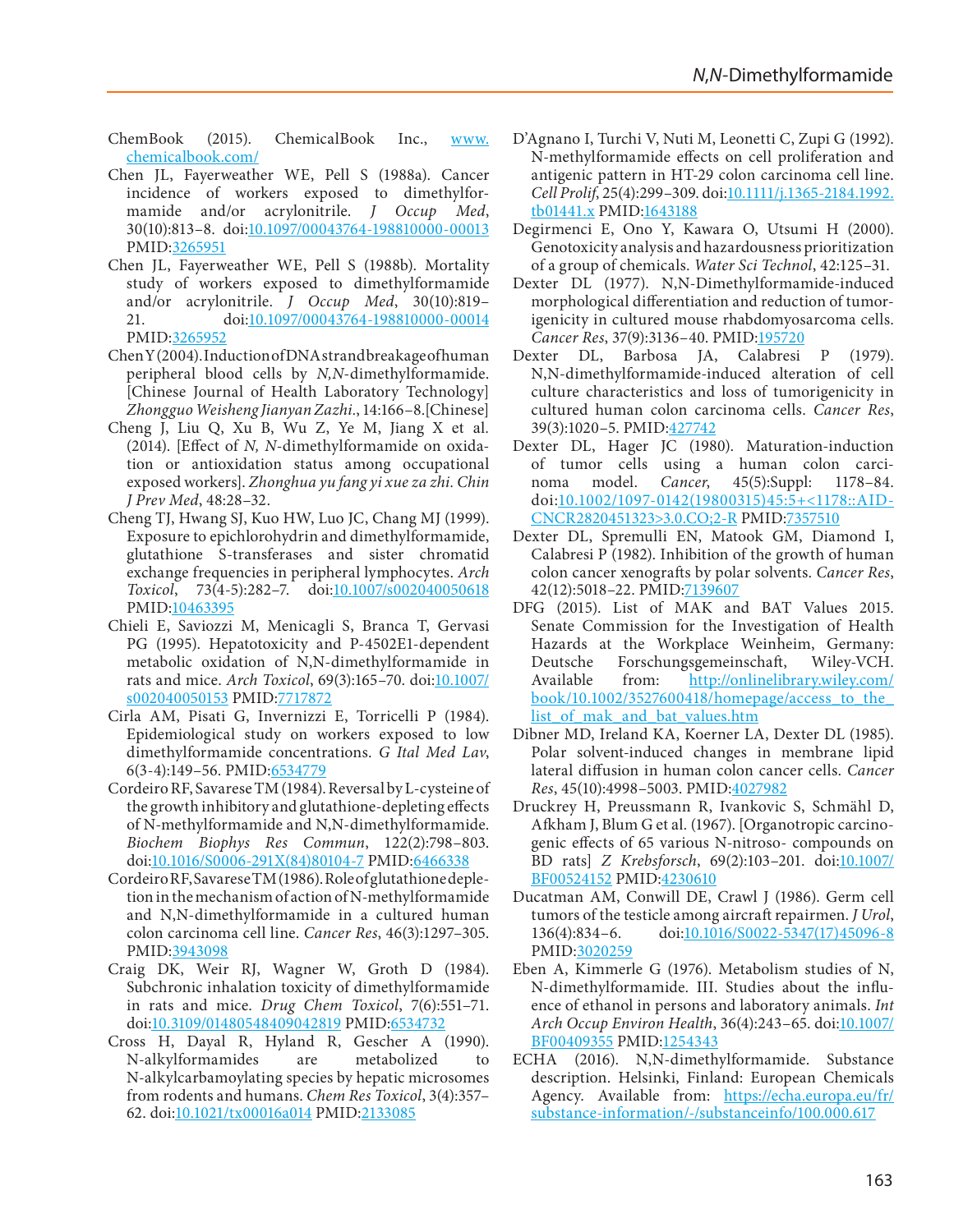- <span id="page-45-11"></span>Elovaara E, Marselos M, Vainio H (1983). N,N-Dimethylformamide-induced effects on hepatic and renal xenobiotic enzymes with emphasis on aldehyde metabolism in the rat. *Acta Pharmacol Toxicol (Copenh)*, 53(2):159–65. doi[:10.1111/j.1600-0773.1983.](http://dx.doi.org/10.1111/j.1600-0773.1983.tb01885.x) [tb01885.x](http://dx.doi.org/10.1111/j.1600-0773.1983.tb01885.x) PMID:[6353859](http://www.ncbi.nlm.nih.gov/pubmed/6353859)
- <span id="page-45-5"></span>EPA (1990). N,N-dimethylformamide; CASRN 68-12-2. Chemical assessment summary. Washington (DC), USA: United States Environmental Protection Agency. Available from: [http://cfpub.epa.gov/ncea/iris/iris\\_](http://cfpub.epa.gov/ncea/iris/iris_documents/documents/subst/0511_summary.pdf) [documents/documents/subst/0511\\_summary.pdf](http://cfpub.epa.gov/ncea/iris/iris_documents/documents/subst/0511_summary.pdf)
- <span id="page-45-14"></span>Ezraty B, Aussel L, Barras F (2005). Methionine sulfoxide reductases in prokaryotes. *Biochim Biophys Acta*, 1703(2):221–9. doi[:10.1016/j.bbapap.2004.08.017](http://dx.doi.org/10.1016/j.bbapap.2004.08.017) PMID[:15680230](http://www.ncbi.nlm.nih.gov/pubmed/15680230)
- <span id="page-45-21"></span>Fail PA, George JD, Grizzle TB, Heindel JJ (1998). Formamide and dimethylformamide: reproductive assessment by continuous breeding in mice. *Reprod Toxicol*, 12(3):317–32. doi:[10.1016/S0890-](http://dx.doi.org/10.1016/S0890-6238(98)00011-2) [6238\(98\)00011-2](http://dx.doi.org/10.1016/S0890-6238(98)00011-2) PMID:[9628555](http://www.ncbi.nlm.nih.gov/pubmed/9628555)
- <span id="page-45-3"></span>Fiorito A, Larese F, Molinari S, Zanin T (1997). Liver function alterations in synthetic leather workers exposed to dimethylformamide. *Am J Ind Med*, 32(3):255–60. doi[:10.1002/\(SICI\)1097-0274\(199709\)32:3<255::AID-](http://dx.doi.org/10.1002/(SICI)1097-0274(199709)32:3<255::AID-AJIM11>3.0.CO;2-U)[AJIM11>3.0.CO;2-U](http://dx.doi.org/10.1002/(SICI)1097-0274(199709)32:3<255::AID-AJIM11>3.0.CO;2-U) PMID:[9219655](http://www.ncbi.nlm.nih.gov/pubmed/9219655)
- <span id="page-45-6"></span>Garland FC, Gorham ED, Garland CF, Ducatman AM (1988). Testicular cancer in US Navy personnel. *Am J Epidemiol*, 127(2):411–4. doi:[10.1093/oxfordjournals.](http://dx.doi.org/10.1093/oxfordjournals.aje.a114815) [aje.a114815](http://dx.doi.org/10.1093/oxfordjournals.aje.a114815) PMID:[3337092](http://www.ncbi.nlm.nih.gov/pubmed/3337092)
- <span id="page-45-1"></span>Gescher A (1993). Metabolism of N,N-dimethylformamide: key to the understanding of its toxicity. *Chem Res Toxicol*, 6(3):245–51. doi[:10.1021/tx00033a001](http://dx.doi.org/10.1021/tx00033a001) PMID[:8318646](http://www.ncbi.nlm.nih.gov/pubmed/8318646)
- <span id="page-45-12"></span>Gescher A, Gibson NW, Hickman JA, Langdon SP, Ross D, Atassi G (1982). N-methylformamide: antitumour activity and metabolism in mice. *Br J Cancer*, 45(6):843–50. doi[:10.1038/bjc.1982.136](http://dx.doi.org/10.1038/bjc.1982.136) PMID[:7201320](http://www.ncbi.nlm.nih.gov/pubmed/7201320)
- <span id="page-45-4"></span>GESTIS (2015). GESTIS International Limit Values. Sankt Augustin, Germany: Institut fuer Arbeitsschutz der Deutschen Gesetzlichen Unfallversicherung. Available from: [http://limitvalue.ifa.dguv.de/,](http://limitvalue.ifa.dguv.de/) accessed March 2016.
- <span id="page-45-13"></span>Gonzalez FJ (2005). Role of cytochromes P450 in chemical toxicity and oxidative stress: studies with CYP2E1. *Mutat Res*, 569(1-2):101–10. doi[:10.1016/j.](http://dx.doi.org/10.1016/j.mrfmmm.2004.04.021) [mrfmmm.2004.04.021](http://dx.doi.org/10.1016/j.mrfmmm.2004.04.021) PMID[:15603755](http://www.ncbi.nlm.nih.gov/pubmed/15603755)
- <span id="page-45-19"></span>Goswami HK (1986). Cytogenetic effects of methyl isocyanate exposure in Bhopal. *Hum Genet*, 74(1):81–4. doi[:10.1007/BF00278790](http://dx.doi.org/10.1007/BF00278790) PMID:[3759088](http://www.ncbi.nlm.nih.gov/pubmed/3759088)
- <span id="page-45-20"></span>Grunt TW, Oeller H, Somay C, Dittrich E, Fazeny B, Mannhalter C et al*.* (1993). Modulation of the immunophenotype of ovarian cancer cells by N,N-dimethylformamide and transforming growth factor-beta 1. *J Cell Physiol*, 156(2):358–66. doi:[10.1002/](http://dx.doi.org/10.1002/jcp.1041560219) [jcp.1041560219](http://dx.doi.org/10.1002/jcp.1041560219) PMID:[8344991](http://www.ncbi.nlm.nih.gov/pubmed/8344991)
- <span id="page-45-10"></span>Hanasono GK, Fuller RW, Broddle WD, Gibson WR (1977). Studies on the effects on N,N′-dimethylformamide on ethanol disposition and on monoamine oxidase activity in rats. *Toxicol Appl Pharmacol*, 39(3):461–72. doi[:10.1016/0041-008X\(77\)90138-7](http://dx.doi.org/10.1016/0041-008X(77)90138-7) PMID[:854923](http://www.ncbi.nlm.nih.gov/pubmed/854923)
- <span id="page-45-22"></span>Hansen E, Meyer O (1990). Embryotoxicity and teratogenicity study in rats dosed epicutaneously with dimethylformamide (DMF). *J Appl Toxicol*, 10(5):333–8. doi[:10.1002/jat.2550100505](http://dx.doi.org/10.1002/jat.2550100505) PMID[:2254584](http://www.ncbi.nlm.nih.gov/pubmed/2254584)
- <span id="page-45-18"></span>Hastwell PW, Chai L-L, Roberts KJ, Webster TW, Harvey JS, Rees RW et al*.* (2006). High-specificity and high-sensitivity genotoxicity assessment in a human cell line: validation of the GreenScreen HC GADD45a-GFP genotoxicity assay. *Mutat Res*, 607(2):160–75. doi[:10.1016/j.mrgentox.2006.04.011](http://dx.doi.org/10.1016/j.mrgentox.2006.04.011) PMID:[16781187](http://www.ncbi.nlm.nih.gov/pubmed/16781187)
- <span id="page-45-2"></span>He J, Wang P, Zhu JQ, Wu G, Ji JM, Xue Y (2010). Role of urinary biomarkers of N,N-dimethylformamide in the early detection of hepatic injury among occupational exposed workers. *Int Arch Occup Environ Health*, 83(4):399–406. doi[:10.1007/s00420-010-0520-8](http://dx.doi.org/10.1007/s00420-010-0520-8) PMID:[20151308](http://www.ncbi.nlm.nih.gov/pubmed/20151308)
- <span id="page-45-15"></span>Heerdt BG, Houston MA, Rediske JJ, Augenlicht LH (1996). Steady-state levels of mitochondrial messenger RNA species characterize a predominant pathway culminating in apoptosis and shedding of HT29 human colonic carcinoma cells. *Cell Growth Differ*, 7(1):101–6. PMID:[8788038](http://www.ncbi.nlm.nih.gov/pubmed/8788038)
- <span id="page-45-17"></span>Hennebrüder K, Angerer J (2005). Determination of DMF modified DNA base N4-methylcarbamoylcytosine in human urine using off-line sample clean-up, two-dimensional LC and ESI-MS/MS detection. *J Chromatogr B Analyt Technol Biomed Life Sci*, 822(1-2):124–32. doi[:10.1016/j.jchromb.2005.05.029](http://dx.doi.org/10.1016/j.jchromb.2005.05.029) PMID[:16002350](http://www.ncbi.nlm.nih.gov/pubmed/16002350)
- <span id="page-45-16"></span>Hoosein NM, Brattain DE, McKnight MK, Brattain MG (1988). Comparison of the effects of transforming growth factor beta, N,N-dimethylformamide, and retinoic acid on transformed and nontransformed fibroblasts. *Exp Cell Res*, 175(1):125–35. doi[:10.1016/0014-4827\(88\)90260-1](http://dx.doi.org/10.1016/0014-4827(88)90260-1) PMID[:3162213](http://www.ncbi.nlm.nih.gov/pubmed/3162213)
- <span id="page-45-0"></span>HSDB (2015). Hazardous Substance Data Base. Bethesda (MD), USA: United States National Library of Medicine. Available from: [http://toxnet.nlm.nih.gov/cgi-bin/sis/](http://toxnet.nlm.nih.gov/cgi-bin/sis/htmlgen?HSDB) [htmlgen?HSDB](http://toxnet.nlm.nih.gov/cgi-bin/sis/htmlgen?HSDB)
- <span id="page-45-7"></span>Hundley SG, Lieder PH, Valentine R, Malley LA, Kennedy GL Jr (1993a). Dimethylformamide pharmacokinetics following inhalation exposures to rats and mice. *Drug Chem Toxicol*, 16(1):21–52. doi[:10.3109/01480549309038660](http://dx.doi.org/10.3109/01480549309038660) PMID:[8436076](http://www.ncbi.nlm.nih.gov/pubmed/8436076)
- <span id="page-45-9"></span><span id="page-45-8"></span>Hundley SG, McCooey KT, Lieder PH, Hurtt ME, Kennedy GL Jr (1993b). Dimethylformamide pharmacokinetics following inhalation exposure in monkeys. *Drug Chem Toxicol*, 16(1):53–79. doi[:10.3109/01480549309038661](http://dx.doi.org/10.3109/01480549309038661) PMID:[8436077](http://www.ncbi.nlm.nih.gov/pubmed/8436077)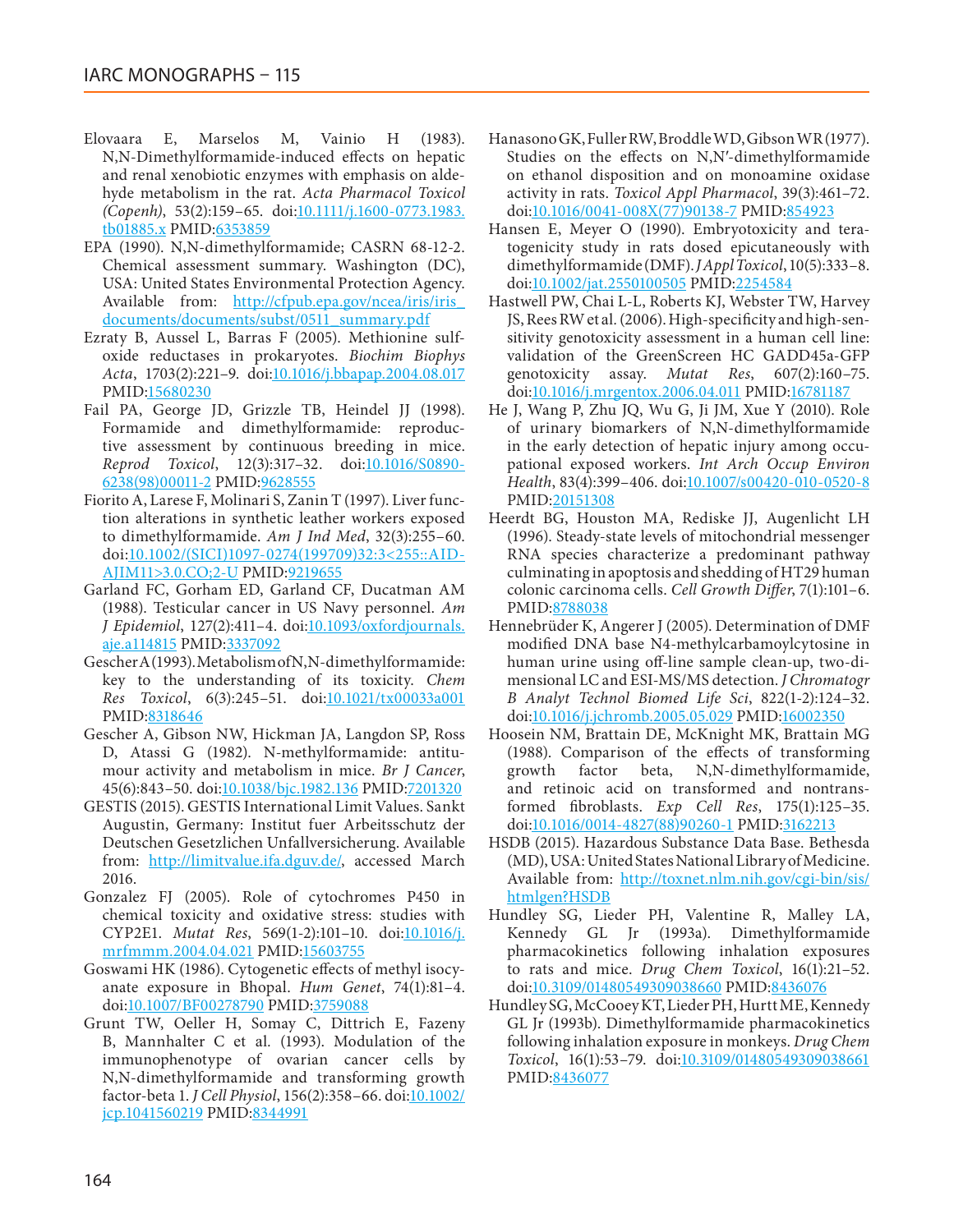- Hurtt ME, McCooey KT, Placke ME, Kennedy GL (1991). Ten-day repeated-exposure inhalation study of dimethylformamide (DMF) in cynomolgus monkeys.<br>Toxicol Lett, 59(1-3):229-37. doi:10.1016/0378-*Toxicol Lett*, 59(1-3):229–37. doi[:10.1016/0378-](http://dx.doi.org/10.1016/0378-4274(91)90076-I) [4274\(91\)90076-I](http://dx.doi.org/10.1016/0378-4274(91)90076-I) PMID:[1755030](http://www.ncbi.nlm.nih.gov/pubmed/1755030)
- <span id="page-46-19"></span>Hurtt ME, Placke ME, Killinger JM, Singer AW, Kennedy GL Jr (1992). 13-week inhalation toxicity study of dimethylformamide (DMF) in cynomolgus monkeys. *Fundam Appl Toxicol*, 18(4):596–601. doi[:10.1016/0272-](http://dx.doi.org/10.1016/0272-0590(92)90119-3) [0590\(92\)90119-3](http://dx.doi.org/10.1016/0272-0590(92)90119-3) PMID[:1526372](http://www.ncbi.nlm.nih.gov/pubmed/1526372)
- <span id="page-46-1"></span>IARC (1989). Some organic solvents, resin monomers and related compounds, pigments and occupational exposures in paint manufacture and painting. *IARC Monogr Eval Carcinog Risks Hum, 47:1-442. PMID:[2636273](http://www.ncbi.nlm.nih.gov/pubmed/2636273).*<br>*Available from http://monographs.jarc.fr/ENG/* [http://monographs.iarc.fr/ENG/](http://monographs.iarc.fr/ENG/Monographs/vol47/index.php) [Monographs/vol47/index.php](http://monographs.iarc.fr/ENG/Monographs/vol47/index.php)
- <span id="page-46-2"></span>IARC (1999). Re-evaluation of some organic chemicals, hydrazine and hydrogen peroxide. *IARC Monogr Eval Carcinog Risks Hum*, 71(1):1–315. PMID[:10507919](http://www.ncbi.nlm.nih.gov/pubmed/10507919). Available from [http://monographs.iarc.fr/ENG/](http://monographs.iarc.fr/ENG/Monographs/vol71/index.php) [Monographs/vol71/index.php](http://monographs.iarc.fr/ENG/Monographs/vol71/index.php)
- <span id="page-46-17"></span>IARC (2006). Formaldehyde, 2-butoxyethanol and 1-tert-butoxypropan-2-ol. *IARC Monogr Eval Carcinog Risks Hum*, 88:1–478. PMID[:17366697.](http://www.ncbi.nlm.nih.gov/pubmed/17366697) Available from: [http://monographs.iarc.fr/ENG/Monographs/vol88/](http://monographs.iarc.fr/ENG/Monographs/vol88/index.php) [index.php](http://monographs.iarc.fr/ENG/Monographs/vol88/index.php)
- <span id="page-46-0"></span>IFA (2015). GESTIS Substance Database. Information system on hazardous substances of the German Social Accident Insurance. Available from: [www.dguv.de/ifa/](http://www.dguv.de/ifa/GESTIS/GESTIS-Stoffdatenbank/) [GESTIS/GESTIS-Stoffdatenbank/](http://www.dguv.de/ifa/GESTIS/GESTIS-Stoffdatenbank/)
- <span id="page-46-18"></span>Imbriani M, Ghittori S, Prestinoni A, Longoni P, Cascone G, Gamba G (1986). Effects of dimethylformamide (DMF) on coagulation and platelet activity. *Arch Environ Health*, 41(2):90–3. doi:[10.1080/00039896.198](http://dx.doi.org/10.1080/00039896.1986.9937415) [6.9937415](http://dx.doi.org/10.1080/00039896.1986.9937415) PMID[:3718008](http://www.ncbi.nlm.nih.gov/pubmed/3718008)
- <span id="page-46-9"></span>Imbriani M, Maestri L, Marraccini P, Saretto G, Alessio A, Negri S et al*.* (2002). Urinary determination of N-acetyl- S-(N-methylcarbamoyl)cysteine and N-methylformamide in workers exposed to N, N-dimethylformamide. *Int Arch Occup Environ Health*, 75(7):445–52. doi[:10.1007/s00420-002-0335-3](http://dx.doi.org/10.1007/s00420-002-0335-3) PMID[:12172890](http://www.ncbi.nlm.nih.gov/pubmed/12172890)
- <span id="page-46-6"></span>IPCS (2001). N,N-Dimethylformamide. Concise International Chemical Assessment Document 31. Geneva, Switzerland: International Programme on Chemical Safety, World Health Organization. Available from: [http://www.inchem.org/documents/](http://www.inchem.org/documents/cicads/cicads/cicad31.htm) [cicads/cicads/cicad31.htm,](http://www.inchem.org/documents/cicads/cicads/cicad31.htm) accessed December 2016.
- <span id="page-46-16"></span>Iwakawa M, Milas L, Hunter N, Tofilon PJ (1987a). Modification of tumor and normal tissue radioresponse in mice by N-methylformamide. *Int J Radiat Oncol Biol Phys*, 13(1):55–60. doi[:10.1016/0360-3016\(87\)90260-4](http://dx.doi.org/10.1016/0360-3016(87)90260-4) PMID[:3804817](http://www.ncbi.nlm.nih.gov/pubmed/3804817)
- <span id="page-46-15"></span>Iwakawa M, Tofilon PJ, Hunter N, Stephens LC, Milas L (1987b). Antitumor and antimetastatic activity of the differentiating agent N-methylformamide in murine

tumor systems. *Clin Exp Metastasis*, 5(4):289–300. doi[:10.1007/BF00120724](http://dx.doi.org/10.1007/BF00120724) PMID:[3665221](http://www.ncbi.nlm.nih.gov/pubmed/3665221)

- <span id="page-46-13"></span>Jyothi K, Kalyani D, Nachiappan V (2012). Effect of acute exposure of N,N-dimethylformamide, an industrial solvent on lipid peroxidation and antioxidants in liver and kidney of rats. *Indian J Biochem Biophys*, 49(4):279–84. PMID[:23077790](http://www.ncbi.nlm.nih.gov/pubmed/23077790)
- <span id="page-46-5"></span>Käfferlein HU, Angerer J (1999). Determination of N-acetyl-S-(N-methylcarbamoyl)cysteine (AMCC) in the general population using gas chromatography-mass spectrometry. *J Environ Monit*, 1(5):465–9. doi[:10.1039/](http://dx.doi.org/10.1039/a903039e) [a903039e](http://dx.doi.org/10.1039/a903039e) PMID[:11529165](http://www.ncbi.nlm.nih.gov/pubmed/11529165)
- <span id="page-46-11"></span>Käfferlein HU, Angerer J (2001). N-methylcarbamoylated valine of hemoglobin in humans after exposure to N,N-dimethylformamide: evidence for the formation of methyl isocyanate? *Chem Res Toxicol*, 14(7):833–40. doi[:10.1021/tx000230r](http://dx.doi.org/10.1021/tx000230r) PMID[:11453729](http://www.ncbi.nlm.nih.gov/pubmed/11453729)
- <span id="page-46-4"></span>Käfferlein HU, Angerer J (2005). N-Acetyl-S-(Nmethylcarbamoyl)-cysteine (AMCC), N-hydroxymethyl-N-methylformamide (HMMF) and N-methylformamide (NMF) in urine. In: *The MAK-Collection Part IV: Biomonitoring Methods*, vol. 13; pp. 3-19. DFG, Deutsche Forschungsgemeinschaft
- <span id="page-46-8"></span>Käfferlein HU, Göen T, Müller J, Wrbitzky R, Angerer J (2000). Biological monitoring of workers exposed to N,N-dimethylformamide in the synthetic fibre industry. *Int Arch Occup Environ Health*, 73(2):113–20. doi[:10.1007/s004200050016](http://dx.doi.org/10.1007/s004200050016) PMID[:10741509](http://www.ncbi.nlm.nih.gov/pubmed/10741509)
- <span id="page-46-14"></span>Kalyani D, Jyothi K, Sivaprakasam C, Nachiappan V (2014). Spectroscopic and molecular modeling studies on the interactions of N-methylformamide with superoxide dismutase. *Spectrochim Acta A Mol Biomol Spectrosc*, 124:148–52. doi[:10.1016/j.saa.2014.01.013](http://dx.doi.org/10.1016/j.saa.2014.01.013) PMID:[24473177](http://www.ncbi.nlm.nih.gov/pubmed/24473177)
- <span id="page-46-12"></span>Katschinski DM, Robins HI, Schad M, Frede S, Fandrey J (1999). Role of tumor necrosis factor alpha in hyperthermia-induced apoptosis of human leukemia cells. *Cancer Res*, 59(14):3404–10. PMID:[10416602](http://www.ncbi.nlm.nih.gov/pubmed/10416602)
- <span id="page-46-20"></span>Kavlock R, Chandler K, Houck K, Hunter S, Judson R, Kleinstreuer N et al*.* (2012). Update on EPA's ToxCast program: providing high throughput decision support tools for chemical risk management. *Chem Res Toxicol*, 25(7):1287–302. doi[:10.1021/tx3000939](http://dx.doi.org/10.1021/tx3000939) PMID:[22519603](http://www.ncbi.nlm.nih.gov/pubmed/22519603)
- <span id="page-46-3"></span>Kawai T, Yasugi T, Mizunuma K, Watanabe T, Cai SX, Huang MY et al*.* (1992). Occupational dimethylformamide exposure. 2. Monomethylformamide excretion in urine after occupational dimethylformamide exposure. *Int Arch Occup Environ Health*, 63(7):455– 60. doi[:10.1007/BF00572111](http://dx.doi.org/10.1007/BF00572111) PMID:[1577524](http://www.ncbi.nlm.nih.gov/pubmed/1577524)
- <span id="page-46-10"></span><span id="page-46-7"></span>Kelly TJ, Mukund R, Spicer CW, Pollack AJ (1994). Concentrations and transformations of hazardous air pollutants. *Environ Sci Technol*, 28(8):378A–87A. doi[:10.1021/es00057a003](http://dx.doi.org/10.1021/es00057a003) PMID:[22662899](http://www.ncbi.nlm.nih.gov/pubmed/22662899)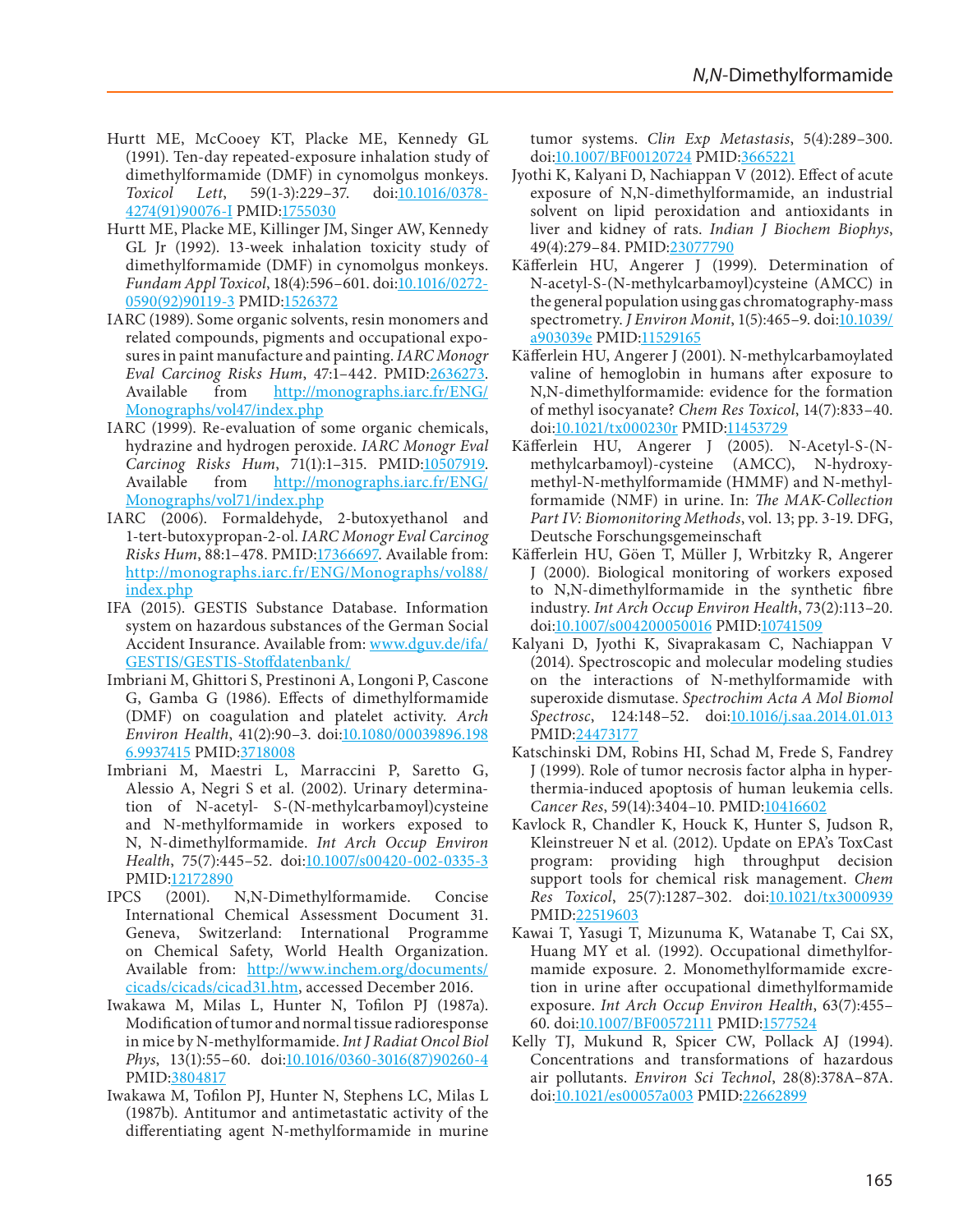- Kestell P, Gill MH, Threadgill MD, Gescher A, Howarth OW, Curzon EH (1986). Identification by proton NMR of N-(hydroxymethyl)-N-methylformamide as the major urinary metabolite of N,N-dimethylformamide in mice. *Life Sci*, 38(8):719–24. doi[:10.1016/0024-](http://dx.doi.org/10.1016/0024-3205(86)90586-2) [3205\(86\)90586-2](http://dx.doi.org/10.1016/0024-3205(86)90586-2) PMID:[3951328](http://www.ncbi.nlm.nih.gov/pubmed/3951328)
- <span id="page-47-0"></span>Kim HA, Kim K, Heo Y, Lee SH, Choi HC (2004). Biological monitoring of workers exposed to N, N-dimethylformamide in synthetic leather manufacturing factories in Korea. *Int Arch Occup Environ Health*, 77(2):108–12. doi[:10.1007/s00420-003-0474-1](http://dx.doi.org/10.1007/s00420-003-0474-1) PMID[:14663587](http://www.ncbi.nlm.nih.gov/pubmed/14663587)
- <span id="page-47-8"></span>Kim KW, Chung YH (2013). Hepatotoxicity in rats treated with dimethylformamide or toluene or both. *Toxicol Res*, 29(3):187–93. doi[:10.5487/TR.2013.29.3.187](http://dx.doi.org/10.5487/TR.2013.29.3.187) PMID[:24386519](http://www.ncbi.nlm.nih.gov/pubmed/24386519)
- <span id="page-47-9"></span>Kim TH, Kim SG (2011). Clinical outcomes of occupational exposure to n,n-dimethylformamide: perspectives from experimental toxicology. *Saf Health Work*, 2(2):97–104. doi[:10.5491/SHAW.2011.2.2.97](http://dx.doi.org/10.5491/SHAW.2011.2.2.97) PMID[:22953193](http://www.ncbi.nlm.nih.gov/pubmed/22953193)
- <span id="page-47-6"></span>Kim TH, Kim YW, Shin SM, Kim CW, Yu IJ, Kim SG (2010). Synergistic hepatotoxicity of N,N-dimethylformamide with carbon tetrachloride in association with endoplasmic reticulum stress. *Chem Biol Interact*, 184(3):492– 501. doi[:10.1016/j.cbi.2010.01.029](http://dx.doi.org/10.1016/j.cbi.2010.01.029) PMID:[20097184](http://www.ncbi.nlm.nih.gov/pubmed/20097184)
- <span id="page-47-4"></span>Kimmerle G, Eben A (1975a). Metabolism studies of N,N-dimethylformamide. II. Studies in persons. *Int Arch Arbeitsmed*, 34(2):127–36. doi[:10.1007/](http://dx.doi.org/10.1007/BF00539130) [BF00539130](http://dx.doi.org/10.1007/BF00539130) PMID[:1176173](http://www.ncbi.nlm.nih.gov/pubmed/1176173)
- <span id="page-47-5"></span>Kimmerle G, Eben A (1975b). Metabolism studies of N,N-dimethylformamide. I. Studies in rats and dogs. *Int Arch Arbeitsmed*, 34(2):109-26. doi[:10.1007/](http://dx.doi.org/10.1007/BF00539129) [BF00539129](http://dx.doi.org/10.1007/BF00539129) PMID[:1176172](http://www.ncbi.nlm.nih.gov/pubmed/1176172)
- <span id="page-47-20"></span>Kimmerle G, Machemer L (1975). Studies with N,N-dimethylformamide for embryotoxic and teratogenic effects on rats after dynamic inhalation. *Int Arch Arbeitsmed*, 34(3):167–75. doi:[10.1007/BF01371738](http://dx.doi.org/10.1007/BF01371738) PMID[:1184197](http://www.ncbi.nlm.nih.gov/pubmed/1184197)
- <span id="page-47-10"></span>Kirankumar B, Kulkarni GB, Sanjeevkumar S, Mukram I, Karegoudar TB (2014). Influence of DMF-induced oxidative stress on membrane and periplasmic proteins in Paracoccus sp. SKG. *Appl Biochem Biotechnol*, 173(5):1263–73. doi[:10.1007/s12010-014-0930-2](http://dx.doi.org/10.1007/s12010-014-0930-2) PMID[:24789337](http://www.ncbi.nlm.nih.gov/pubmed/24789337)
- <span id="page-47-14"></span>Knight AW, Billinton N, Cahill PA, Scott A, Harvey JS, Roberts KJ et al*.* (2007). An analysis of results from 305 compounds tested with the yeast RAD54-GFP genotoxicity assay (GreenScreen GC)-including relative predictivity of regulatory tests and rodent carcinogenesis and performance with autofluorescent and coloured compounds. *Mutagenesis*, 22(6):409–16. doi[:10.1093/mutage/gem036](http://dx.doi.org/10.1093/mutage/gem036) PMID[:17906314](http://www.ncbi.nlm.nih.gov/pubmed/17906314)
- <span id="page-47-7"></span>Koh SB, Cha BS, Kim KJ, Kang SK, Joung HS (1999). Induction of hepatic microsomal cytochrome P450

by *N,N*-dimethylformamide in Sprague-Dawley rats. *Korean J Prev Med.*, 32:88–94.

- <span id="page-47-3"></span>Kommineni C (1972). Pathological studies of aflatoxin fractions and dimethylformamide in MRC (Medical Research Council) rats [PhD thesis]. Omaha, USA: Nebraska University; Available from: [http://](http://digitalcommons.unl.edu/dissertations/AAI7315373/) [digitalcommons.unl.edu/dissertations/AAI7315373/](http://digitalcommons.unl.edu/dissertations/AAI7315373/)
- <span id="page-47-13"></span>Koudela K, Spazier K (1981). Results of cytogenetic examination of persons working in an environment of increased concentration of dimethylformamide vapours in the atmosphere. *Prac Lek*, 33:121–3.
- <span id="page-47-1"></span>Lauwerys RR, Kivits A, Lhoir M, Rigolet P, Houbeau D, Buchet JP et al*.* (1980). Biological surveillance of workers exposed to dimethylformamide and the influence of skin protection on its percutaneous absorption. *Int Arch Occup Environ Health*, 45(3):189–203. doi[:10.1007/BF00380783](http://dx.doi.org/10.1007/BF00380783) PMID[:7390625](http://www.ncbi.nlm.nih.gov/pubmed/7390625)
- <span id="page-47-2"></span>Levin SM, Baker DB, Landrigan PJ, Monaghan SV, Frumin E, Braithwaite M et al*.* (1987). Testicular cancer in leather tanners exposed to dimethylformamide. *Lancet*, 2(8568):1153 doi[:10.1016/S0140-](http://dx.doi.org/10.1016/S0140-6736(87)91587-X) [6736\(87\)91587-X](http://dx.doi.org/10.1016/S0140-6736(87)91587-X) PMID:[2890054](http://www.ncbi.nlm.nih.gov/pubmed/2890054)
- <span id="page-47-17"></span>Levine AE, Black B, Brattain MG (1989). Effects of N,N-dimethylformamide and extracellular matrix on transforming growth factor-beta binding to a human colon carcinoma cell line. *J Cell Physiol*, 138(3):459–66. doi[:10.1002/jcp.1041380304](http://dx.doi.org/10.1002/jcp.1041380304) PMID[:2925796](http://www.ncbi.nlm.nih.gov/pubmed/2925796)
- <span id="page-47-18"></span>Levine AE, Chakrabarty S (1992). Response of FR3T3 cells transformed by Ha-ras oncogene and epidermal growth factor gene to differentiation induction by N,N-dimethylformamide. *Int J Cancer*, 50(4):653–8. doi[:10.1002/ijc.2910500429](http://dx.doi.org/10.1002/ijc.2910500429) PMID[:1537633](http://www.ncbi.nlm.nih.gov/pubmed/1537633)
- <span id="page-47-15"></span>Levine AE, Hamilton DA, McRae LJ, Brattain MG (1985a). Elevated growth factor levels in transformed mouse embryo cells treated with N,N-dimethylformamide. *Cancer Res*, 45(1):108–11. PMID:[2981156](http://www.ncbi.nlm.nih.gov/pubmed/2981156)
- <span id="page-47-16"></span>Levine AE, McRae LJ, Brattain MG (1985b). Changes in receptor occupancy and growth factor responsiveness induced by treatment of a transformed mouse embryo cell line with N,N-dimethylformamide. *Cancer Res*, 45(12 Pt 1):6401–5. PMID:[2998599](http://www.ncbi.nlm.nih.gov/pubmed/2998599)
- <span id="page-47-11"></span>Li XN, Du ZW, Huang Q, Wu JQ (1997). Growthinhibitory and differentiation-inducing activity of dimethylformamide in cultured human malignant glioma cells. *Neurosurgery*, 40(6):1250–8, discussion 1258–9. doi[:10.1097/00006123-199706000-00027](http://dx.doi.org/10.1097/00006123-199706000-00027) PMID:[9179899](http://www.ncbi.nlm.nih.gov/pubmed/9179899)
- <span id="page-47-12"></span>Lu YY, Xuan ZQ, Li XZ (2008). [DMF-induced adult hepatocyte apoptosis and its effects on expression of Bcl-2, Bax and Caspase-3] *Zhonghua Lao Dong Wei Sheng Zhi Ye Bing Za Zhi*, 26(5):276–9. [Chinese] PMID[:18727869](http://www.ncbi.nlm.nih.gov/pubmed/18727869)
- <span id="page-47-19"></span>Luo JC, Cheng TJ, Kuo HW, Chang MJ (2005). Abnormal liver function associated with occupational exposure to dimethylformamide and glutathione S-transferase polymorphisms. *Biomarkers*, 10(6):464–74. doi[:10.1080/13547500500333648](http://dx.doi.org/10.1080/13547500500333648) PMID:[16308270](http://www.ncbi.nlm.nih.gov/pubmed/16308270)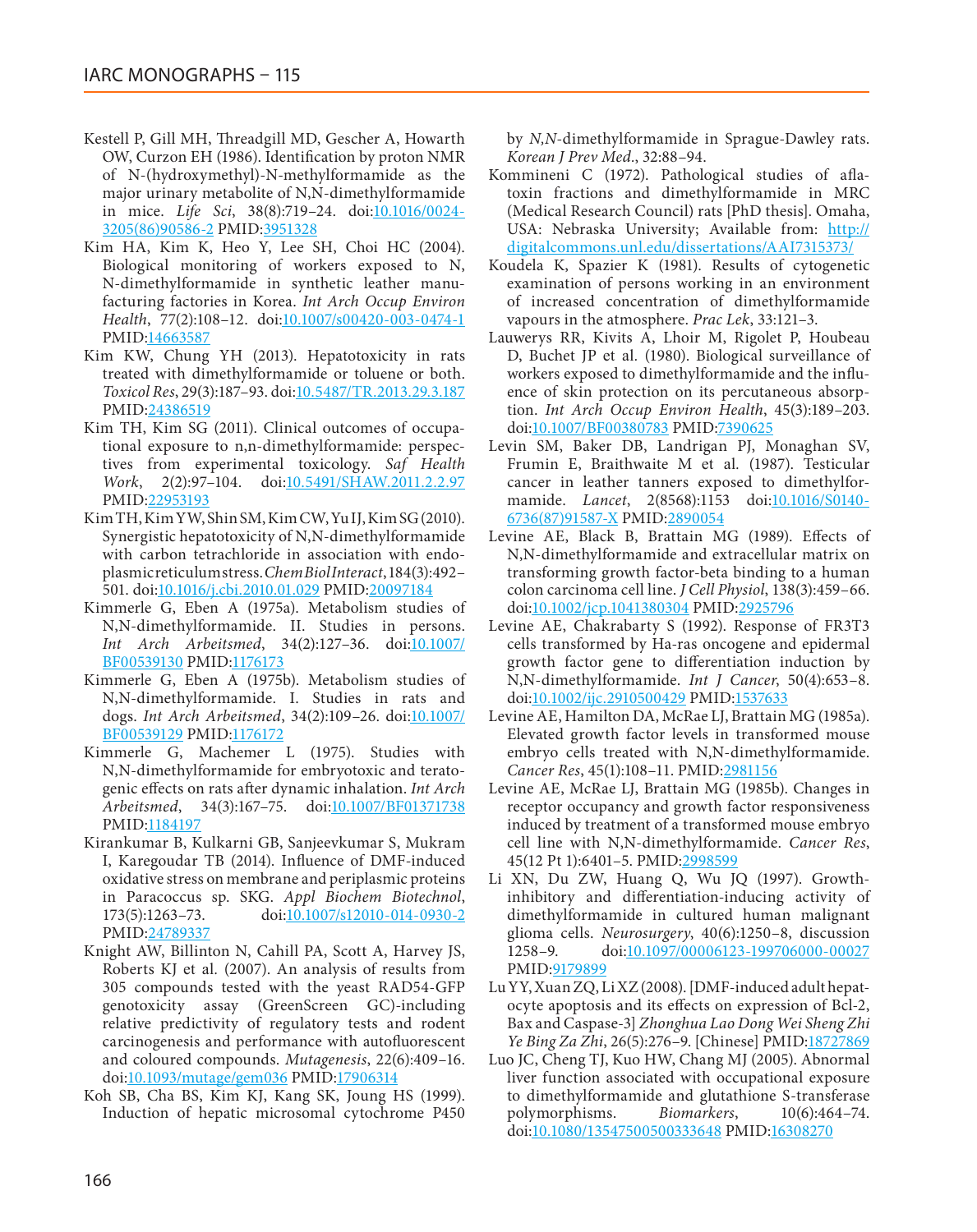- <span id="page-48-9"></span><span id="page-48-5"></span>Luo JC, Kuo HW, Cheng TJ, Chang MJ (2001). Abnormal liver function associated with occupational exposure to dimethylformamide and hepatitis B virus. *J Occup Environ Med*, 43(5):474–82. doi:[10.1097/00043764-](http://dx.doi.org/10.1097/00043764-200105000-00008) [200105000-00008](http://dx.doi.org/10.1097/00043764-200105000-00008) PMID[:11382183](http://www.ncbi.nlm.nih.gov/pubmed/11382183)
- <span id="page-48-22"></span>Lynch DW, Placke ME, Persing RL, Ryan MJ  $(2003)$ . Thirteen-week inhalation toxicity N,N-dimethylformamide in F344/N rats and B6C3F1 mice. *Toxicol Sci*, 72(2):347–58. doi[:10.1093/toxsci/](http://dx.doi.org/10.1093/toxsci/kfg033) [kfg033](http://dx.doi.org/10.1093/toxsci/kfg033) PMID[:12655034](http://www.ncbi.nlm.nih.gov/pubmed/12655034)
- <span id="page-48-18"></span>Major J, Hudák A, Kiss G, Jakab MG, Szaniszló J, Náray M et al*.* (1998). Follow-up biological and genotoxicological monitoring of acrylonitrile- and dimethylformamide-exposed viscose rayon plant workers. *Environ Mol Mutagen*, 31(4):301–10. doi[:10.1002/\(SICI\)1098-](http://dx.doi.org/10.1002/(SICI)1098-2280(1998)31:4<301::AID-EM1>3.0.CO;2-L) [2280\(1998\)31:4<301::AID-EM1>3.0.CO;2-L](http://dx.doi.org/10.1002/(SICI)1098-2280(1998)31:4<301::AID-EM1>3.0.CO;2-L) PMID[:9654238](http://www.ncbi.nlm.nih.gov/pubmed/9654238)
- <span id="page-48-6"></span>Malley LA, Slone TW Jr, Van Pelt C, Elliott GS, Ross PE, Stadler JC et al*.* (1994). Chronic toxicity/oncogenicity of dimethylformamide in rats and mice following inhalation exposure. *Fundam Appl Toxicol*, 23(2):268–79. doi:[10.1006/faat.1994.1105](http://dx.doi.org/10.1006/faat.1994.1105) PMID[:7982535](http://www.ncbi.nlm.nih.gov/pubmed/7982535)
- <span id="page-48-21"></span>Massmann W (1956). Toxicological investigations on dimethylformamide. *Br J Ind Med*, 13(1):51–4. PMID[:13293318](http://www.ncbi.nlm.nih.gov/pubmed/13293318)
- <span id="page-48-19"></span>McQueen CA, Way BM, Williams GM (1988). Genotoxicity of carcinogens in human hepatocytes: application in hazard assessment. *Toxicol Appl Pharmacol*, 96(2):360–6. doi[:10.1016/0041-008X\(88\)90094-4](http://dx.doi.org/10.1016/0041-008X(88)90094-4) PMID[:3194919](http://www.ncbi.nlm.nih.gov/pubmed/3194919)
- <span id="page-48-20"></span>Midorikawa K, Murata M, Oikawa S, Tada-Oikawa S, Kawanishi S (2000). DNA damage by dimethylformamide: role of hydrogen peroxide generated during degradation. *Chem Res Toxicol*, 13(4):309–15. doi:[10.1021/tx990139r](http://dx.doi.org/10.1021/tx990139r) PMID[:10775332](http://www.ncbi.nlm.nih.gov/pubmed/10775332)
- <span id="page-48-3"></span>Ministry of the Environment Japan (2012). Chemicals in the environment, fiscal year 2011. Japan. Japan: Environmental Health and Safety Division, Environmental Health Department, Ministry of the Environment.
- <span id="page-48-4"></span>Miyauchi H, Tsuda Y, Minozoe A, Tanaka S, Arito H, Tsukahara T et al*.* (2014). Occupational exposure to N,N-dimethylformamide in the summer and winter. *Ind Health*, 52(6):512–20. doi[:10.2486/indhealth.2014-0070](http://dx.doi.org/10.2486/indhealth.2014-0070) PMID[:25224331](http://www.ncbi.nlm.nih.gov/pubmed/25224331)
- <span id="page-48-10"></span>Mráz J, Cimlová J, Stránský V, Nohová H, Kicová R, Šimek P (2006). N-Methylcarbamoyl-lysine adduct in globin: a new metabolic product and potential biomarker of N,N-dimethylformamide in humans. *Toxicol Lett*, 162(2-3):211–8. doi:[10.1016/j.toxlet.2005.09.039](http://dx.doi.org/10.1016/j.toxlet.2005.09.039) PMID[:16289959](http://www.ncbi.nlm.nih.gov/pubmed/16289959)
- <span id="page-48-11"></span>Mráz J, Cross H, Gescher A, Threadgill MD, Flek J (1989). Differences between rodents and humans in the metabolic toxification of N,N-dimethylformamide. *Toxicol Appl Pharmacol*, 98(3):507–16. doi[:10.1016/0041-](http://dx.doi.org/10.1016/0041-008X(89)90179-8) [008X\(89\)90179-8](http://dx.doi.org/10.1016/0041-008X(89)90179-8) PMID:[2718177](http://www.ncbi.nlm.nih.gov/pubmed/2718177)
- <span id="page-48-14"></span>Mráz J, Dusková S, Gálová E, Nohová H, Brabec M (2002). Biological monitoring of N, N-dimethylformamide. Reference value for N-methylcarbamoyl adduct at the N-terminal valine of globin as a biomarker of chronic occupational exposure. *Int Arch Occup Environ Health*, 75(0):Suppl: S93–6. doi[:10.1007/s00420-002-0387-4](http://dx.doi.org/10.1007/s00420-002-0387-4) PMID:[12397417](http://www.ncbi.nlm.nih.gov/pubmed/12397417)
- <span id="page-48-12"></span>Mráz J, Jheeta P, Gescher A, Hyland R, Thummel K, Threadgill MD (1993). Investigation of the mechanistic basis of N,N-dimethylformamide toxicity. Metabolism of N,N-dimethylformamide and its deuterated isotopomers by cytochrome P450 2E1. *Chem Res Toxicol*, 6(2):197–207. doi[:10.1021/tx00032a009](http://dx.doi.org/10.1021/tx00032a009) PMID:[8477011](http://www.ncbi.nlm.nih.gov/pubmed/8477011)
- <span id="page-48-2"></span>Mráz J, Mráz M, Šedivec V, Flek J (1987).<br>Gas-chromatographic determination of Gas-chromatographic N-methylformamide in urine [Czech] *Prac Lek*, 39:352–5.
- <span id="page-48-7"></span>Mráz J, Nohová H (1992a). Absorption, metabolism and elimination of N,N-dimethylformamide in humans. *Int Arch Occup Environ Health*, 64(2):85–92. doi[:10.1007/](http://dx.doi.org/10.1007/BF00381474) [BF00381474](http://dx.doi.org/10.1007/BF00381474) PMID[:1399028](http://www.ncbi.nlm.nih.gov/pubmed/1399028)
- <span id="page-48-8"></span>Mráz J, Nohová H (1992b). Percutaneous absorption of N,N-dimethylformamide in humans. *Int Arch Occup Environ Health*, 64(2):79–83. doi[:10.1007/BF00381473](http://dx.doi.org/10.1007/BF00381473) PMID:[1399027](http://www.ncbi.nlm.nih.gov/pubmed/1399027)
- <span id="page-48-13"></span>Mráz J, Simek P, Chvalová D, Nohová H, Smigolová P (2004). Studies on the methyl isocyanate adducts with globin. *Chem Biol Interact*, 148(1-2):1–10. doi[:10.1016/j.](http://dx.doi.org/10.1016/j.cbi.2003.06.003) [cbi.2003.06.003](http://dx.doi.org/10.1016/j.cbi.2003.06.003) PMID[:15223351](http://www.ncbi.nlm.nih.gov/pubmed/15223351)
- <span id="page-48-1"></span>Mráz J, Tureček F (1987). Identification of N-acetyl-S- (N-methylcarbamoyl)cysteine, a human metabolite of N,N-dimethylformamide and N-methylformamide. *J Chromatogr A*, 414(2):399–404. doi[:10.1016/0378-](http://dx.doi.org/10.1016/0378-4347(87)80064-6) [4347\(87\)80064-6](http://dx.doi.org/10.1016/0378-4347(87)80064-6) PMID[:3571407](http://www.ncbi.nlm.nih.gov/pubmed/3571407)
- <span id="page-48-17"></span>Mulder KM, Ramey MK, Hoosein NM, Levine AE, Hinshaw XH, Brattain DE et al*.* (1988). Characterization of transforming growth factor-beta-resistant subclones isolated from a transforming growth factor-beta-sensitive human colon carcinoma cell line. *Cancer Res*, 48(24 Pt 1):7120–5. PMID:[3191488](http://www.ncbi.nlm.nih.gov/pubmed/3191488)
- <span id="page-48-16"></span>Mutlib A, Jiang P, Atherton J, Obert L, Kostrubsky S, Madore S et al*.* (2006). Identification of potential genomic biomarkers of hepatotoxicity caused by reactive metabolites of N-methylformamide: Application of stable isotope labeled compounds in toxicogenomic studies. *Chem Res Toxicol*, 19(10):1270–83. doi[:10.1021/](http://dx.doi.org/10.1021/tx060093j) [tx060093j](http://dx.doi.org/10.1021/tx060093j) PMID[:17040096](http://www.ncbi.nlm.nih.gov/pubmed/17040096)
- <span id="page-48-15"></span><span id="page-48-0"></span>Nagai F, Hiyoshi Y, Sugimachi K, Tamura HO (2002). Cytochrome P450 (CYP) expression in human myeloblastic and lymphoid cell lines. *Biol Pharm Bull*, 25(3):383-5. doi[:10.1248/bpb.25.383](http://dx.doi.org/10.1248/bpb.25.383) PMID[:11913539](http://www.ncbi.nlm.nih.gov/pubmed/11913539)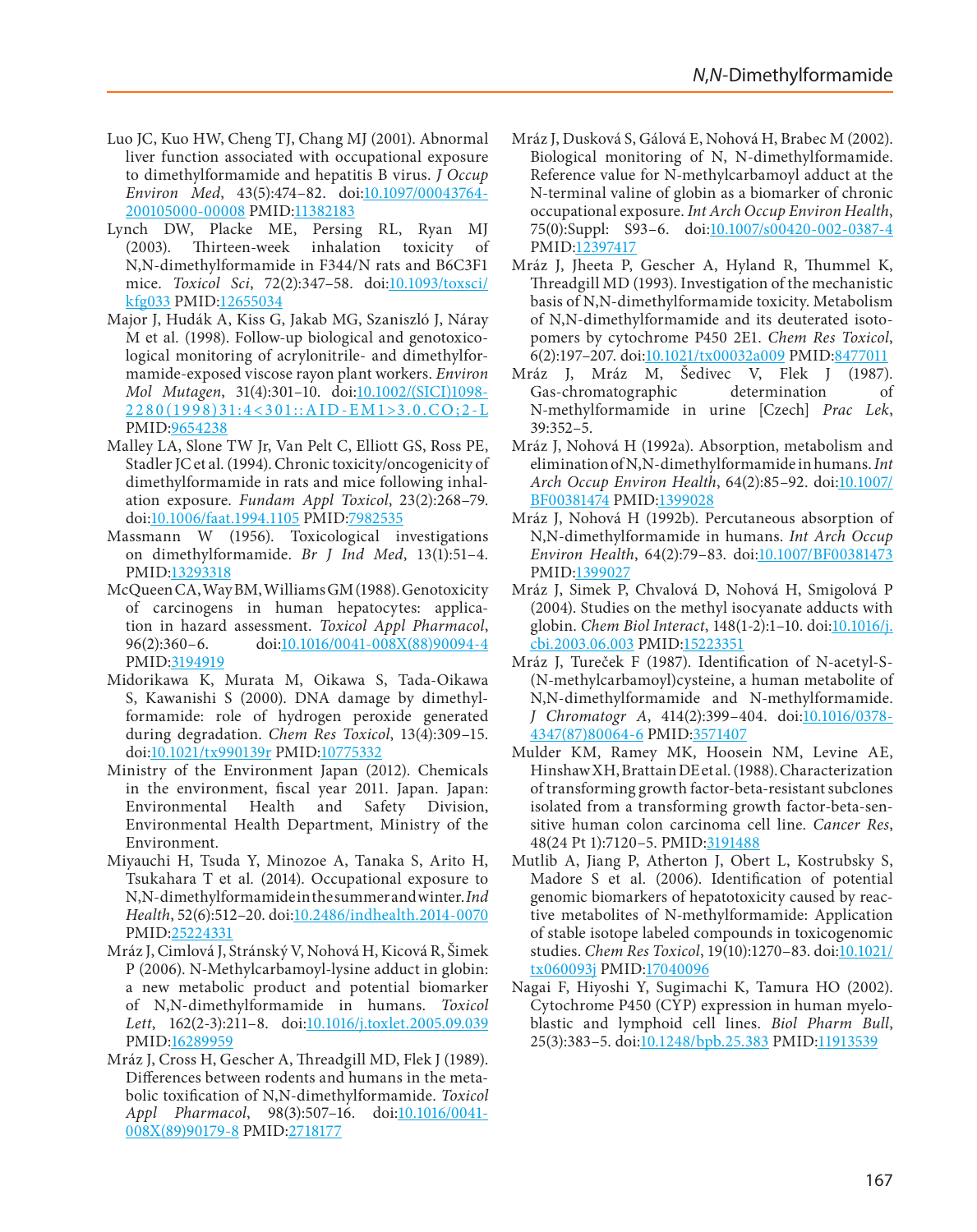- <span id="page-49-10"></span>NIOSH (1994). Manual of analytical methods (NMAM): Dimethylacetamide and dimethylformamide, method 2004. 4th ed. Cincinnati, OH, USA: National Institute of Occupational Safety and Health.
- <span id="page-49-3"></span>NOES (1997). National Occupational Exposure Survey 1981–83, Unpublished data as of November 1997. Cincinnati (OH), USA: United States Department of Health and Human Services, Public Health Service, Centers for Disease Control, National Institute for Occupational Safety and Health.
- <span id="page-49-17"></span>Nomiyama T, Haufroid V, Buchet JP, Miyauchi H, Tanaka S, Yamauchi T et al*.* (2001b). Insertion polymorphism of CYP2E1 and urinary N-methylformamide after N,Ndimethylformamide exposure in Japanese workers. *Int Arch Occup Environ Health*, 74(7):519–22. doi[:10.1007/](http://dx.doi.org/10.1007/s004200100252) [s004200100252](http://dx.doi.org/10.1007/s004200100252) PMID[:11697456](http://www.ncbi.nlm.nih.gov/pubmed/11697456)
- <span id="page-49-7"></span>Nomiyama T, Nakashima H, Chen LL, Tanaka S, Miyauchi H, Yamauchi T et al*.* (2001a). N,N-dimethylformamide: significance of dermal absorption and adjustment method for urinary N-methylformamide concentration as a biological exposure item. *Int Arch Occup Environ Health*, 74(3):224–8. doi[:10.1007/s004200000207](http://dx.doi.org/10.1007/s004200000207) PMID[:11355298](http://www.ncbi.nlm.nih.gov/pubmed/11355298)
- <span id="page-49-18"></span>Nomiyama T, Nakashima H, Sano Y, Chen LL, Tanaka S, Miyauchi H et al*.* (2001c). Does the polymorphism of cytochrome P-450 2E1 affect the metabolism of N,N-dimethylformamide? Comparison of the half-lives of urinary N-methylformamide. *Arch Toxicol*, 74(12):755–9. doi:[10.1007/s002040000197](http://dx.doi.org/10.1007/s002040000197) PMID[:11305777](http://www.ncbi.nlm.nih.gov/pubmed/11305777)
- <span id="page-49-20"></span>Nomiyama T, Uehara M, Miyauchi H, Imamiya S, Tanaka S, Seki Y (2001d). Causal relationship between a case of severe hepatic dysfunction and low exposure concentrations of N,N-dimethylformamide in the synthetics industry. *Ind Health*, 39(1):33–6. doi[:10.2486/](http://dx.doi.org/10.2486/indhealth.39.33) [indhealth.39.33](http://dx.doi.org/10.2486/indhealth.39.33) PMID[:11212289](http://www.ncbi.nlm.nih.gov/pubmed/11212289)
- <span id="page-49-0"></span>OECD (2004). The 2004 OECD list of high production volume chemicals. Paris, France: Organisation for Economic Co-operation and Development.
- <span id="page-49-1"></span>OECD (2009). The 2007 OECD list of high production volume chemicals. OECD Environment, Health and Safety Publications. Series on Testing and Assessment No. 112. Dated 23 October 2009. ENV/ JM/MONO(2009)40. Paris, France: Organisation for Economic Co-operation and Development. Available from: [http://www.oecd.org/officialdocuments/](http://www.oecd.org/officialdocuments/publicdisplaydocumentpdf/?cote=ENV/JM/MONO(2009)40&doclanguage=en) [publicdisplaydocumentpdf/?cote=ENV/JM/](http://www.oecd.org/officialdocuments/publicdisplaydocumentpdf/?cote=ENV/JM/MONO(2009)40&doclanguage=en) [MONO\(2009\)40&doclanguage=en](http://www.oecd.org/officialdocuments/publicdisplaydocumentpdf/?cote=ENV/JM/MONO(2009)40&doclanguage=en)
- <span id="page-49-6"></span>Ohbayashi H, Umeda Y, Senoh H, Kasai T, Kano H, Nagano K et al*.* (2009). Enhanced hepatocarcinogenicity by combined inhalation and oral exposures to N,N-dimethylformamide in male rats. *J Toxicol Sci*, 34(1):53–63. doi[:10.2131/jts.34.53](http://dx.doi.org/10.2131/jts.34.53) PMID[:19182435](http://www.ncbi.nlm.nih.gov/pubmed/19182435)
- <span id="page-49-14"></span>Ohbayashi H, Yamazaki K, Aiso S, Nagano K, Fukushima S, Ohta H (2008). Enhanced proliferative response of hepatocytes to combined inhalation and oral exposures

to N,N-dimethylformamide in male rats. *J Toxicol Sci*, 33(3):327–38. doi:[10.2131/jts.33.327](http://dx.doi.org/10.2131/jts.33.327) PMID:[18670164](http://www.ncbi.nlm.nih.gov/pubmed/18670164)

- <span id="page-49-5"></span>OSHA (2016). Dimethylformamide. Chemical Sampling Information. Washington (DC), USA: Occupational Safety and Health Administration, United States Department of Labor. Available from: [https://www.](https://www.osha.gov/dts/chemicalsampling/data/CH_236200.html) [osha.gov/dts/chemicalsampling/data/CH\\_236200.](https://www.osha.gov/dts/chemicalsampling/data/CH_236200.html) [html,](https://www.osha.gov/dts/chemicalsampling/data/CH_236200.html) accessed December 2016.
- <span id="page-49-13"></span>Pearson PG, Gescher A, Harpur ES (1987). Hepatotoxicity of N-methylformamide in mice–I. Relationship to glutathione status. *Biochem Pharmacol*, 36(3):381–4. doi[:10.1016/0006-2952\(87\)90298-X](http://dx.doi.org/10.1016/0006-2952(87)90298-X) PMID[:3814177](http://www.ncbi.nlm.nih.gov/pubmed/3814177)
- <span id="page-49-19"></span>Potter HP (1973). Dimethylformamide-induced abdominal pain and liver injury. *Arch Environ Health*, 27(5):340–1. doi:[10.1080/00039896.1973.10666392](http://dx.doi.org/10.1080/00039896.1973.10666392) PMID:[4743412](http://www.ncbi.nlm.nih.gov/pubmed/4743412)
- <span id="page-49-16"></span>Ren L, Meldahl A, Lech JJ (1996). Dimethyl formamide (DMFA) and ethylene glycol (EG) are estrogenic in rainbow trout. *Chem Biol Interact*, 102(1):63–7. doi[:10.1016/0009-2797\(96\)03727-1](http://dx.doi.org/10.1016/0009-2797(96)03727-1) PMID[:8827063](http://www.ncbi.nlm.nih.gov/pubmed/8827063)
- <span id="page-49-11"></span>Rui D, Daojun C, Yongjian Y (2011). Liver and heart toxicity due to 90-day oral exposure of ICR mice to N,N-dimethylformamide. *Environ Toxicol Pharmacol*, 31(3):357–63. doi[:10.1016/j.etap.2011.01.002](http://dx.doi.org/10.1016/j.etap.2011.01.002) PMID:[21787705](http://www.ncbi.nlm.nih.gov/pubmed/21787705)
- <span id="page-49-9"></span>Saillenfait AM, Payan JP, Beydon D, Fabry JP, Langonne I, Sabate JP et al*.* (1997). Assessment of the developmental toxicity, metabolism, and placental transfer of N,N-dimethylformamide administered to pregnant rats. *Fundam Appl Toxicol*, 39(1):33-43. doi[:10.1006/](http://dx.doi.org/10.1006/faat.1997.2343) [faat.1997.2343](http://dx.doi.org/10.1006/faat.1997.2343) PMID:[9325025](http://www.ncbi.nlm.nih.gov/pubmed/9325025)
- <span id="page-49-4"></span>Sakai T, Kageyama H, Araki T, Yosida T, Kuribayashi T, Masuyama Y (1995). Biological monitoring of workers exposed to N,N-dimethylformamide by determination of the urinary metabolites, N-methylformamide and N-acetyl-S-(N-methylcarbamoyl) cysteine. *Int Arch Occup Environ Health*, 67(2):125–9. doi[:10.1007/](http://dx.doi.org/10.1007/BF00572236) [BF00572236](http://dx.doi.org/10.1007/BF00572236) PMID[:7672856](http://www.ncbi.nlm.nih.gov/pubmed/7672856)
- <span id="page-49-15"></span>Sasson S, Notides AC (1988). The effects of dimethylformamide on the interaction of the estrogen receptor with estradiol. *J Steroid Biochem*, 29(5):491–5. doi[:10.1016/0022-4731\(88\)90183-5](http://dx.doi.org/10.1016/0022-4731(88)90183-5) PMID[:3379958](http://www.ncbi.nlm.nih.gov/pubmed/3379958)
- <span id="page-49-8"></span>Scailteur V, de Hoffmann E, Buchet JP, Lauwerys R (1984). Study on in vivo and in vitro metabolism of dimethylformamide in male and female rats. *Toxicology*, 29(3):221–34. doi:[10.1016/0300-483X\(84\)90023-4](http://dx.doi.org/10.1016/0300-483X(84)90023-4) PMID:[6695383](http://www.ncbi.nlm.nih.gov/pubmed/6695383)
- <span id="page-49-12"></span>Scailteur V, Lauwerys R (1984). In vivo metabolism of dimethylformamide and relationship to toxicity in the male rat. *Arch Toxicol*, 56(2):87–91. doi[:10.1007/](http://dx.doi.org/10.1007/BF00349077) [BF00349077](http://dx.doi.org/10.1007/BF00349077) PMID:[6532382](http://www.ncbi.nlm.nih.gov/pubmed/6532382)
- <span id="page-49-2"></span>Schettgen (2010). Mercapturic acids (N-acetyl- $S - (2 - c a r b a m o y le t h y l) - L - c y s t e i n e$ ,  $N$ -acetyl-S- $(2-hydrowethyl)$ -L-cysteine,  $N$ -acetyl-S- $(3-hydrowypropyl)$ -L-cysteine, N-acetyl-S-(2-hydroxypropyl)-L-cysteine, N-acetyl-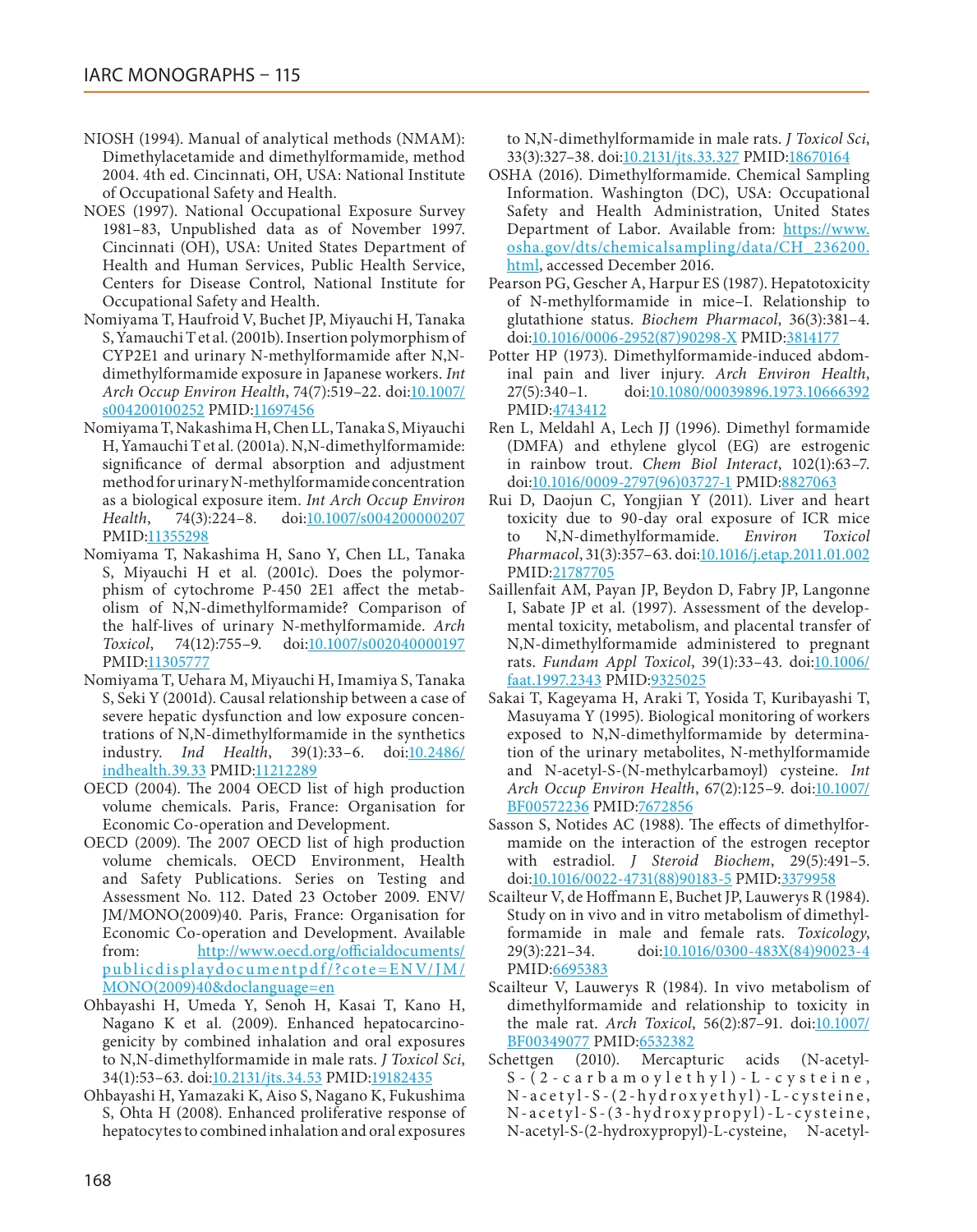S-(N-methylcarbamoyl)-L-cysteine) in urine. In: The MAK-Collection Part IV: Biomonitoring Methods. Vol. 13. Bonn, Germany: Deutsche Forschungsgemeinschaft; pp. 123-162.

- <span id="page-50-3"></span>Schettgen T, Musiol A, Kraus T (2008). Simultaneous determination of mercapturic acids derived from ethylene oxide (HEMA), propylene oxide (2-HPMA), acrolein (3-HPMA), acrylamide (AAMA) and N,N-dimethylformamide (AMCC) in human urine using liquid chromatography/tandem mass spectrometry. *Rapid Commun Mass Spectrom*, 22(17):2629–38. doi:[10.1002/rcm.3659](http://dx.doi.org/10.1002/rcm.3659) PMID[:18666198](http://www.ncbi.nlm.nih.gov/pubmed/18666198)
- <span id="page-50-0"></span>SCOEL (2006). Recommendation from the Scientific Committee on Occupational Exposure Limits on N,N-dimethylformamide. Document No. SCOEL/ SUM/121. European Commission, Scientific Committee for Occupational Exposure Limits. Available from: [http://ec.europa.eu/social/BlobServlet?docId=3868&la](http://ec.europa.eu/social/BlobServlet?docId=3868&langId=en) [ngId=en](http://ec.europa.eu/social/BlobServlet?docId=3868&langId=en)
- <span id="page-50-13"></span>Segal A, Solomon JJ, Li FJ (1989). Isolation of methylcarbamoyl-adducts of adenine and cytosine following in vitro reaction of methyl isocyanate with calf thymus DNA. Chem Biol Interact, 69(4):359-72. doi[:10.1016/0009-](http://dx.doi.org/10.1016/0009-2797(89)90122-1) [2797\(89\)90122-1](http://dx.doi.org/10.1016/0009-2797(89)90122-1) PMID:[2731306](http://www.ncbi.nlm.nih.gov/pubmed/2731306)
- <span id="page-50-14"></span>Seiji K, Inoue O, Cai SX, Kawai T, Watanabe T, Ikeda M (1992). Increase in sister chromatid exchange rates in association with occupational exposure to N,N-dimethylformamide. *Int Arch Occup Environ Health*, 64(1):65–7. doi:[10.1007/BF00625953](http://dx.doi.org/10.1007/BF00625953) PMID[:1399017](http://www.ncbi.nlm.nih.gov/pubmed/1399017)
- <span id="page-50-5"></span>Senoh H, Aiso S, Arito H, Nishizawa T, Nagano K, Yamamoto S et al*.* (2004). Carcinogenicity and chronic toxicity after inhalation exposure of rats and mice to N,N-dimethylformamide. *J Occup Health*, 46(6):429– 39. doi[:10.1539/joh.46.429](http://dx.doi.org/10.1539/joh.46.429) PMID:[15613765](http://www.ncbi.nlm.nih.gov/pubmed/15613765)
- <span id="page-50-19"></span>Senoh H, Katagiri T, Arito H, Nishizawa T, Nagano K, Yamamoto S et al*.* (2003). Toxicity due to 2- and 13-wk inhalation exposures of rats and mice to N, N-dimethylformamide. *J Occup Health*, 45(6):365–75. doi[:10.1539/joh.45.365](http://dx.doi.org/10.1539/joh.45.365) PMID:[14676416](http://www.ncbi.nlm.nih.gov/pubmed/14676416)
- <span id="page-50-9"></span>Sharkawi M (1979). Inhibition of alcohol dehydrogenase by dimethylformamide and dimethylsulfoxide. *Toxicol Lett*, 4(6):493–7. doi[:10.1016/0378-4274\(79\)90117-6](http://dx.doi.org/10.1016/0378-4274(79)90117-6)
- <span id="page-50-12"></span>Shen Q, Chada S, Whitney C, Newburger PE (1994). Regulation of the human cellular glutathione peroxidase gene during in vitro myeloid and monocytic differentiation. *Blood*, 84(11):3902–8. PMID:[7949146](http://www.ncbi.nlm.nih.gov/pubmed/7949146)
- <span id="page-50-4"></span>Shieh DB, Chen CC, Shih TS, Tai HM, Wei YH, Chang HY (2007). Mitochondrial DNA alterations in blood of the humans exposed to N,N-dimethylformamide. *Chem Biol Interact*, 165(3):211–9. doi[:10.1016/j.cbi.2006.12.008](http://dx.doi.org/10.1016/j.cbi.2006.12.008) PMID[:17254560](http://www.ncbi.nlm.nih.gov/pubmed/17254560)
- <span id="page-50-10"></span>Smith MT, Guyton KZ, Gibbons CF, Fritz JM, Portier CJ, Rusyn I et al*.* (2016). Key characteristics of carcinogens as a basis for organizing data on mechanisms of

carcinogenesis. *Environ Health Perspect*, 124(6):713–21. PMID:[26600562](http://www.ncbi.nlm.nih.gov/pubmed/26600562)

- <span id="page-50-7"></span>Sohn JH, Han MJ, Lee MY, Kang S-K, Yang JS (2005). Simultaneous determination of N-hydroxymethyl-Nmethylformamide, N-methylformamide and N-acetyl-S-(N-methylcarbamoyl)cystein in urine samples from workers exposed to N,N-dimethylformamide by liquid chromatography-tandem mass spectrometry. *J Pharm Biomed Anal*, 37(1):165–70. doi[:10.1016/j.](http://dx.doi.org/10.1016/j.jpba.2004.10.001) [jpba.2004.10.001](http://dx.doi.org/10.1016/j.jpba.2004.10.001) PMID[:15664757](http://www.ncbi.nlm.nih.gov/pubmed/15664757)
- <span id="page-50-16"></span>Somay C, Grunt TW, Mannhalter C, Dittrich C (1992). Relationship of myc protein expression to the phenotype and to the growth potential of HOC-7 ovarian cancer cells. *Br J Cancer*, 66(1):93–8. doi[:10.1038/](http://dx.doi.org/10.1038/bjc.1992.223) [bjc.1992.223](http://dx.doi.org/10.1038/bjc.1992.223) PMID[:1637683](http://www.ncbi.nlm.nih.gov/pubmed/1637683)
- <span id="page-50-11"></span>Speier C, Newburger PE (1986). Changes in superoxide dismutase, catalase, and the glutathione cycle during induced myeloid differentiation. Arch Biochem Biophys. 251(2):551–7.
- <span id="page-50-18"></span>Tanaka KI (1971). Toxicity of dimethylformamide (DMF) to the young female rat. *Int Arch Arbeitsmed*, 28(2):95– 105. PMID:[5570052](http://www.ncbi.nlm.nih.gov/pubmed/5570052)
- <span id="page-50-1"></span>Tanaka S, Nomiyama T, Miyauchi H, Nakazawa M, Yamauchi T, Yamada K et al*.* (2002). Monitoring for N,N-dimethylformamide and N,N-dimethylacetamide with a diffusive sampler using distilled water as an absorbent. *AIHA J (Fairfax, Va)*, 63(6):726–31. doi[:10.1080/15428110208984762](http://dx.doi.org/10.1080/15428110208984762) PMID:[12570081](http://www.ncbi.nlm.nih.gov/pubmed/12570081)
- <span id="page-50-8"></span>Threadgill MD, Axworthy DB, Baillie TA, Farmer PB, Farrow KC, Gescher A et al*.* (1987). Metabolism of N-methylformamide in mice: primary kinetic deuterium isotope effect and identification of S-(Nmethylcarbamoyl)glutathione as a metabolite. *J Pharmacol Exp Ther*, 242(1):312–9. PMID[:3612534](http://www.ncbi.nlm.nih.gov/pubmed/3612534)
- <span id="page-50-17"></span>Tice RR, Austin CP, Kavlock RJ, Bucher JR (2013). Improving the human hazard characterization of chemicals: a Tox21 update. *Environ Health Perspect*, 121(7):756–65. doi[:10.1289/ehp.1205784](http://dx.doi.org/10.1289/ehp.1205784) PMID:[23603828](http://www.ncbi.nlm.nih.gov/pubmed/23603828)
- <span id="page-50-15"></span>Tice RR, Luke CA, Shelby MD (1987). Methyl isocyanate: an evaluation of in vivo cytogenetic activity. *Environ Mutagen*, 9(1):37–58. doi[:10.1002/em.2860090106](http://dx.doi.org/10.1002/em.2860090106) PMID:[3803324](http://www.ncbi.nlm.nih.gov/pubmed/3803324)
- <span id="page-50-2"></span>Tranfo G, Plebani C, Salerno A, Panebianco AS, Marcelloni AM (1999). High-performance liquid chromatographic determination of n-methylformamide, a biological index for occupational exposure to dimethylformamide. *J Chromatogr A*, 847(1-2):19–24. doi:[10.1016/](http://dx.doi.org/10.1016/S0021-9673(98)01087-5) [S0021-9673\(98\)01087-5](http://dx.doi.org/10.1016/S0021-9673(98)01087-5) PMID:[10431348](http://www.ncbi.nlm.nih.gov/pubmed/10431348)
- <span id="page-50-6"></span>Tsuda Y, Miyauchi H, Minozoe A, Tanaka S, Arito H, Tsukahara T et al*.* (2014). Seasonal difference in percutaneous absorption of N,N-dimethylformamide as determined using two urinary metabolites. *J Occup Health*, 56(4):252–9. doi[:10.1539/joh.13-0228-OA](http://dx.doi.org/10.1539/joh.13-0228-OA) PMID:[24826962](http://www.ncbi.nlm.nih.gov/pubmed/24826962)